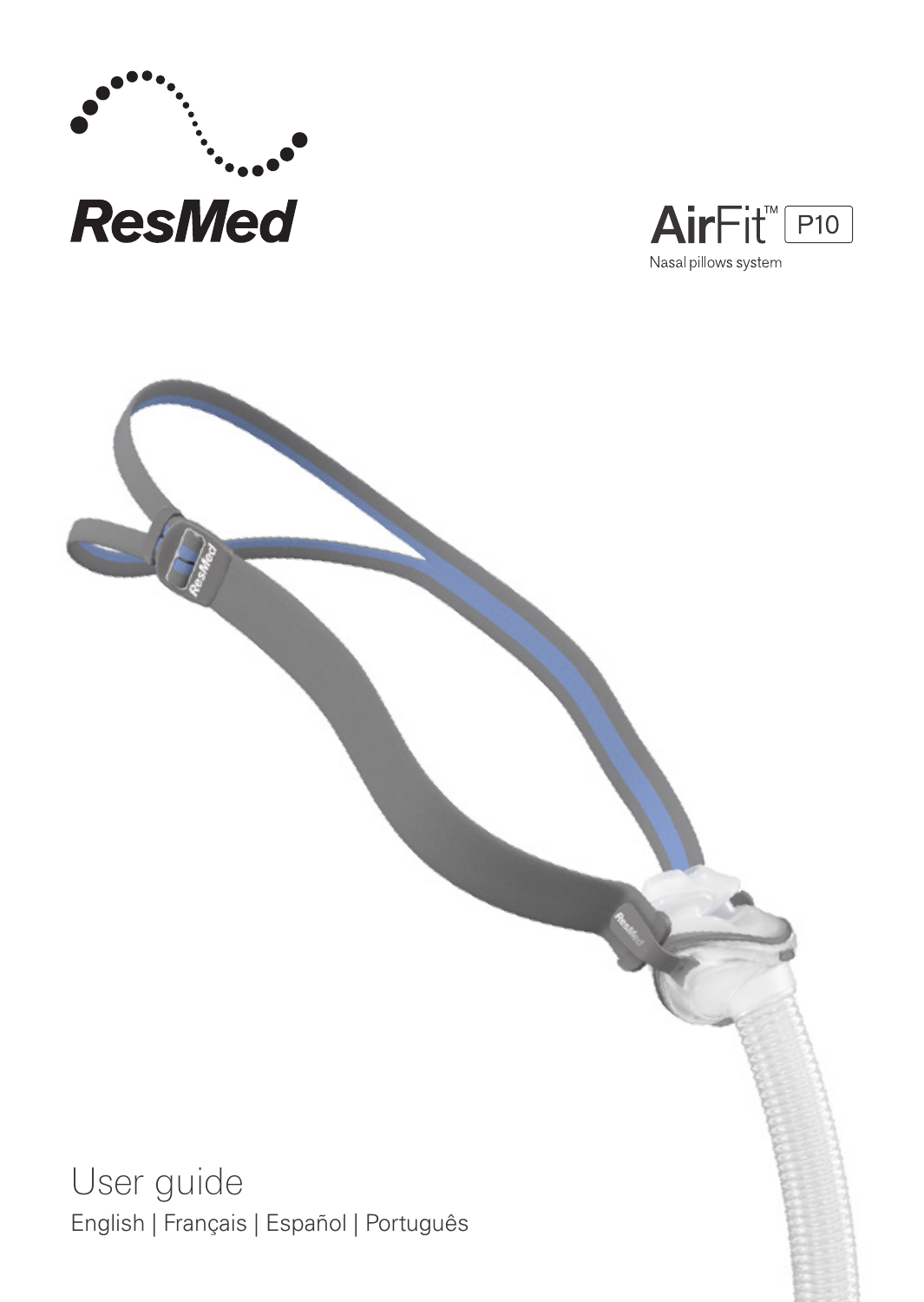**Fitting / Mise en place / Colocación / Colocação**





## **Adjustment / Ajustement / Ajuste / Ajuste**



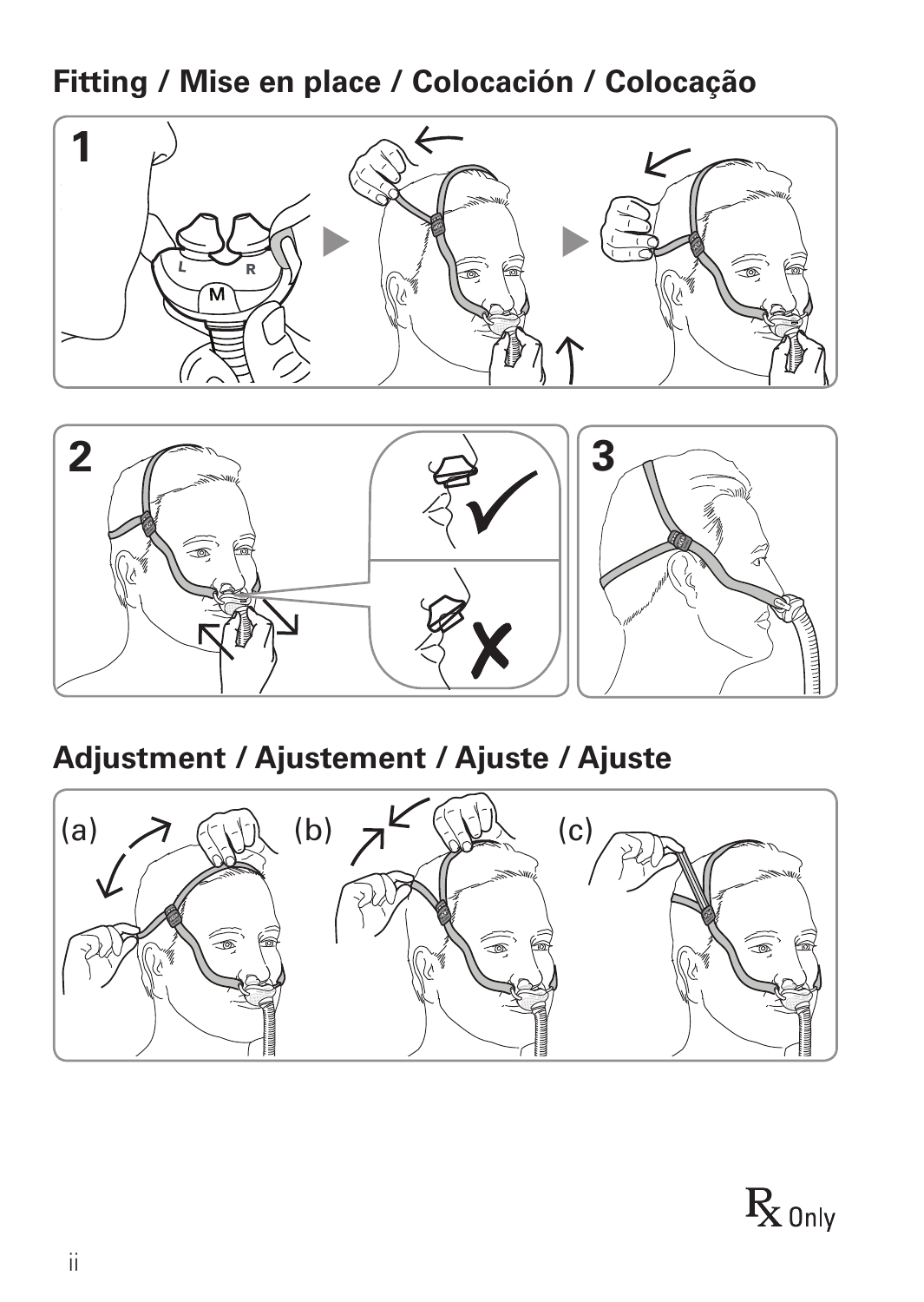## **Removal / Retrait / Remoción / Remoção**



### **Disassembly / Démontage / Desmontaje / Desmontagem**

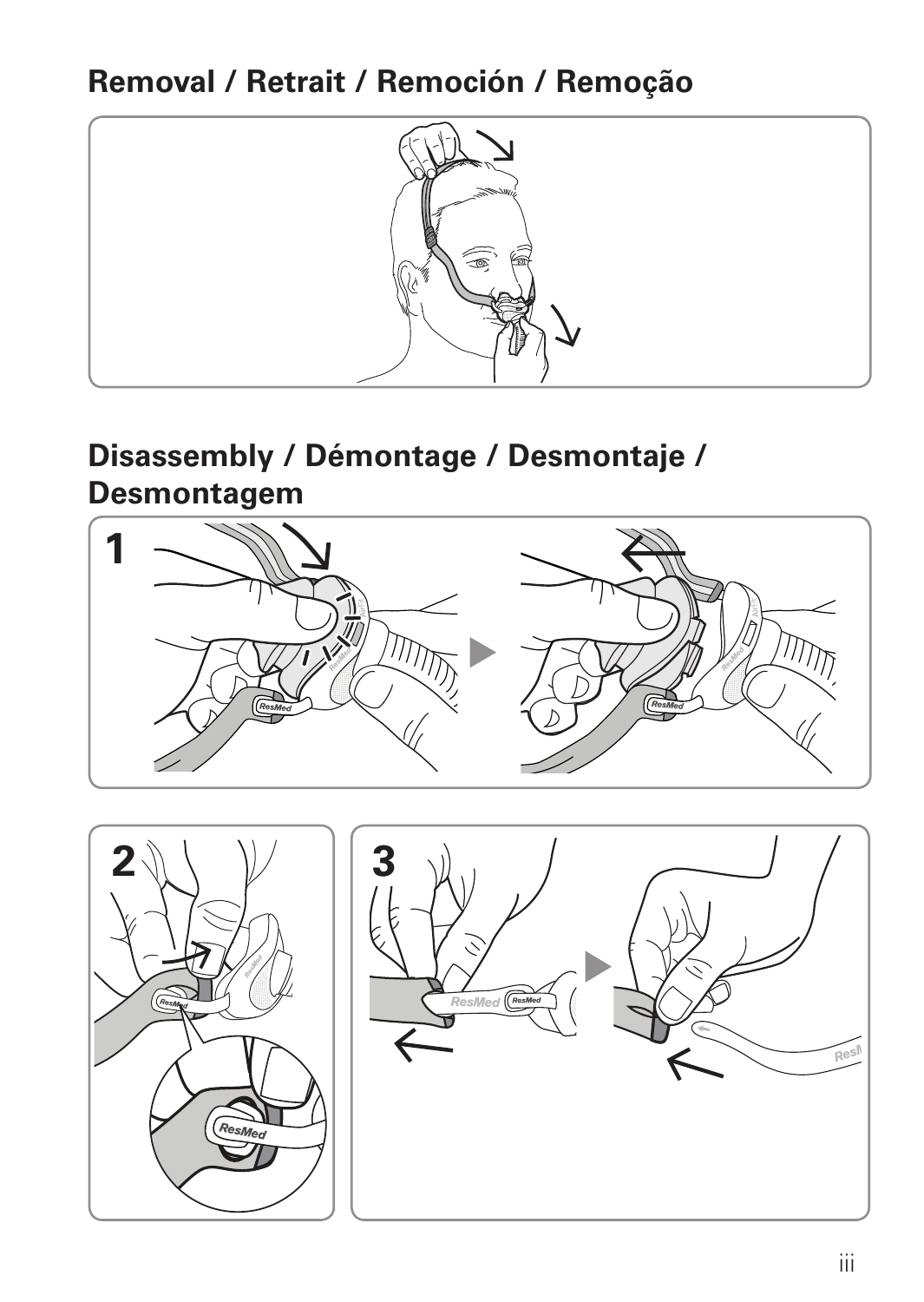### **Reassembly / Remontage / Montaje / Remontagem**





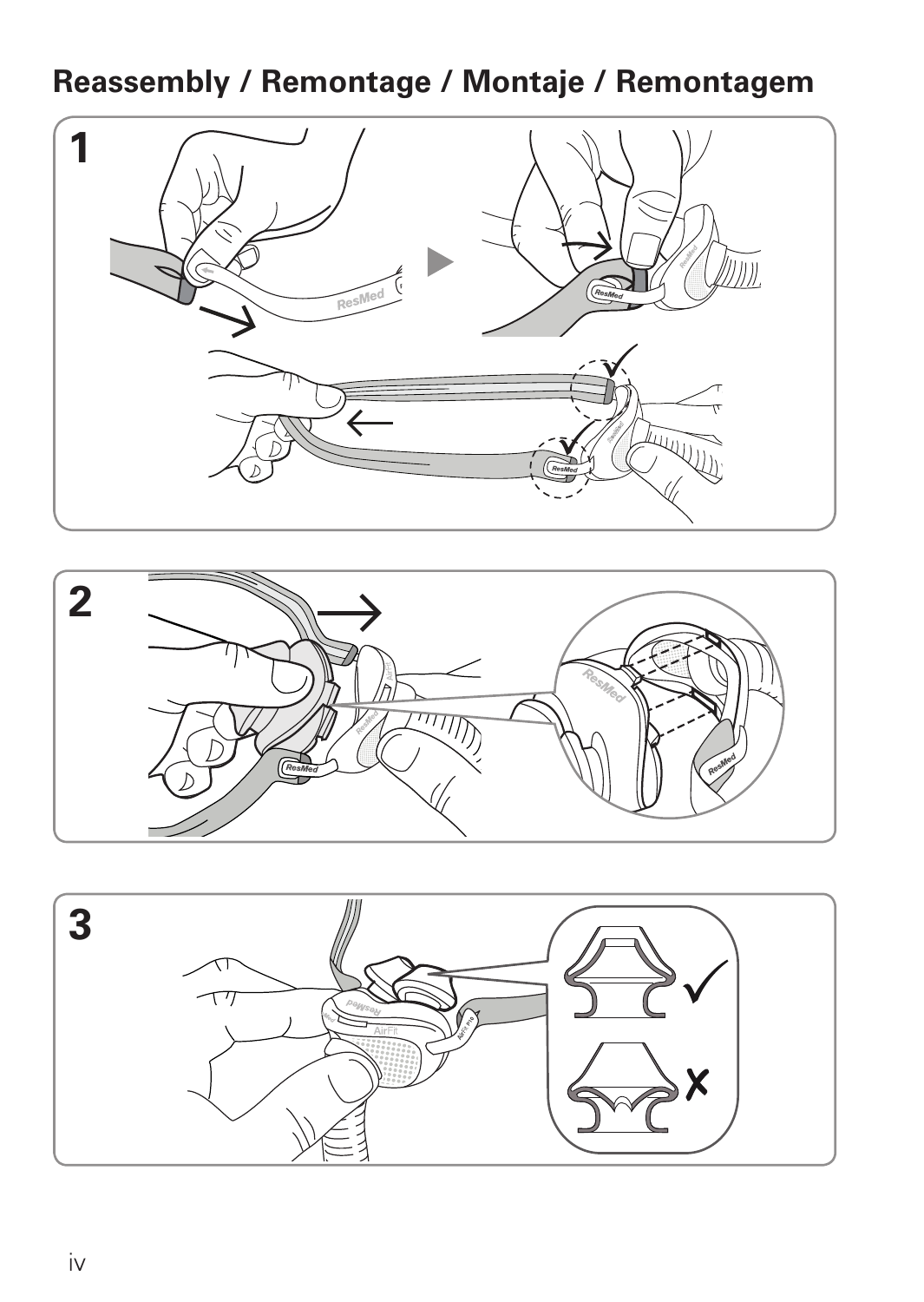## AirFit™ P10

Nasal Pillows System

Thank you for choosing the AirFit P10. This document provides the user instructions for the AirFit P10 and AirFit P10 for Her masks referred to collectively as AirFit P10 throughout this manual. AirFit P10 has blue headgear while AirFit P10 for Her has pink headgear. Note your headgear may come with or without a buckle.

# Using this guide

Please read the entire quide before use. When following instructions, refer to the images at the front and back of the guide.

## Intended use

The AirFit P10 channels airflow noninvasively to a patient from a positive airway pressure (PAP) device such as a continuous positive airway pressure (CPAP) or bilevel device.

The AirFit P10 is:

- to be used by patients  $(> 66$  lb  $(30 \text{ kg}))$  for whom positive airway pressure has been prescribed
- intended for single-patient re-use in the home environment and multipatient re-use in the hospital/institutional environment.

# GENERAL WARNINGS

- The mask must be used under qualified supervision for users who are unable to remove the mask by themselves. The mask may not be suitable for those predisposed to aspiration.
- The vent must be kept clear.
- The mask should only be used with CPAP or bilevel devices recommended by a physician or respiratory therapist.
- The mask should not be used unless the device is turned on. Once the mask is fitted, ensure the device is blowing air. Explanation: CPAP and bilevel devices are intended to be used with special masks (or connectors) which have vent holes to allow continuous flow of air out of the mask. When the device is turned on and functioning properly, new air from the device flushes the exhaled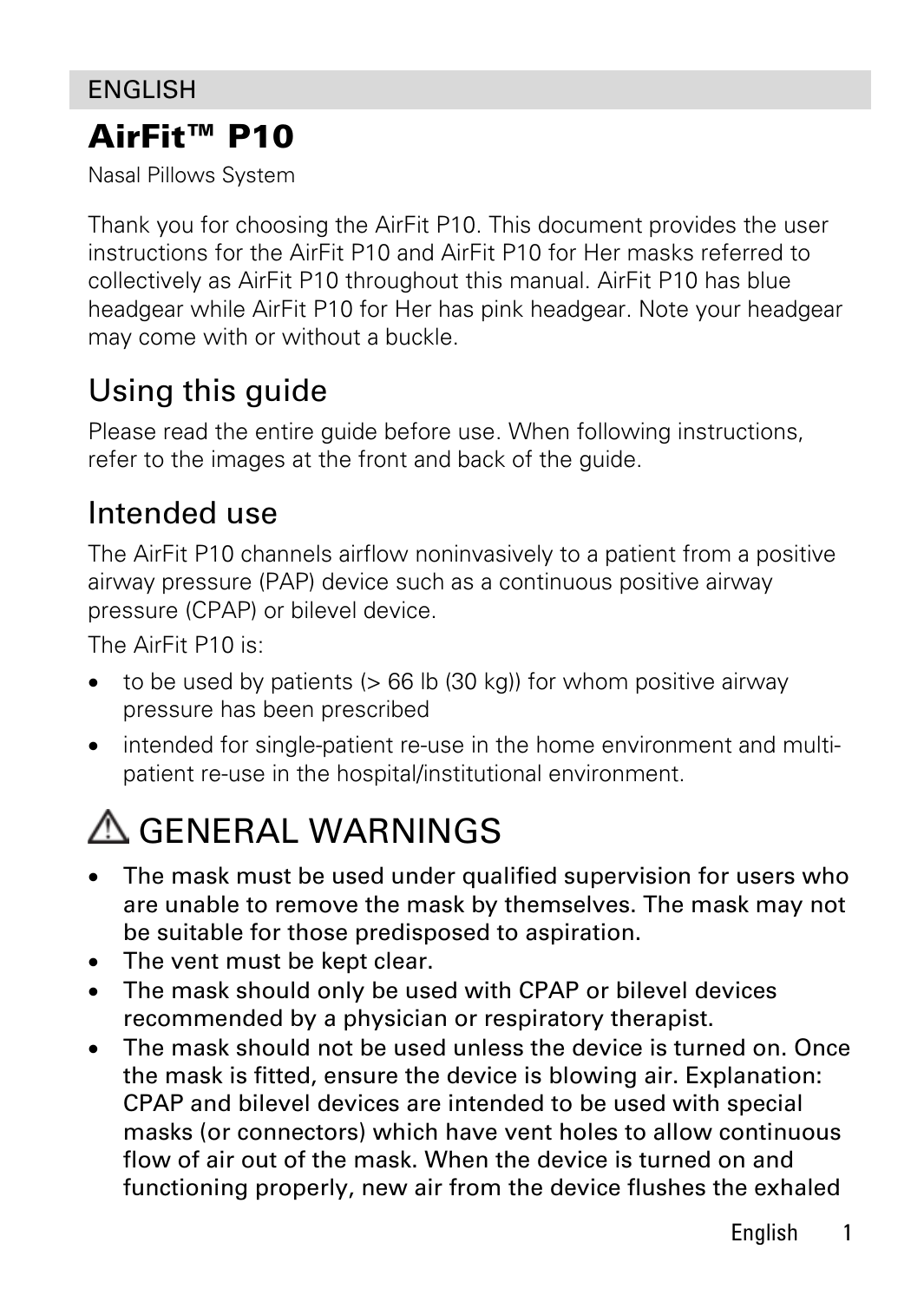air out through the mask vent holes. However, when the device is not operating, insufficient fresh air will be provided through the mask, and the exhaled air may be rebreathed. Rebreathing of exhaled air for longer than several minutes can, in some circumstances, lead to suffocation. This applies to most models of CPAP or bilevel devices.

- Follow all precautions when using supplemental oxygen.
- Oxygen flow must be turned off when the CPAP or bilevel device is not operating, so that unused oxygen does not accumulate within the device enclosure and create a risk of fire.
- Oxygen supports combustion. Oxygen must not be used while smoking or in the presence of an open flame. Only use oxygen in well ventilated rooms.
- At a fixed rate of supplemental oxygen flow, the inhaled oxygen concentration varies, depending on the pressure settings, patient breathing pattern, mask, point of application and leak rate. This warning applies to most types of CPAP or bilevel devices.The technical specifications of the mask are provided for your clinician to check that they are compatible with the CPAP or bilevel device. If used outside specification or if used with incompatible devices, the seal and comfort of the mask may not be effective, optimum therapy may not be achieved, and leak, or variation in the rate of leak, may affect the CPAP or bilevel device function.
- Discontinue using this mask if you have ANY adverse reaction to the use of the mask, and consult your physician or sleep therapist.
- Using a mask may cause tooth, gum or jaw soreness or aggravate an existing dental condition. If symptoms occur, consult your physician or dentist.
- As with all masks, some rebreathing may occur at low CPAP pressures.
- Refer to your CPAP or bilevel device manual for details on settings and operational information.
- Remove all packaging before using the mask.

## Using your mask

When using your mask with ResMed CPAP or bilevel devices that have mask setting options, refer to the Technical specifications section in this user guide for mask selection options.

For a full list of compatible devices for this mask, see the Mask/Device Compatibility List at ResMed.com/downloads/masks.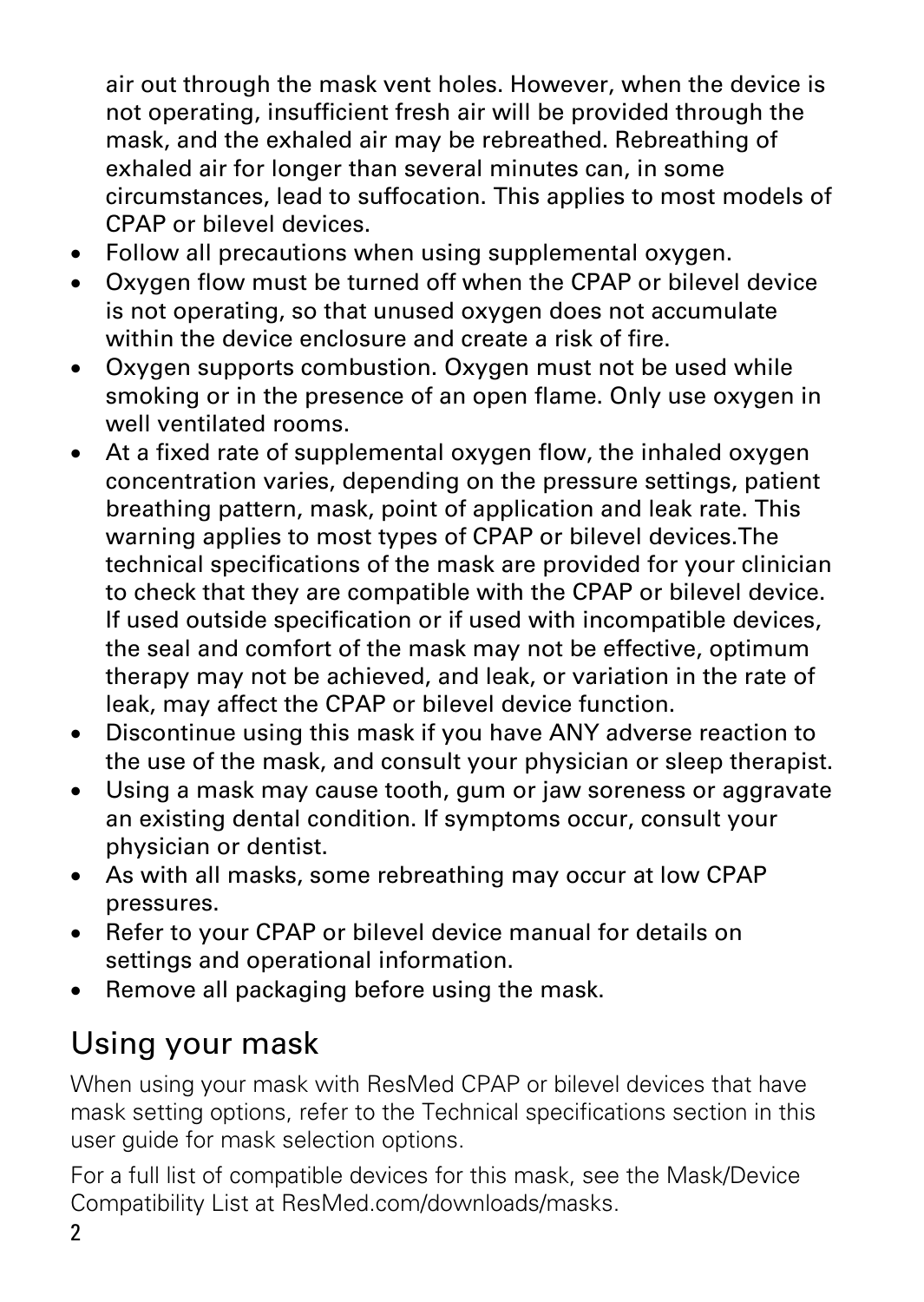#### Notes:

- This mask is not compatible for use with ResMed AutoSet CS™ 2 and VPAP™ Adapt SV devices.
- SmartStart may not operate effectively when using this mask with some CPAP or bilevel devices that have this feature.
- If you experience nasal dryness or irritation, using a humidifier is recommended.

# Fitting

1. Hold the pillows away from your nose ensuring that the pillow size (eg, M) with the left (L) and right (R) indicators are correctly facing towards you then guide the nasal pillows into your nostrils (L into your left nostril, R into your right nostril). Pull the headgear over your head by holding the bottom band and stretching it around the back of your head. The top band should sit comfortably on top of your head.

Tip! There are raised logos on top of the frame so you can feel the correct way up when fitting in the dark.

- 2. Move the mask away from your face then place it back to get a comfortable fit. Ensure the nasal pillows fit securely into your nostrils with both pillows positioned upright.
- 3. Finally, connect the end of the mask tubing into your device air tubing. Your mask is now fitted and ready to use. When the device is running, a light breeze should be felt through the vent. To inspect the vent place a finger close but not over the entire vent area.

## **Adjustment**

- To achieve a comfortable fit, adjust the split bands by spreading them apart to loosen or draw them closer together to tighten.
- If your headgear comes with a buckle, adjust the headgear by pulling the headgear through the buckle to fix mask leaks. Adjust only enough for a comfortable seal and do not overtighten. You may need to adjust the headgear as it stretches over time.

# Removal

To take off your mask system, pull the mask and headgear by the splitband, up and over your head.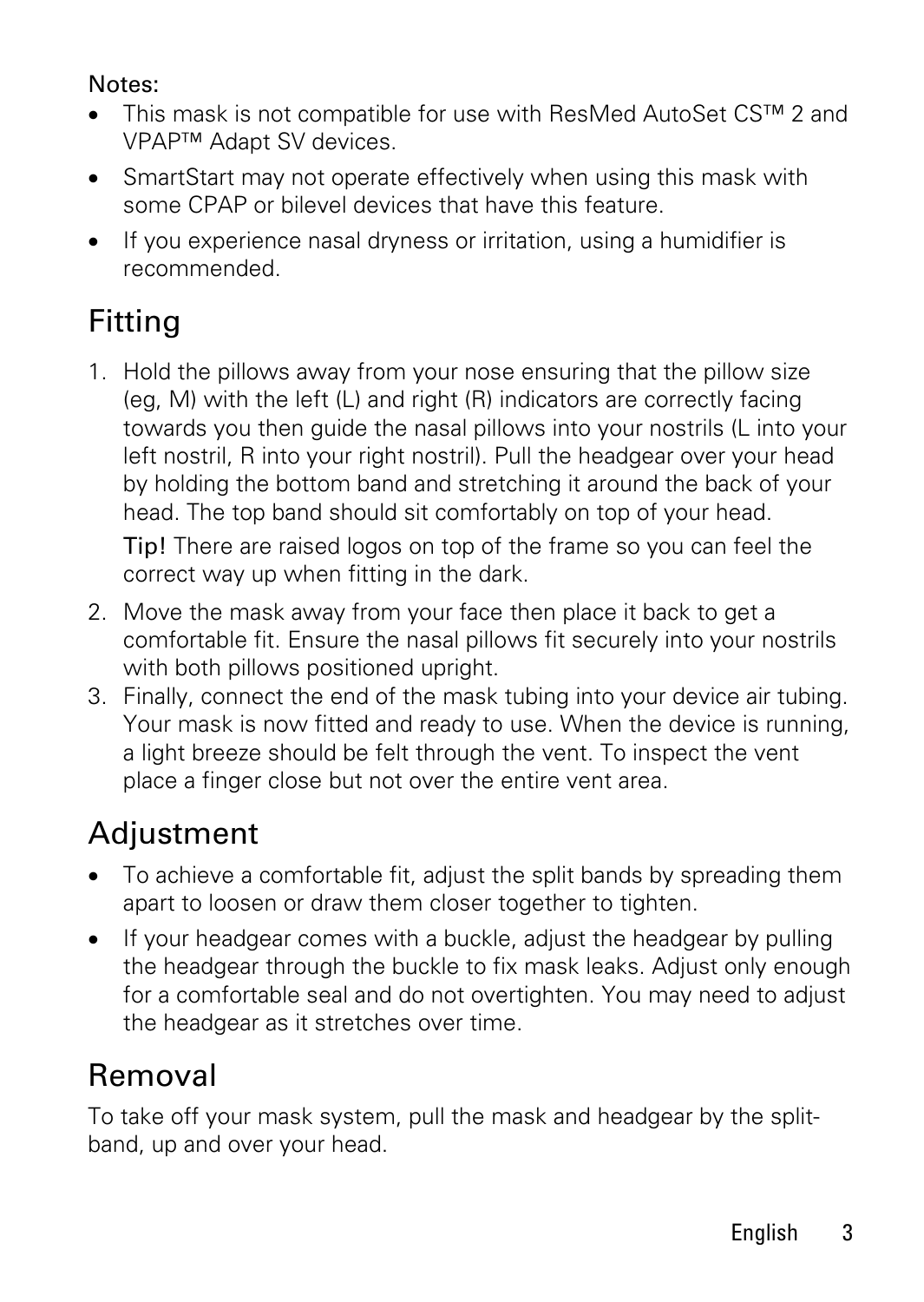# Disassembly

- 1. Holding the top of the mask tubing, squeeze and pull the pillows away from the mask frame.
- 2. Unhook the headgear from the stabilizer by pulling on the end cap to reveal the buttonhole.
- 3. Slide the headgear off the end of the stabilizer.

# Reassembly

- 1. With the gray side facing out, insert each end of the headgear band over the stabilizers through the buttonholes. Secure in place by wrapping each band end up and around the nodes. Holding the split bands, pull the headgear from the stabilizer to ensure it is tightly secure around the nodes. Ensure the headgear band is not twisted.
- 2. Attach the pillows to the mask frame by inserting the top and bottom clips into the correct slots (shorter clip into top slot, longer clip into bottom slot) on the mask frame. Your mask is now reassembled.
- 3. Ensure the inner walls of the nasal pillows are not compressed or collapsed. If they are, squeeze each nasal pillow so they return to the correct shape.

## Cleaning your mask at home

Your mask and headgear should only be gently handwashed. The mask vent may discolour over time due to dust. Follow the cleaning instructions in this guide to maintain performance and safety of the mask.

# $\bigwedge$  WARNING

Always follow cleaning instructions and use mild soap. Some cleaning products may damage the mask, its parts and their function, or leave harmful residual vapours that could be inhaled if not rinsed thoroughly.



- If any visible deterioration of a system component is apparent (cracking, crazing, tears etc), the component should be discarded and replaced.
- Avoid connecting flexible PVC products (eg, PVC tubing) directly to any part of the mask. Flexible PVC contains elements that can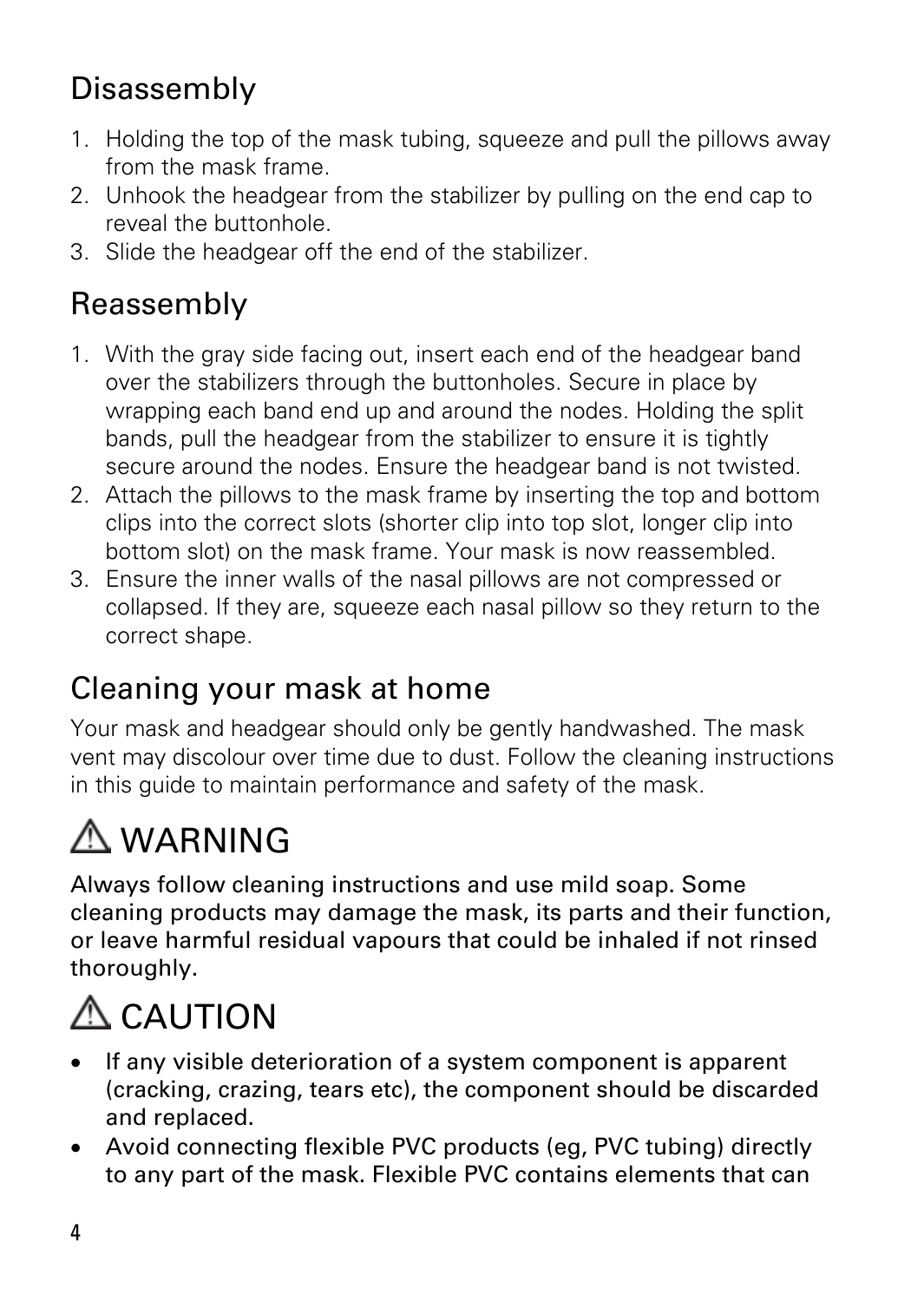be detrimental to the materials of the mask, and may cause the components to crack or break.

- If your headgear comes with a buckle, do not overtighten the headgear when fitting the mask as this may lead to skin redness or sores around the mask cushion.
- Do not iron the headgear as the material is heat sensitive and will be damaged.

#### Daily/After each use:

- Disassemble the pillows from the frame according to the disassembly instructions.
- Thoroughly clean the separated mask components (excluding headgear), by gently rubbing in warm (approximately 86°F/30°C) water using mild soap.
- To optimize the mask seal, facial oils should be removed from the pillows after use.
- Use a soft bristle brush to clean the vent.
- Inspect each component and, if required, repeat washing until visually clean.
- Rinse all components well with drinking quality water and allow to air dry out of direct sunlight.
- When all components including the vent are dry, reassemble according to the reassembly instructions.

#### Weekly:

- Soak the headgear in warm water with a mild liquid detergent.
- Hand wash the headgear with a soft bristle brush.
- Thoroughly rinse the headgear under running water.
- Leave the headgear to air dry out of direct sunlight.

### Reprocessing the mask between patients

Only Sleep Lab Mask (SLM) variants of the mask system are intended for multi-patient re-use. When using between patients, these masks must be reprocessed according to cleaning and disinfection instructions available on ResMed.com/downloads/masks.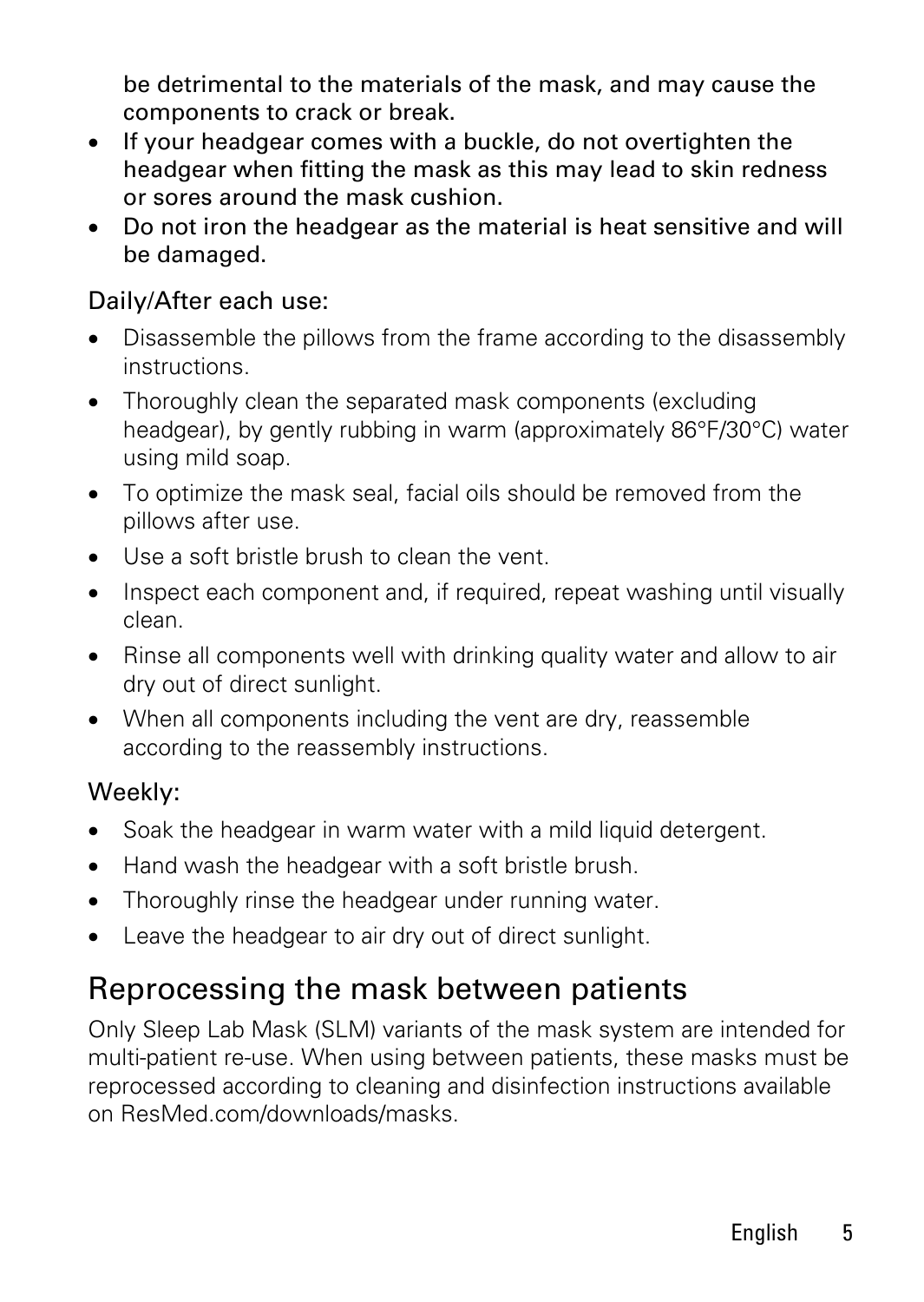# Troubleshooting

| Problem/possible cause                                                                                      | Solution                                                                                                                                                                                                                                                                  |  |
|-------------------------------------------------------------------------------------------------------------|---------------------------------------------------------------------------------------------------------------------------------------------------------------------------------------------------------------------------------------------------------------------------|--|
| Pillows won't seal properly, mask is uncomfortable or causes red marks                                      |                                                                                                                                                                                                                                                                           |  |
| Pillows may have been fitted incorrectly,<br>adjusted incorrectly or the headgear is<br>fitted incorrectly. | Check that the nasal pillows with the left (L)<br>and right (R) indicators are inserted correctly (L<br>into your left nostril, R into your right nostril).<br>Carefully follow the fitting instructions.<br>Readjust the headgear to ensure it is fitted<br>comfortably. |  |
| Inner wall position of one or both pillows<br>is incorrect.                                                 | Squeeze pillow sides to release inner wall. The<br>correct position is shown in the reassembly<br>instructions.                                                                                                                                                           |  |
| Pillows are the wrong size.                                                                                 | Talk to your clinician.                                                                                                                                                                                                                                                   |  |
| Pillows may be dirty.                                                                                       | Clean pillows according to the instructions.                                                                                                                                                                                                                              |  |
| Headgear is too loose.                                                                                      | Adjust the headgear split bands.                                                                                                                                                                                                                                          |  |
|                                                                                                             | If your headgear does not come with a buckle,<br>wash the headgear to help it return to its<br>original form. Follow the washing instructions.                                                                                                                            |  |
|                                                                                                             | If your headgear comes with a buckle, adjust<br>the headgear by pulling the headgear through<br>the buckle. Adjust only enough for a<br>comfortable seal and do not overtighten. You<br>may need to adjust the headgear as it<br>stretches over time.                     |  |
| Vent is blocked or dirty/discolored.                                                                        | If the vent requires cleaning, use a soft bristle<br>brush. The vent may discolor over time and this<br>is not a safety concern. Follow the cleaning<br>instructions in this guide to maintain<br>performance and safety of the mask.                                     |  |
| Vent is wet.                                                                                                | Ensure the vent is dry after cleaning and in the<br>case of excess condensation.                                                                                                                                                                                          |  |
| Mask too noisy                                                                                              |                                                                                                                                                                                                                                                                           |  |
| System is assembled incorrectly.                                                                            | Disassemble the mask, then reassemble<br>according to the instructions.                                                                                                                                                                                                   |  |
| System is leaking air.                                                                                      | Refit or reposition your mask. Adjust your<br>headgear. Check your mask is assembled<br>correctly.                                                                                                                                                                        |  |

l,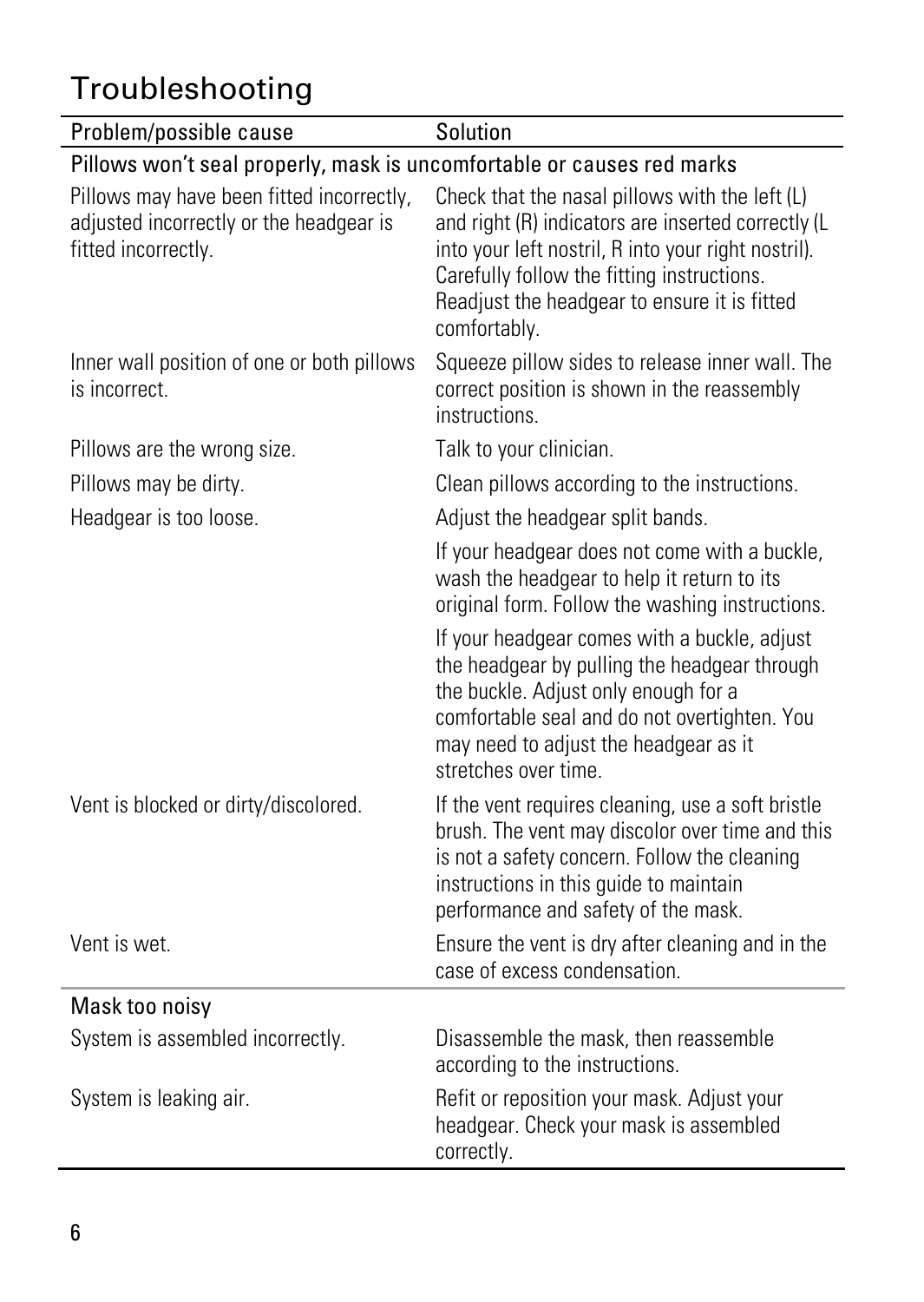### Technical specifications

|                                                                                | rebreathing. As a result of manufacturing variations, the vent<br>flow rate may vary.                                                                                                                                                                                             |
|--------------------------------------------------------------------------------|-----------------------------------------------------------------------------------------------------------------------------------------------------------------------------------------------------------------------------------------------------------------------------------|
| 60<br>Vent flow rate (L/min)<br>50<br>40<br>30<br>20<br>10<br>0<br>6<br>4<br>8 | Flow<br>Pressure<br>(cm H2O)<br>(L/min)<br>20<br>4<br>8<br>29<br>12<br>37<br>16<br>43<br>20<br>49<br>10<br>12<br>14<br>16<br>18<br>20<br>Mask pressure (cm H <sub>2</sub> O)                                                                                                      |
| Dead space information                                                         | Physical dead space is the empty volume of the mask to the<br>end of the swivel. Using the large cushions it is 106 mL.                                                                                                                                                           |
| Therapy pressure                                                               | 4 to 20 cm H <sub>2</sub> O                                                                                                                                                                                                                                                       |
| Resistance                                                                     | Drop in pressure measured (nominal)<br>at 50 L/min: 0.4 cm H <sub>2</sub> O<br>at 100 L/min: 1.4 cm H <sub>2</sub> O                                                                                                                                                              |
| Sound                                                                          | DECLARED DUAL-NUMBER NOISE EMISSION VALUES in<br>accordance with ISO 4871. The A-weighted sound power<br>level of the mask is 21 dBA, with uncertainty of 3 dBA. The<br>A-weighted sound pressure level of the mask at a distance<br>of 1 m is 13 dBA, with uncertainty of 3 dBA. |
| Environmental<br>conditions                                                    | Operating temperature: +41°F to 104°F (+5°C to +40°C)<br>Operating humidity: 15% to 95% non-condensing<br>Storage and transport temperature: -4°F to 140°F (-20°C to<br>$+60^{\circ}$ C)<br>Storage and transport humidity: up to 95% relative humidity<br>non-condensing         |
| Gross dimensions                                                               | Large:<br>16.34" (H) x 11.22" (W) x 1.77" (D)<br>(415 mm (H) x 285 mm (W) x 45 mm (D))<br>Mask fully assembled with short tube assembly (no                                                                                                                                       |

headgear)

**Pressure-flow curve** The mask contains passive venting to protect against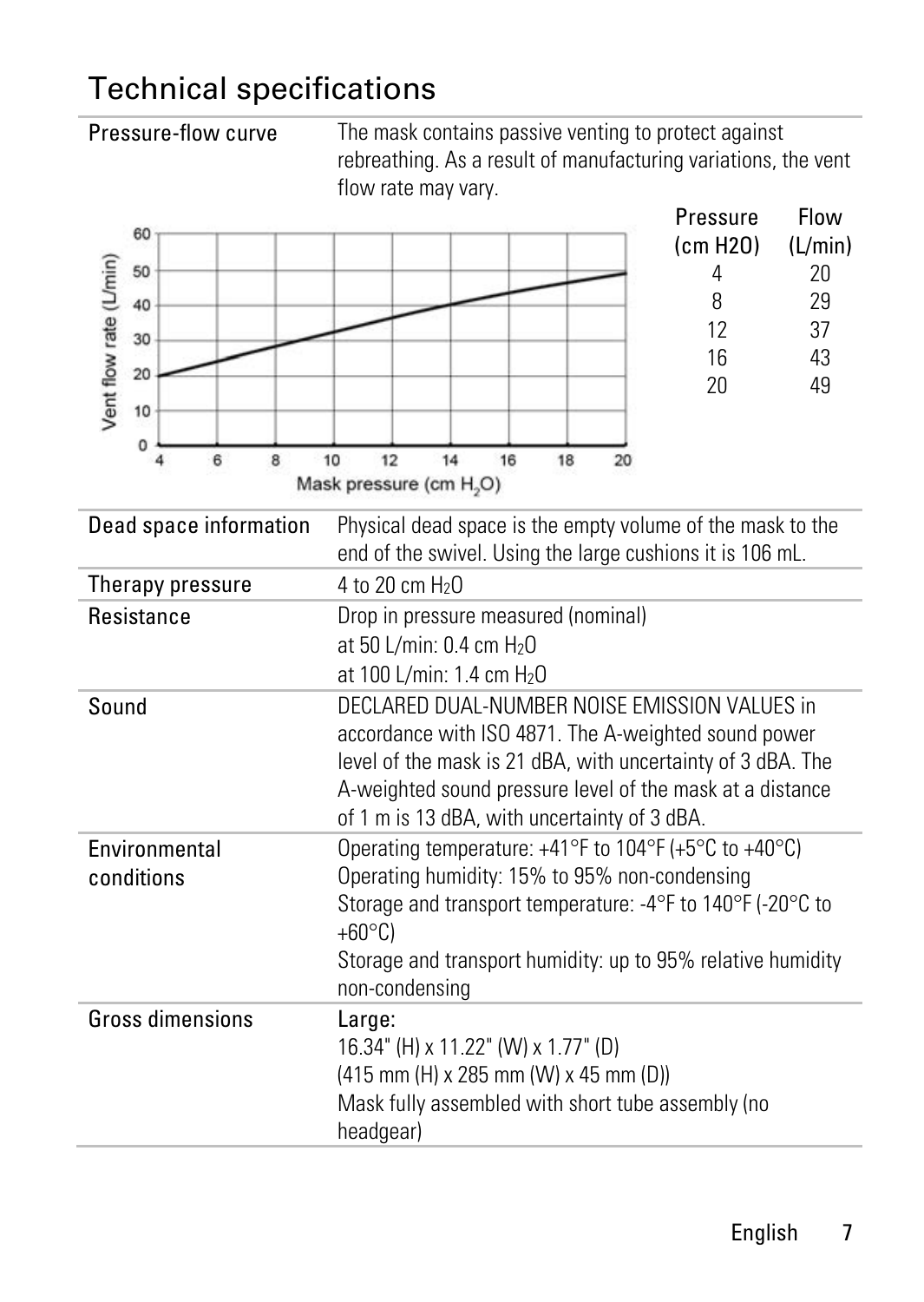| Mask setting options | For S9: Select 'Pillows'                                    |
|----------------------|-------------------------------------------------------------|
|                      | For other devices: Select 'SWIFT' (if available), otherwise |
|                      | select 'MIRAGE' as the mask option.                         |

#### Notes:

- The mask system does not contain PVC, DEHP or phthalates.
- This product is not made with natural rubber latex.
- The manufacturer reserves the right to change these specifications without notice.

## Storage

Ensure that the mask is thoroughly clean and dry before storing it for any length of time. Store the mask in a dry place out of direct sunlight.

# Disposal

This mask does not contain any hazardous substances and may be disposed of with your normal household refuse.

# Symbols

The following symbols may appear on your product or packaging:



See symbols glossary at ResMed.com/symbols.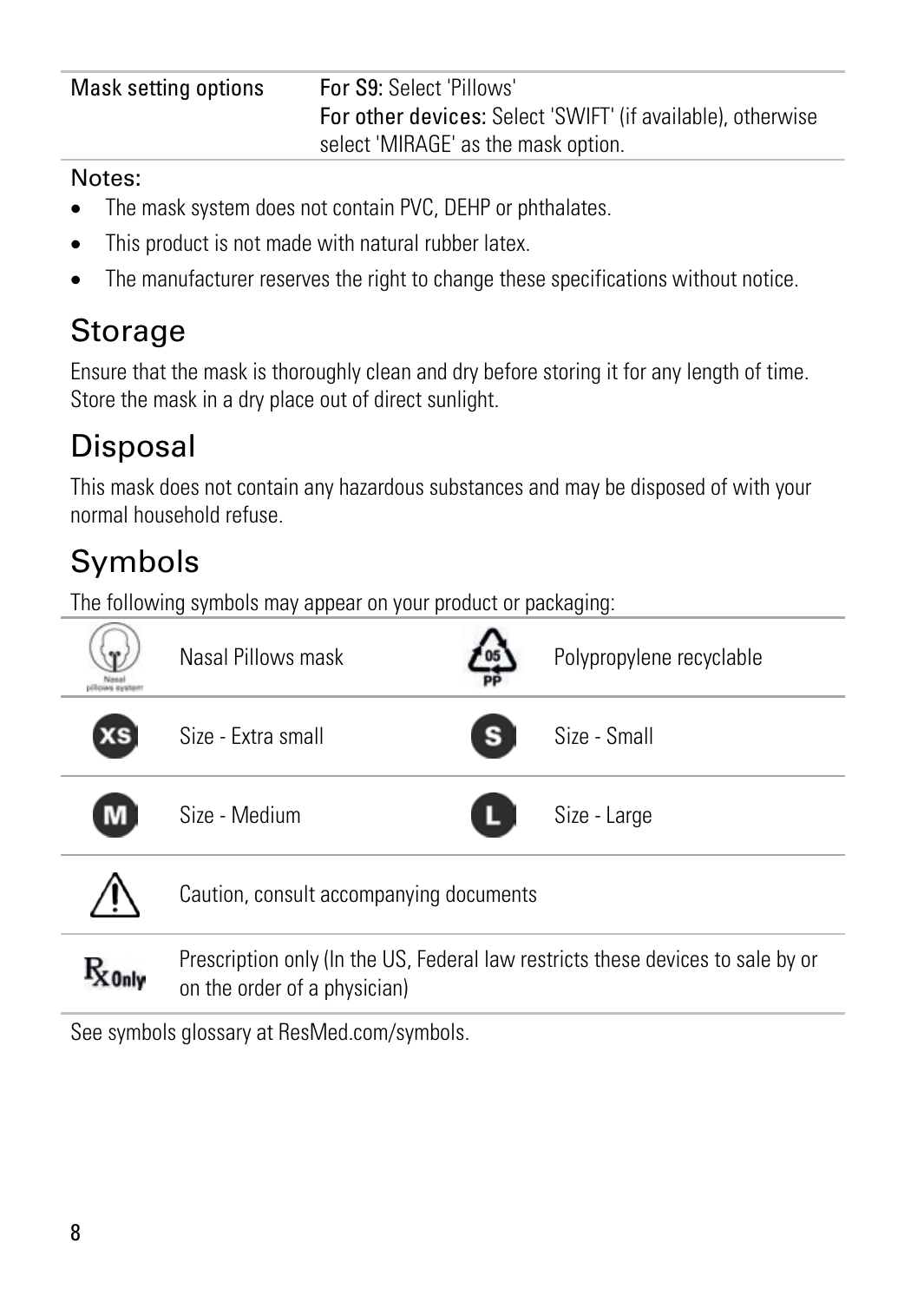# Limited warranty

ResMed Pty Ltd (hereafter 'ResMed') warrants that your ResMed mask system (including mask frame, cushion, headgear and tubing) will be free from defects in material and workmanship from the date of purchase for 90 days, or in the case of disposable masks and disposable mask components for 7 days. This warranty is only available to the initial consumer. It is not transferable. During the warranty period, if the product fails under conditions of normal use, ResMed will repair or replace, at its option, the defective product or any of its components. This limited warranty does not cover: a) any damage caused as a result of improper use, abuse, modification or alteration of the product; b) repairs carried out by any service organization that has not been expressly authorized by ResMed to perform such repairs; c) any damage or contamination due to cigarette, pipe, cigar or other smoke; and d) any damage caused by exposure to ozone, activated oxygen or other gases. Warranty is void on product sold, or resold, outside the region of original purchase.

Warranty claims on defective product must be made by the initial consumer at the point of purchase.

This warranty replaces all other expressed or implied warranties, including any implied warranty of merchantability or fitness for a particular purpose. Some regions or states do not allow limitations on how long an implied warranty lasts, so the above limitation may not apply to you.

ResMed shall not be responsible for any incidental or consequential damages claimed to have resulted from the sale, installation or use of any ResMed product. Some regions or states do not allow the exclusion or limitation of incidental or consequential damages, so the above limitation may not apply to you. This warranty gives you specific legal rights, and you may also have other rights which vary from region to region. For further information on your warranty rights, contact your local ResMed dealer or ResMed office.

Visit ResMed.com for the latest information on ResMed's Limited Warranty.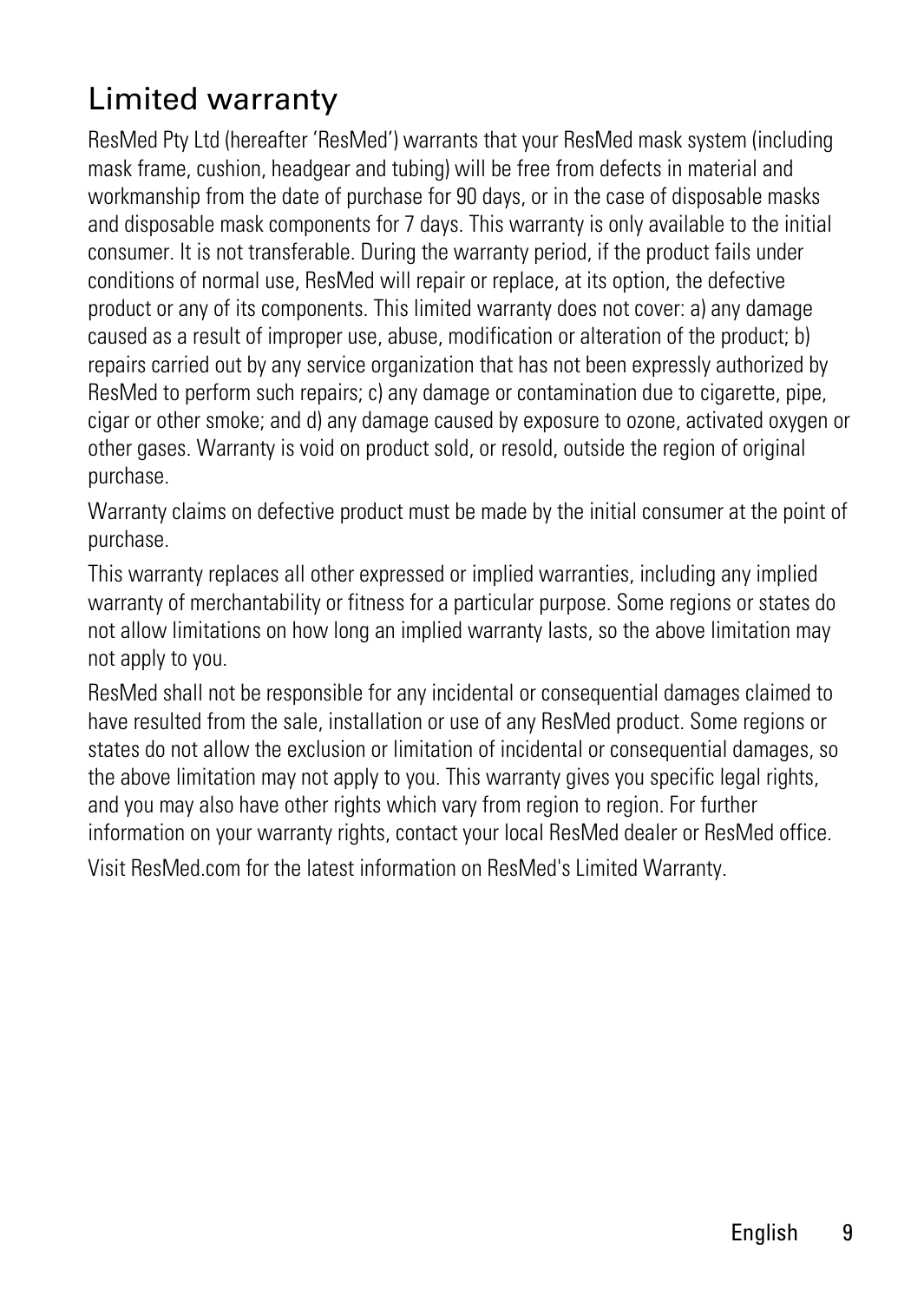### **FRANCAIS**

### AirFit™ P10

Système De Coussins Narinaires

Merci d'avoir choisi l'AirFit P10. Ce document indique comment utiliser les masques AirFit P10 et AirFit P10 for Her, collectivement désignés AirFit P10 dans le présent manuel. Le harnais d'AirFit P10 est bleu, tandis que celui d'AirFit P10 for Her est rose. Notez que votre harnais peut être livré avec ou sans boucle.

### Utilisation de ce guide

Veuillez lire le guide dans son intégralité avant d'utiliser ce masque. Les instructions doivent être lues en consultant les illustrations au début et à la fin de ce guide.

## Usage prévu

L'AirFit P10 achemine au patient de façon non-invasive le débit d'air produit par un appareil à pression positive tel qu'un appareil de PPC ou d'aide inspiratoire avec PEP.

Le masque AirFit P10 est :

- utilisé par des patients adultes de plus de 66 lb (30 kg) à qui une pression positive a été prescrite;
- prévu pour un usage multiple par un seul patient à domicile ou pour un usage multiple par plusieurs patients en milieu hospitalier.

# AVERTISSEMENTS D'ORDRE GÉNÉRAL

- Le masque doit être utilisé sous le contrôle d'une personne qualifiée si le patient n'est pas en mesure de l'enlever de luimême. Le masque peut ne pas convenir aux patients sujets aux aspirations trachéo-bronchiques.
- L'orifice de ventilation ne doit jamais être obstrué.
- Le masque doit être utilisé uniquement avec les appareils de PPC ou d'aide inspiratoire avec PEP recommandés par un médecin ou un kinésithérapeute respiratoire.
- Le masque ne doit être porté que si l'appareil est sous tension. Une fois le masque en place, s'assurer que l'appareil produit un débit d'air. Explication : les appareils de PPC et d'aide inspiratoire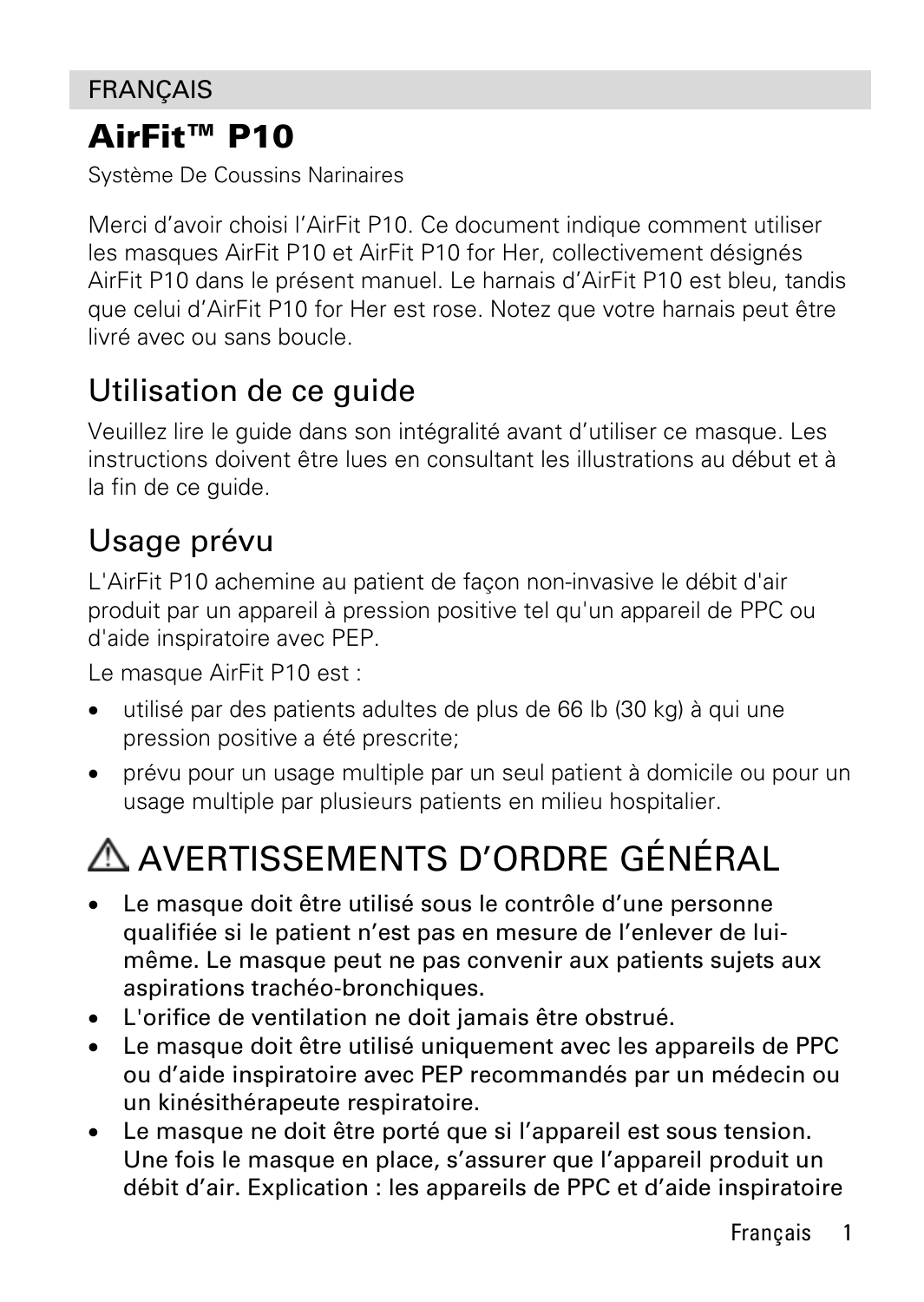avec PEP sont conçus pour une utilisation avec des masques (ou raccords) spéciaux possédant des orifices de ventilation qui permettent l'écoulement continu de l'air hors du masque. Lorsque l'appareil est sous tension et qu'il fonctionne correctement, l'air neuf provenant de l'appareil expulse l'air vicié par les orifices de ventilation du masque. Cependant, lorsque l'appareil ne fonctionne pas, l'air frais fourni par le masque est insuffisant et l'air expiré peut être réinspiré. Le fait de respirer l'air expiré pendant plus de plusieurs minutes peut, dans certaines circonstances, entraîner une suffocation. Cela s'applique à la plupart des modèles d'appareils de PPC ou d'aide inspiratoire avec PEP.

- Prendre toutes les précautions applicables lors de l'adjonction d'oxygène.
- L'arrivée d'oxygène doit être fermée lorsque l'appareil de PPC ou d'aide inspiratoire avec PEP n'est pas en marche afin d'empêcher l'oxygène inutilisé de s'accumuler dans le boîtier de l'appareil et de créer un risque d'incendie.
- L'oxygène est combustible. Veiller à ne pas fumer près de l'appareil ni l'approcher de flamme nue lors de l'utilisation d'oxygène. L'adjonction d'oxygène ne doit avoir lieu que dans des salles bien aérées.
- Lorsque l'adjonction d'oxygène est délivrée à un débit fixe, la concentration de l'oxygène inhalé varie en fonction des réglages de pression, de la respiration du patient, du masque, du point d'arrivée de l'oxygène et du niveau de fuite. Cet avertissement s'applique à la plupart des types d'appareils de PPC ou d'aide inspiratoire avec PEP.Les caractéristiques techniques de votre masque sont fournies afin que votre prestataire de soins puisse vérifier que celui-ci est compatible avec votre appareil de PPC ou d'aide inspiratoire avec PEP. L'utilisation du masque en dehors de ses caractéristiques ou avec des appareils incompatibles peut compromettre son étanchéité et son confort ainsi que l'efficacité du traitement, et les fuites ou la variation du niveau de fuites peuvent affecter le fonctionnement de l'appareil de PPC ou d'aide inspiratoire avec PEP.
- En cas de réaction indésirable QUELCONQUE au masque, cesser d'utiliser le masque et consulter votre médecin traitant ou un spécialiste du sommeil.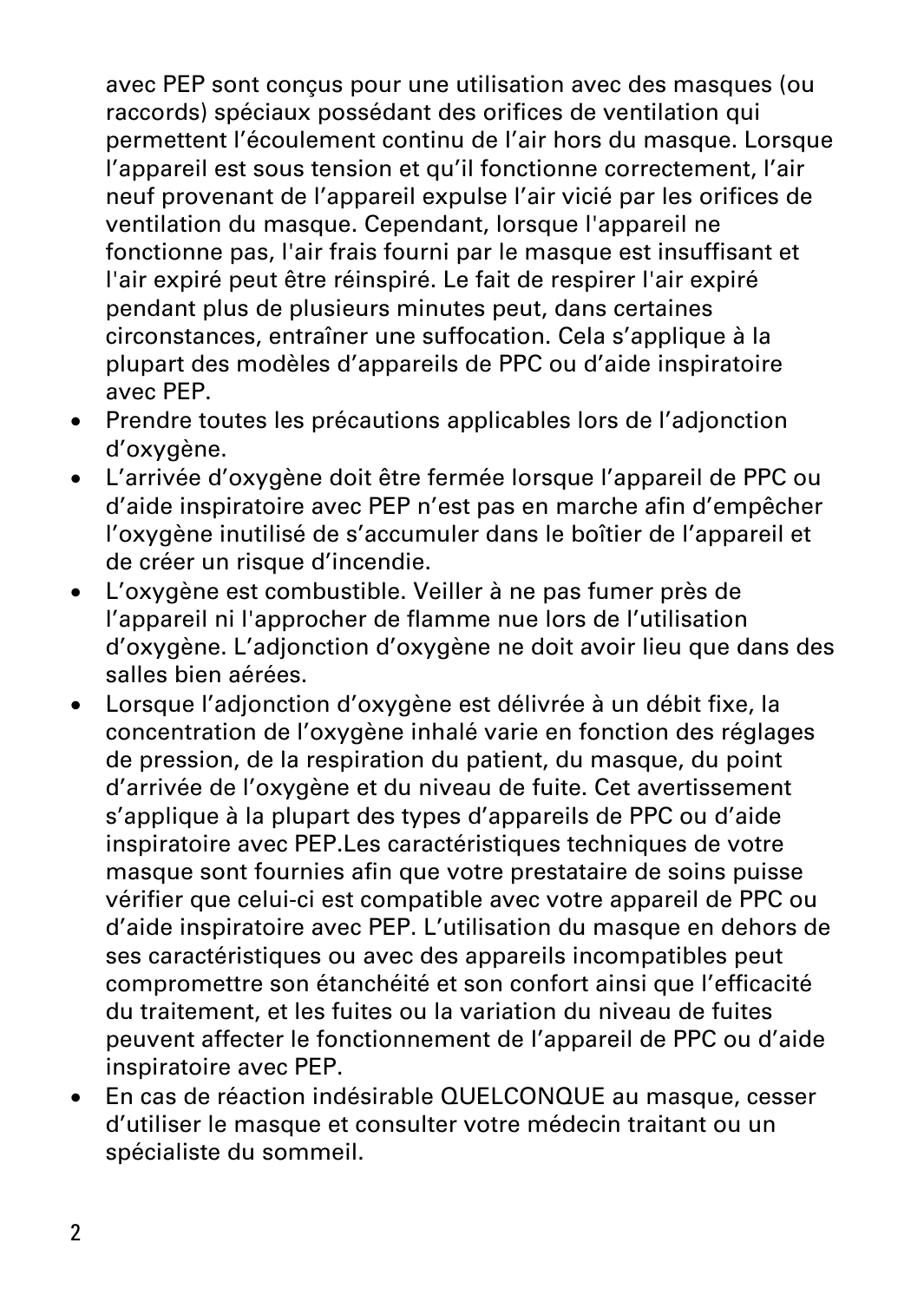- L'utilisation d'un masque peut provoquer des douleurs dans les dents, les gencives ou la mâchoire ou aggraver un problème dentaire existant. Si de tels symptômes apparaissent, consulter un médecin ou un dentiste.
- Comme c'est le cas avec tous les masques, une réinhalation peut se produire à une pression PPC basse.
- Consulter le guide d'utilisation de l'appareil de PPC ou d'aide inspiratoire avec PEP pour davantage d'informations sur les réglages et le fonctionnement.
- Retirer l'intégralité de l'emballage avant d'utiliser le masque.

## Utilisation de votre masque

En cas d'utilisation du masque avec un appareil de PPC ou d'aide inspiratoire avec PEP ResMed disposant d'une fonction de sélection du masque, veuillez consulter la partie Caractéristiques de ce guide utilisateur pour davantage d'informations relative à cette fonction.

Pour une liste complète des appareils compatibles avec ce masque, veuillez consulter la liste de compatibilité appareil/masque sur le site ResMed.com/downloads/masks.

#### Remarques :

- Ce masque n'est pas compatible avec les appareils ResMed AutoSet CS™ 2 et VPAP™ Adapt SV.
- La fonction SmartStart peut ne pas fonctionner correctement lorsque ce masque est utilisé avec certains appareils de PPC ou d'aide inspiratoire avec PEP dotés de cette fonctionnalité.
- En cas de sécheresse ou d'irritation nasale, il est recommandé d'utiliser un humidificateur.

### Mise en place

1. Maintenez les coussins à une certaine distance de votre nez pour vérifier que le marqueur de taille des coussins (p. ex. M) et les marqueurs gauche (L) et droite (R) sont bien tournés vers vous, puis insérez les coussins narinaires dans vos narines (L dans votre narine gauche, R dans votre narine droite). Faites passer le harnais pardessus votre tête en tenant la bande inférieure et en la tirant sur l'arrière de votre tête. La bande supérieure doit être installée de manière confortable sur le haut du crâne.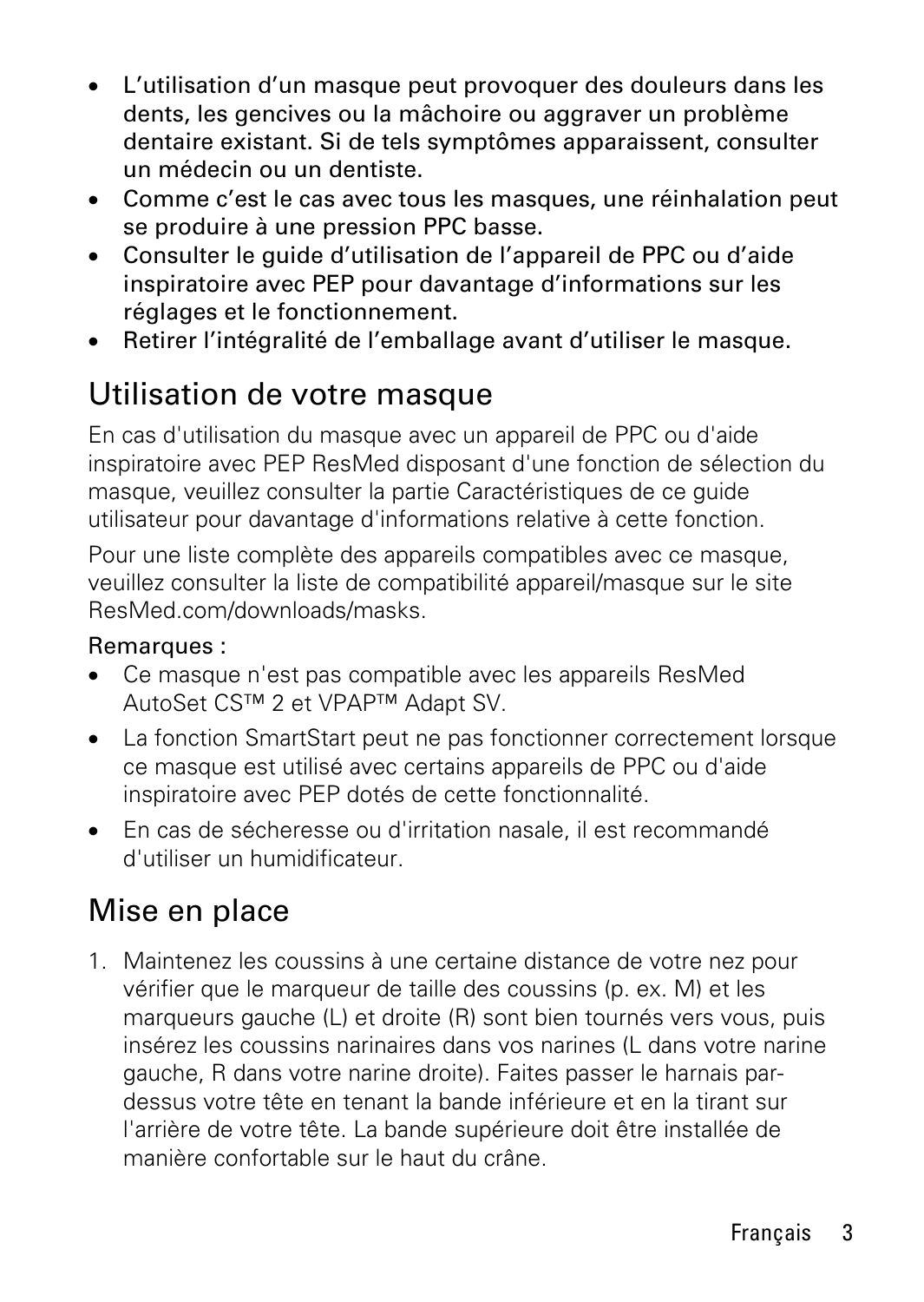Astuce! Des logos en relief sont présents sur la partie supérieure de l'entourage rigide pour vous permettre de mettre en place le masque dans le bon sens même dans le noir.

- 2. Éloignez le masque de votre visage, puis remettez-le en place pour l'ajuster confortablement. Assurez-vous que les coussins narinaires sont bien en place dans vos narines, avec les deux coussins en position verticale.
- 3. Pour finir, raccordez l'extrémité du circuit du masque dans le circuit respiratoire de votre appareil. Votre masque est maintenant prêt à être utilisé. Pendant le fonctionnement de l'appareil, un mince filet d'air devrait s'échapper des orifices de ventilation. Pour contrôler les orifices de ventilation, placez un doigt au-dessus, sans les recouvrir entièrement.

# Ajustement

- Pour un positionnement confortable, ajustez les lanières de la bande en les séparant pour un ajustement plus lâche ou en les rapprochant pour un ajustement plus serré.
- Si votre harnais est muni d'une boucle, ajustez-le en le tirant vers la boucle pour réparer les fuites du masque. Ne les serrez pas trop : ajustez-les uniquement pour obtenir une étanchéité confortable. Vous pourriez être amené à ajuster le harnais au fur et à mesure qu'il s'allonge.

# Retrait

Pour retirer votre masque, utilisez les lanières de la bande pour tirer le masque et le harnais par-dessus votre tête.

# Démontage

- 1. En tenant la partie supérieure du circuit du masque, pincez et retirez les coussins de l'entourage rigide du masque.
- 2. Décrochez le harnais du stabilisateur en tirant sur l'embout pour faire apparaître la boutonnière.
- 3. Faites glisser le harnais de l'extrémité du stabilisateur.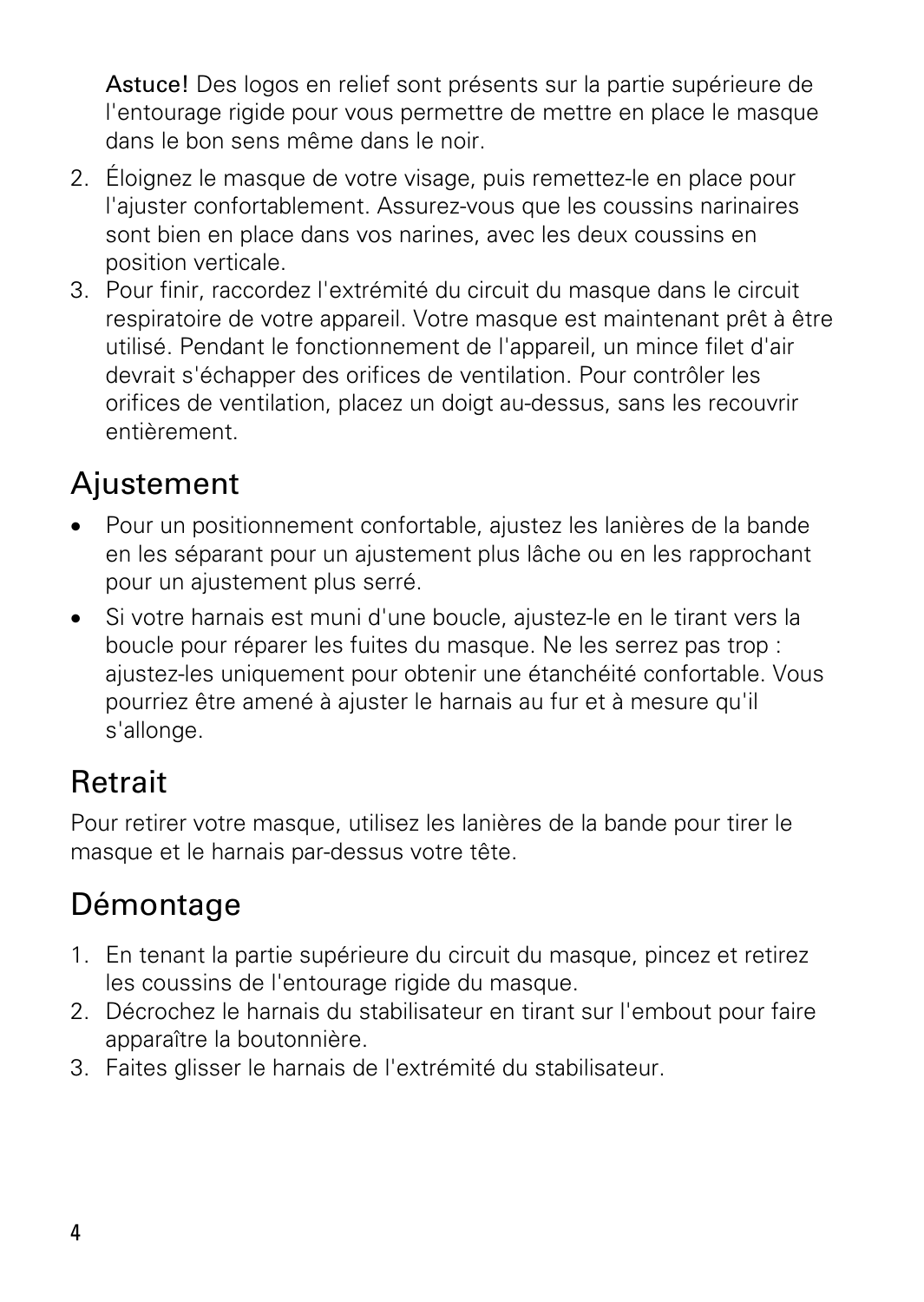## Remontage

- 1. Avec la partie grise dirigée vers l'extérieur, insérez chacune des extrémités des stabilisateurs dans les boutonnières de la bande du harnais, de l'extérieur vers l'intérieur. Pour sécuriser le montage, faites passer chaque extrémité de la bande autour des nœuds. En tenant les lanières de la bande, tirez le harnais au niveau des stabilisateurs pour vérifier qu'il est suffisamment serré autour des nœuds. Assurez-vous que la bande du harnais n'est pas vrillée.
- 2. Attachez les coussins à l'entourage rigide du masque en insérant les clips en haut et en bas dans l'emplacement correspondant (le clip le plus court en haut, le plus long en bas) sur l'entourage rigide. Le remontage de votre masque est désormais terminé.
- 3. Vérifiez que les jupes internes des coussins narinaires ne sont ni comprimées ni affaissées. Si c'est le cas, pincez chacun des coussins narinaires pour les aider à reprendre leur forme.

## Nettoyage de votre masque à domicile

Nettoyez votre masque et votre harnais exclusivement à la main et en douceur. La poussière peut entraîner une décoloration des orifices de ventilation avec le temps. Respectez les consignes de nettoyage de ce guide pour ne pas altérer la performance et la sécurité du masque.

# A AVERTISSEMENT

Veiller à toujours respecter les instructions de nettoyage et à utiliser un savon doux. Certains produits de nettoyage peuvent endommager le masque, ses composants et leur fonctionnement, ou laisser des vapeurs résiduelles nocives qui peuvent être inhalées si les composants ne sont pas correctement rincés.

# A PRÉCAUTIONS D'USAGE

- En cas de détérioration visible de l'un des composants du système (p. ex. fissures, fendillements, déchirures, etc.), le composant en question doit être jeté et remplacé.
- Éviter de raccorder des produits en PVC souple (par ex. un circuit en PVC) directement aux composants de ce masque. Le PVC souple contient des éléments qui peuvent altérer les matériaux du masque et entraîner leur fissuration ou leur rupture.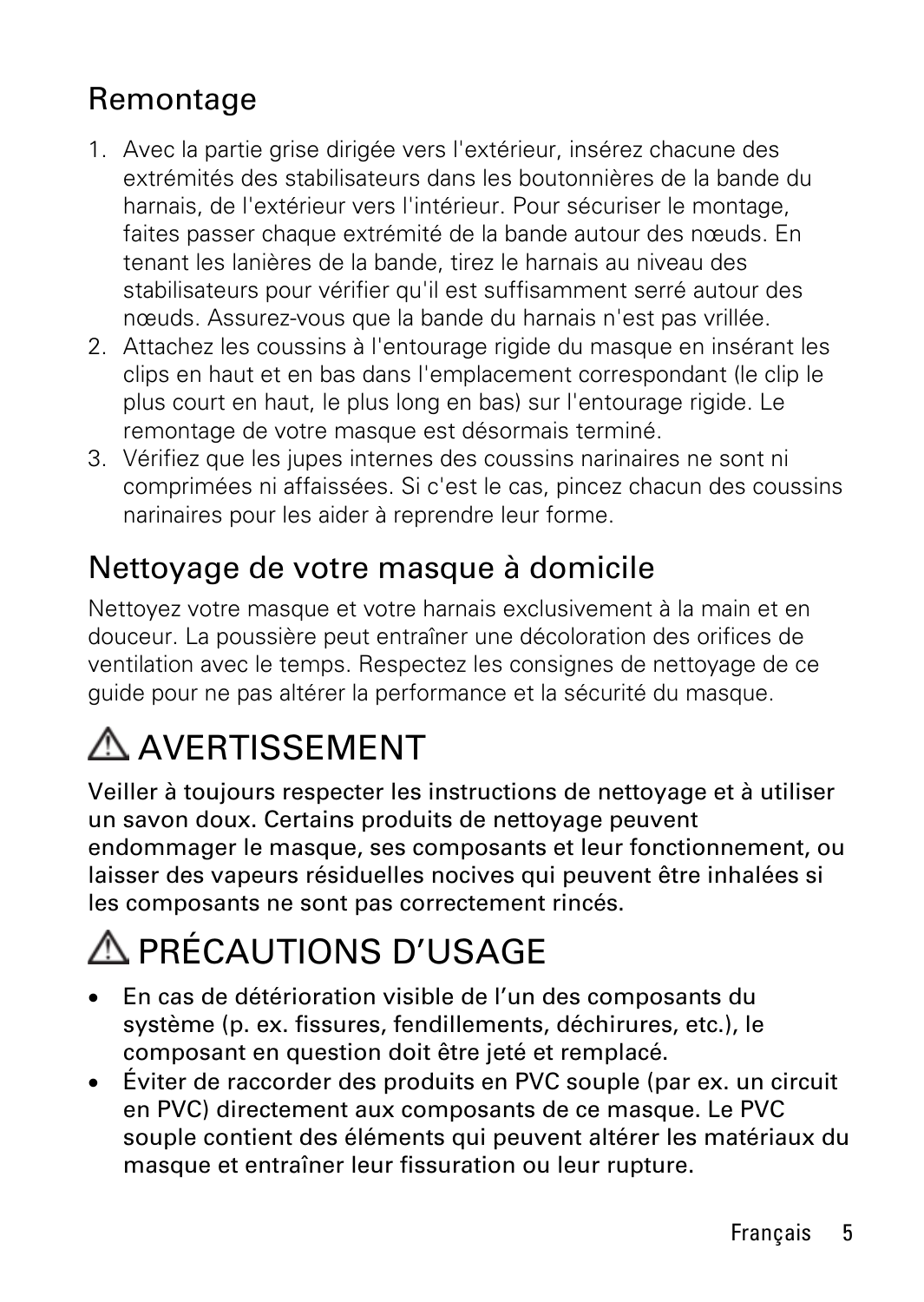- Si votre harnais est muni d'une boucle, ne le serrez pas trop pendant le port du masque, car cela peut mener à l'apparition de rougeurs et d'irritations cutanées autour de la bulle du masque.
- Ne pas repasser le harnais au risque d'endommager le matériau avec lequel il est fabriqué, celui-ci étant sensible à la chaleur.

### Tous les jours/Après chaque utilisation :

- Retirez les coussins de l'entourage rigide en suivant les instructions de démontage.
- Nettoyez soigneusement chaque composant du masque (sauf le harnais) en frottant légèrement avec de l'eau tiède (environ 30 °C/86 °F) et un savon doux.
- Pour optimiser l'étanchéité du masque, toute trace de sébum doit être retirée des coussins après utilisation.
- Utilisez une brosse à poils doux pour nettoyer les orifices de ventilation.
- Procédez à une inspection visuelle de chaque composant du masque et, si nécessaire, répétez l'opération de lavage jusqu'à ce qu'il soit propre.
- Rincez soigneusement tous les composants à l'eau potable et laissezles sécher à l'abri de la lumière directe du soleil.
- Lorsque tous les composants, y compris l'orifice, sont secs, remontez le masque en suivant les instructions de remontage.

### Chaque semaine :

- Faites tremper le harnais dans une eau tiède avec un détergent liquide doux.
- Nettoyez le harnais à la main à l'aide d'une brosse à soies souples.
- Rincez soigneusement le harnais dans l'eau courante.
- Laissez le harnais sécher à l'abri de la lumière directe du soleil.

### Retraitement du masque entre les patients

Seules les versions SLM (Sleep Lab Mask) du masque sont destinées à un usage multiple par plusieurs patients. Avant d'être utilisés par un autre patient, ces masques doivent être retraités conformément aux instructions de nettoyage et de désinfection disponibles sur ResMed.com/downloads/masks.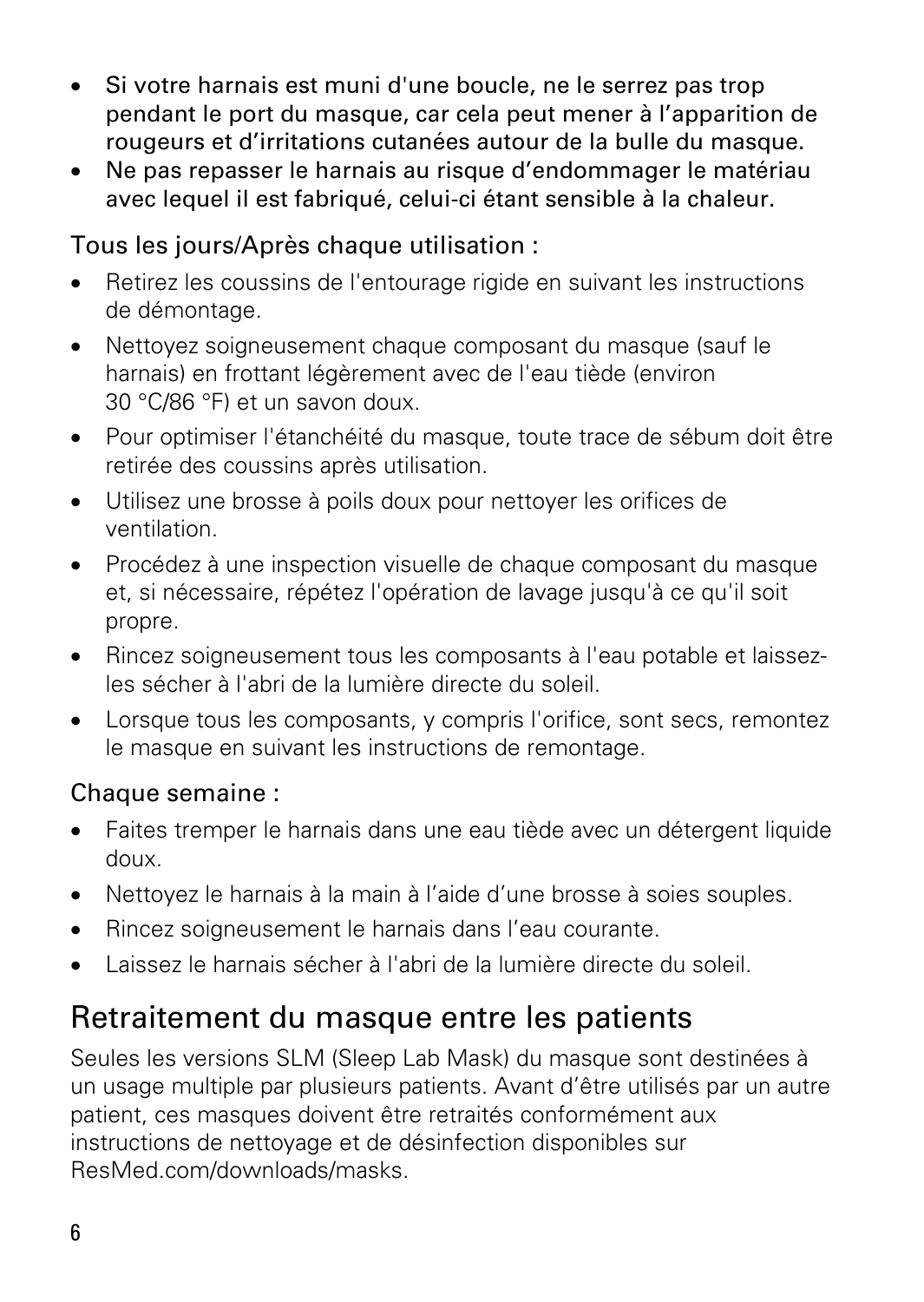# Dépannage

| Problème/Cause possible                                                                                                  | Solution                                                                                                                                                                                                                                                                                                                                                         |
|--------------------------------------------------------------------------------------------------------------------------|------------------------------------------------------------------------------------------------------------------------------------------------------------------------------------------------------------------------------------------------------------------------------------------------------------------------------------------------------------------|
|                                                                                                                          | Les coussins ne sont pas étanches, le masque est inconfortable ou provoque des                                                                                                                                                                                                                                                                                   |
| marques rouges                                                                                                           |                                                                                                                                                                                                                                                                                                                                                                  |
| Les coussins ont peut-être été mal mis<br>en place ou mal ajustés, ou le harnais<br>n'est pas correctement mis en place. | Vérifiez que les coussins narinaires, qui<br>présentent des marquages gauche (L) et droite<br>(R), sont insérés correctement (L dans votre<br>narine gauche, R dans votre narine droite).<br>Suivez les instructions de port du masque à la<br>lettre. Réajustez le harnais pour qu'il soit<br>correctement mis en place et confortable sans<br>être trop serré. |
| La jupe interne de l'un ou des deux<br>coussins est mal positionnée.                                                     | Pincez le coussin pour dégager la jupe interne.<br>La position adéquate de la jupe interne est<br>illustrée dans les instructions de remontage.                                                                                                                                                                                                                  |
| Les coussins ne sont pas de la bonne<br>taille.                                                                          | Contactez votre clinicien.                                                                                                                                                                                                                                                                                                                                       |
| Les coussins sont peut-être sales.                                                                                       | Nettoyez les coussins en suivant les<br>instructions.                                                                                                                                                                                                                                                                                                            |
| Le harnais est trop lâche.                                                                                               | Ajustez les lanières de la bande du harnais.                                                                                                                                                                                                                                                                                                                     |
|                                                                                                                          | Si votre harnais n'est pas muni d'une boucle,<br>lavez-le pour qu'il reprenne sa forme initiale.<br>Respectez les instructions de lavage.                                                                                                                                                                                                                        |
|                                                                                                                          | Si votre harnais est muni d'une boucle, ajustez-<br>le en le tirant vers la boucle. Ne les serrez pas<br>trop : ajustez-les uniquement pour obtenir une<br>étanchéité confortable. Vous pourriez être<br>amené à ajuster le harnais au fur et à mesure<br>qu'il s'allonge.                                                                                       |
| L'orifice de ventilation est obstrué ou<br>sale/décoloré.                                                                | Si les orifices de ventilation sont sales, utilisez<br>une brosse à poils doux pour les nettoyer.<br>L'orifice de ventilation peut se décolorer avec<br>le temps : cette décoloration est normale et<br>sans danger. Respectez les consignes de<br>nettoyage de ce guide pour ne pas altérer la<br>performance et la sécurité du masque.                         |
| L'orifice est mouillé.                                                                                                   | Vérifiez que l'orifice est correctement séché<br>après un nettoyage ou en cas de condensation<br>excessive.                                                                                                                                                                                                                                                      |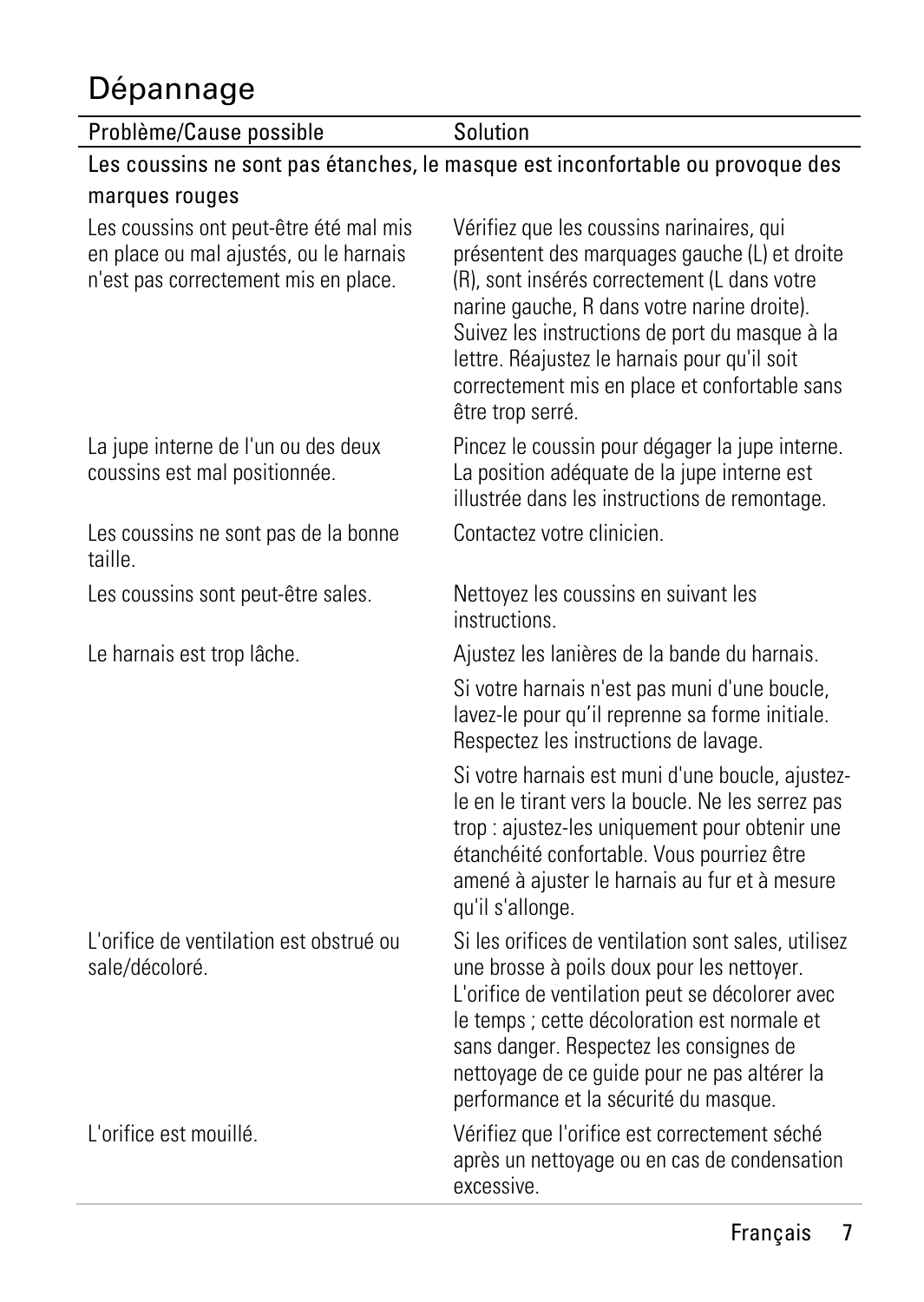| Problème/Cause possible                    | Solution                                                                                                                        |
|--------------------------------------------|---------------------------------------------------------------------------------------------------------------------------------|
| Le masque est trop bruyant                 |                                                                                                                                 |
| Le masque n'est pas correctement<br>monté. | Démontez le masque et remontez-le en suivant<br>les instructions.                                                               |
| Il y a une fuite d'air.                    | Remettez votre masque en place ou<br>repositionnez-le. Ajustez le harnais. Vérifiez<br>que votre masque est monté correctement. |

### Caractéristiques techniques

**Courbe** pression/débit Le masque possède une ventilation passive afin d'éviter toute réinhalation. En raison des variations de fabrication, le débit aux orifices de ventilation peut varier.

| Débit aux orifices de ventilation (Umin)<br>60<br>50<br>40<br>30<br>20<br>10<br>8<br>A | 10<br>12<br>16<br>18<br>14<br>20<br>Pression au masque (cm H <sub>2</sub> O)                                                                                                                                                                                                                                                        | Pression<br>(cm H20)<br>4<br>8<br>12<br>16<br>20 | Débit<br>(1/min)<br>20<br>29<br>37<br>43<br>49 |
|----------------------------------------------------------------------------------------|-------------------------------------------------------------------------------------------------------------------------------------------------------------------------------------------------------------------------------------------------------------------------------------------------------------------------------------|--------------------------------------------------|------------------------------------------------|
| <b>Informations</b><br>concernant<br>l'espace mort                                     | L'espace mort physique correspond au volume vide du masque<br>jusqu'à l'extrémité de la pièce pivotante. Pour les bulles de taille<br>large, il est de 106 ml.                                                                                                                                                                      |                                                  |                                                |
| Pression de<br>traitement                                                              | 4 à 20 cm H <sub>2</sub> O                                                                                                                                                                                                                                                                                                          |                                                  |                                                |
| Résistance                                                                             | Chute de pression mesurée (nominale)<br>$\hat{A}$ 50 l/min : 0,4 cm H <sub>2</sub> O<br>$\AA$ 100 l/min : 1,4 cm H <sub>2</sub> O                                                                                                                                                                                                   |                                                  |                                                |
| Niveau sonore                                                                          | VALEURS D'ÉMISSION SONORE À DEUX CHIFFRES DÉCLARÉES<br>conformément à la norme ISO 4871. Le niveau de puissance<br>acoustique pondéré A du masque est de 21 dBA avec une<br>incertitude de 3 dBA. Le niveau de pression acoustique pondéré A<br>du masque à une distance d'un mètre est de 13 dBA avec une<br>incertitude de 3 dBA. |                                                  |                                                |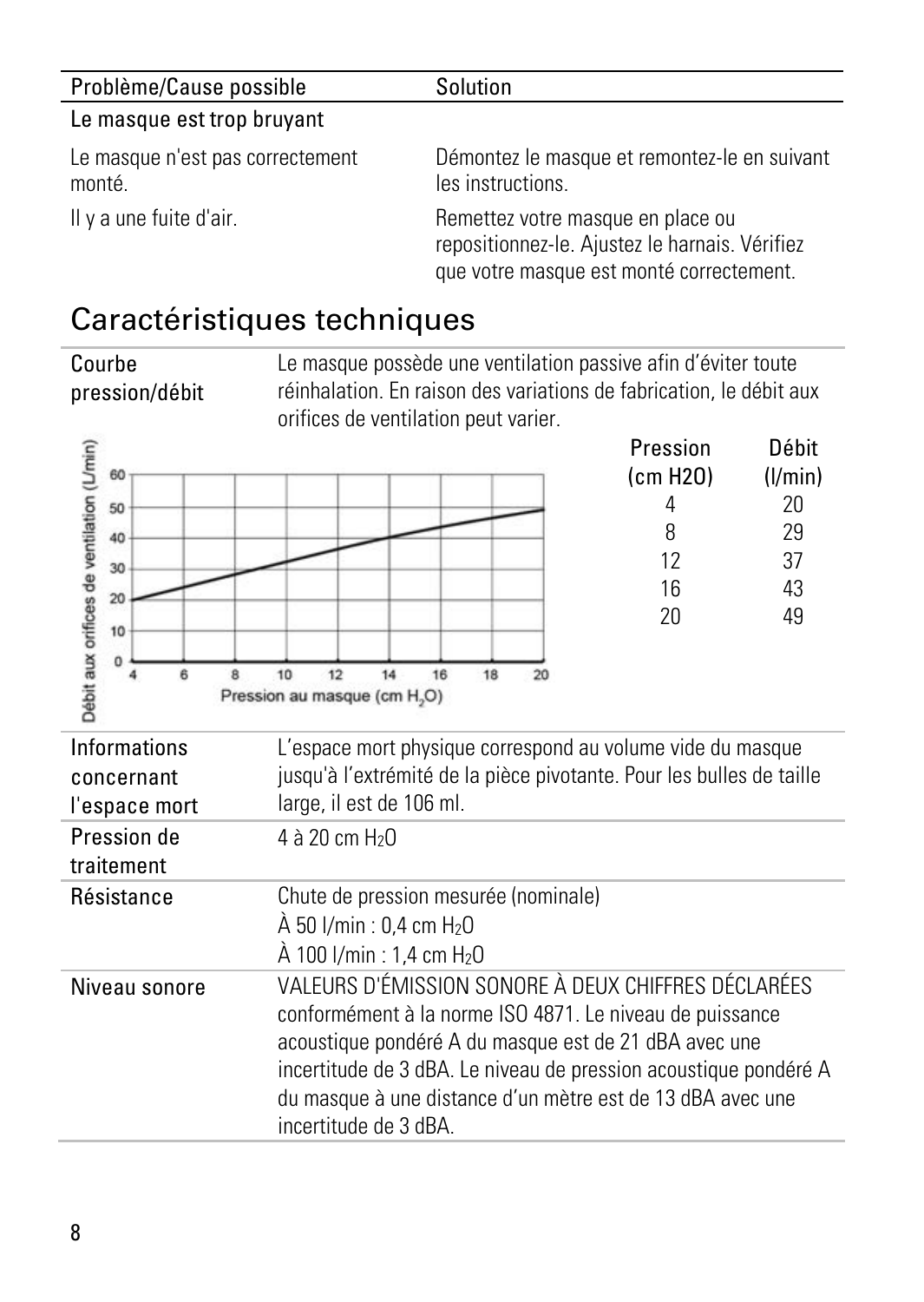| Conditions<br>ambiantes                       | Température de fonctionnement : de +41°F à 104°F<br>(de +5°C à +40°C)<br>Humidité de fonctionnement : De 15 % à 95 % sans condensation<br>Température de stockage et de transport : de -4°F à 140°F<br>(de -20°C à +60°C)<br>Humidité de stockage et de transport : jusqu'à 95 % d'humidité<br>relative sans condensation |
|-----------------------------------------------|---------------------------------------------------------------------------------------------------------------------------------------------------------------------------------------------------------------------------------------------------------------------------------------------------------------------------|
| <b>Dimensions brutes</b>                      | Large:<br>16,34" (H) x 11,22" (I) x 1,77" (P)<br>$(415$ mm $(H)$ x 285 mm $(I)$ x 45 mm $(D)$<br>Masque entièrement assemblé avec ensemble tuyau court (sans<br>harnais)                                                                                                                                                  |
| Fonction de<br>sélection du type de<br>masque | Pour S9 : Sélectionnez « Coussins »<br>Pour les autres appareils : Sélectionnez « SWIFT » (si<br>disponible), sinon sélectionnez « MIRAGE » comme réglage de<br>masque.                                                                                                                                                   |
|                                               |                                                                                                                                                                                                                                                                                                                           |

### Remarques :

- Le masque ne contient ni PVC ni DEHP ni phtalates.
- Ce produit n'est pas fabriqué avec du latex de caoutchouc naturel.
- Le fabricant se réserve le droit de modifier ces caractéristiques sans notification préalable.

# Stockage

Veillez à ce que le masque soit complètement propre et sec avant de le ranger. Rangez le masque dans un endroit sec à l'abri de la lumière directe du soleil.

# Élimination

Ce masque ne contient aucune substance dangereuse et peut être jeté avec les ordures ménagères.

# Symboles

Les symboles suivants peuvent figurer sur votre produit ou sur son emballage :



Masque avec coussins narinaires coussins **Assemblance** Polypropylène recyclable





Taille – Très petite  $\begin{bmatrix} S \end{bmatrix}$  Taille – Petite

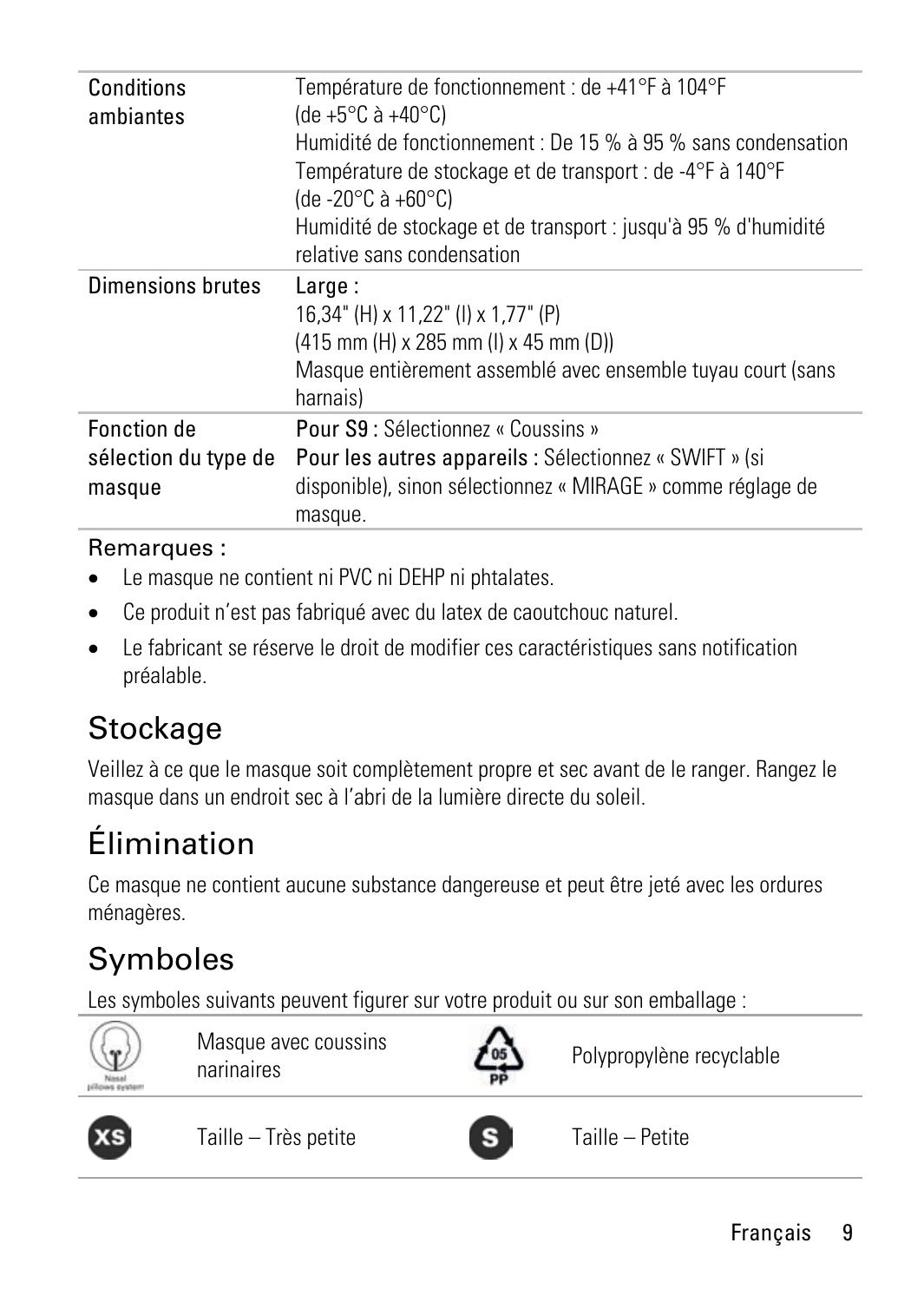|                     | Æ<br>Taille - Moyenne                                                                                                                                              | Taille - Large |
|---------------------|--------------------------------------------------------------------------------------------------------------------------------------------------------------------|----------------|
| $\sqrt{2}$          | Attention, veuillez consulter la documentation jointe                                                                                                              |                |
| $\rm R_{\rm 0}$ nly | Sur ordonnance uniquement (selon la loi fédérale américaine, cet appareil ne<br>peut être vendu aux États-Unis que par un médecin ou sur prescription<br>médicale) |                |

Voir le glossaire des symboles sur ResMed.com/symbols.

# Garantie limitée

ResMed Pty Ltd (ci-après « ResMed ») garantit votre masque ResMed (y compris l'entourage rigide, la bulle, le harnais et le circuit respiratoire) contre tout défaut de matériaux et de main-d'œuvre pour une période de 90 jours à compter de la date d'achat ou, dans le cas d'un masque jetable et de ses composants pour une période de 7 jours. Seul le client initial est couvert par la présente garantie. Celle-ci n'est pas cessible. En cas de défaillance du produit pendant la période de garantie, dans des conditions normales d'utilisation, ResMed, à son entière discrétion, répare ou remplace le produit défectueux ou toute pièce. Cette garantie limitée ne couvre pas : a) tout dommage résultant d'une utilisation incorrecte, d'un usage abusif ou d'une modification ou transformation opérée sur le produit; b) les réparations effectuées par tout service de réparation sans l'autorisation expresse de ResMed; c) tout dommage ou contamination causé par de la fumée de cigarette, de pipe, de cigare ou autre; d) tout dommage causé par l'exposition à l'ozone, à l'oxygène activé ou tout autre gaz. La garantie est annulée pour les produits vendus ou revendus dans un pays autre que celui où ils ont été achetés à l'origine.

Les réclamations au titre de la garantie pour les produits défectueux doivent être présentées au lieu d'achat par le client initial.

La présente garantie remplace toute autre garantie expresse ou implicite, y compris toute garantie implicite de qualité marchande ou d'adéquation à un usage particulier. Certains pays ou États n'autorisent pas les limitations de durée pour les garanties implicites; il est donc possible que la limitation susmentionnée ne s'applique pas à votre cas.

ResMed ne peut être tenue responsable de tout dommage accessoire ou indirect résultant de la vente, de l'installation ou de l'utilisation de tout produit ResMed. Certains pays ou États n'autorisent ni l'exclusion ni la limitation des dommages accessoires ou indirects; il est donc possible que la limitation susmentionnée ne s'applique pas à votre cas. La présente garantie vous octroie des droits reconnus par la loi. Vous pouvez également détenir d'autres droits qui varient en fonction du pays où vous habitez. Pour de plus amples informations sur vos droits de garantie, veuillez contacter ResMed ou votre revendeur local ResMed.

Veuillez consulter ResMed.com pour les dernières mises à jour de la garantie limitée de ResMed.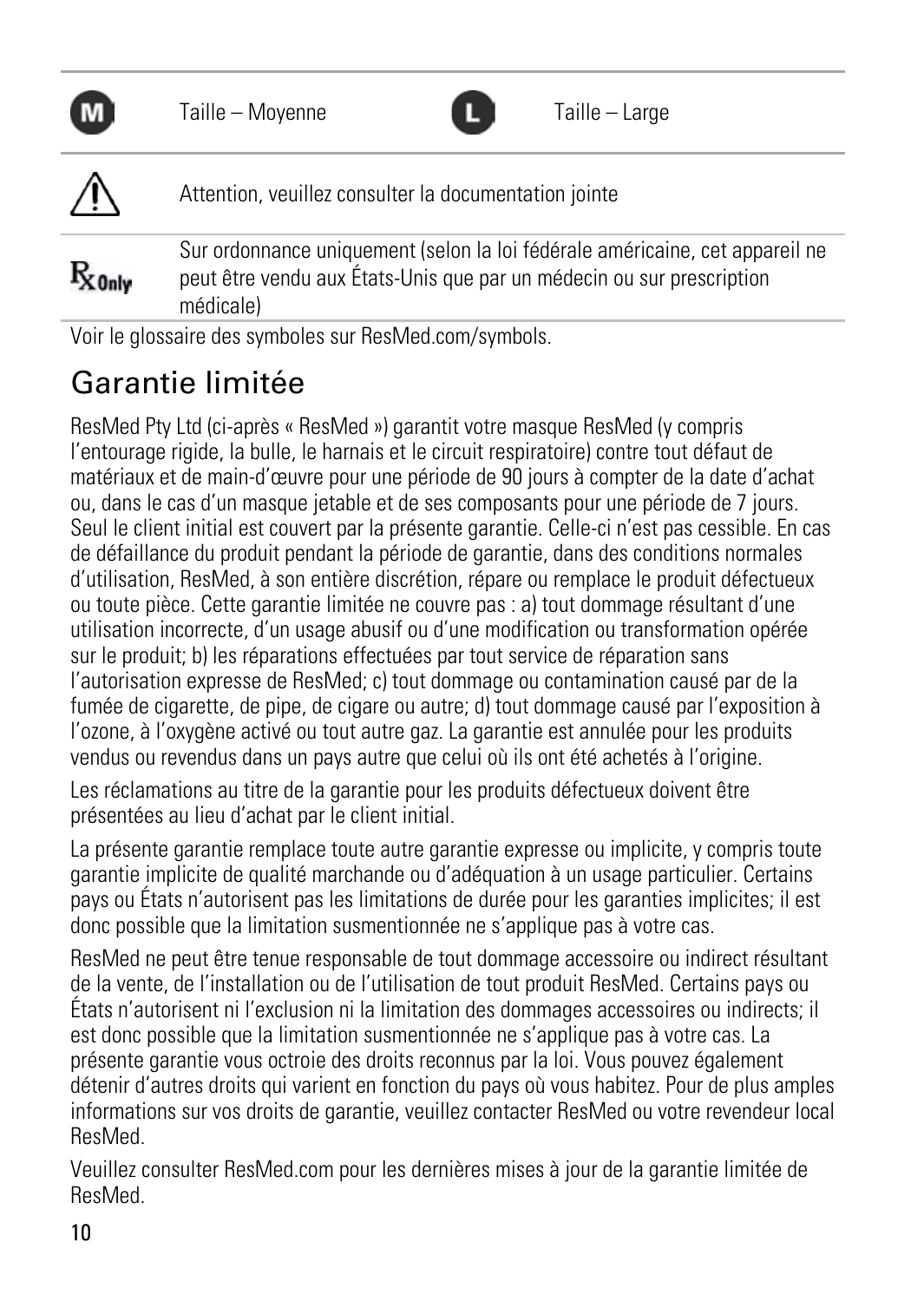### **ESPAÑOL**

### AirFit™ P10

Sistema De Almohadillas Nasales

Gracias por elegir la AirFit P10. El presente documento proporciona instrucciones para el usuario relativas a las mascarillas AirFit P10 y AirFit P10 for Her, que en la totalidad del presente manual se denominan en forma colectiva AirFit P10. El arnés de la AirFit P10 es azul, mientras que el arnés de la AirFit P10 for Her es rosa. Tenga en cuenta que su arnés puede venir con o sin hebilla.

### Uso del presente manual

Lea la totalidad del manual antes de utilizar las mascarillas. Al seguir las instrucciones, consulte las imágenes que aparecen al principio y al final del manual.

### Uso indicado

La AirFit P10 canaliza el flujo de aire de forma no invasiva al paciente, a partir de un equipo de presión positiva en las vías respiratorias (PAP), por ejemplo, un equipo de presión positiva y continua en las vías respiratorias (CPAP) o un equipo binivel.

La AirFit P10:

- debe utilizarse en pacientes que pesen más de 30 kg (66 lb) a los que se les haya indicado presión positiva en las vías respiratorias.
- está diseñada para que un único paciente pueda usarla en repetidas ocasiones en su domicilio o para reutilizarse en varios pacientes en hospitales o instituciones.

# ADVERTENCIAS GENERALES

- La mascarilla debe ser utilizada bajo supervisión calificada cuando los usuarios no sean capaces de retirarla por sí mismos. Es posible que la mascarilla no sea apta para pacientes que sean propensos a presentar aspiración.
- La ventilación debe permanecer despejada.
- La mascarilla solo debe usarse con equipos CPAP o binivel recomendados por un médico o terapeuta respiratorio.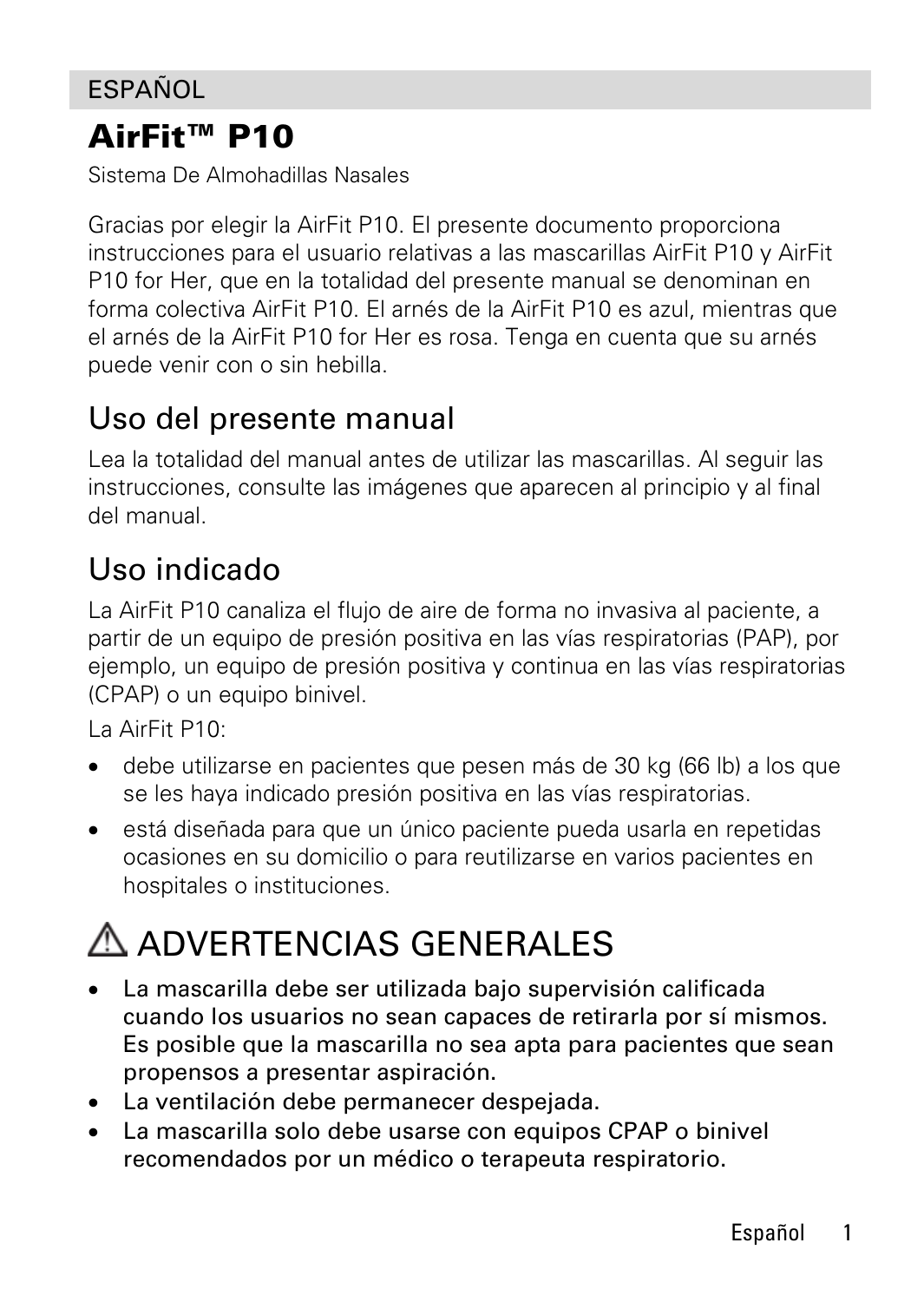- La mascarilla no debe utilizarse a menos que el equipo se encuentre encendido. Una vez que la mascarilla esté colocada, compruebe que el equipo esté suministrando aire. Explicación: los equipos CPAP y binivel están diseñados para utilizarse con mascarillas (o conectores) especiales que tienen orificios de ventilación para que el aire fluya permanentemente hacia fuera de ellas. Mientras el equipo está encendido y funcionando correctamente, el aire fresco que este proporciona hace que el aire exhalado salga hacia fuera de la mascarilla a través de los orificios de ventilación. No obstante, cuando el equipo no está funcionando, no se suministra suficiente aire fresco a través de la mascarilla y es posible que se vuelva a respirar aire exhalado. Volver a respirar aire exhalado durante más de varios minutos puede, en algunas circunstancias, provocar asfixia. Esto se aplica a la mayoría de los modelos de equipos CPAP o binivel.
- Si utiliza oxígeno suplementario, tome todas las precauciones.
- El flujo de oxígeno debe apagarse cuando el equipo CPAP o binivel no esté funcionando, para evitar que el oxígeno no utilizado se acumule dentro del equipo, lo que constituiría un riesgo de incendio.
- El oxígeno favorece la combustión. Por lo tanto, no debe utilizarse mientras se está fumando o en presencia de una llama expuesta. Solo use oxígeno en habitaciones bien ventiladas.
- A un caudal fijo de oxígeno suplementario, la concentración de oxígeno inhalado variará según la presión que se haya configurado, el ritmo respiratorio del paciente, la mascarilla, el punto de aplicación y el caudal de fuga. Esta advertencia se aplica a la mayoría de los tipos de equipos CPAP o binivel.Las especificaciones técnicas de la mascarilla se brindan para que el médico compruebe que sean compatibles con el equipo CPAP o binivel. Si no se respetan las especificaciones, o si se utiliza la mascarilla con equipos incompatibles, puede que el sellado y la comodidad no sean eficaces, que no se logre el tratamiento deseado, y que haya fugas o variaciones en el caudal de fuga que afecten el funcionamiento del equipo CPAP o binivel.
- Deje de utilizar esta mascarilla si presenta CUALQUIER reacción adversa a su utilización, y consulte a su médico o especialista del sueño.
- Utilizar una mascarilla puede provocar dolor en los dientes o muelas, en las encías o en la mandíbula, o agravar una afección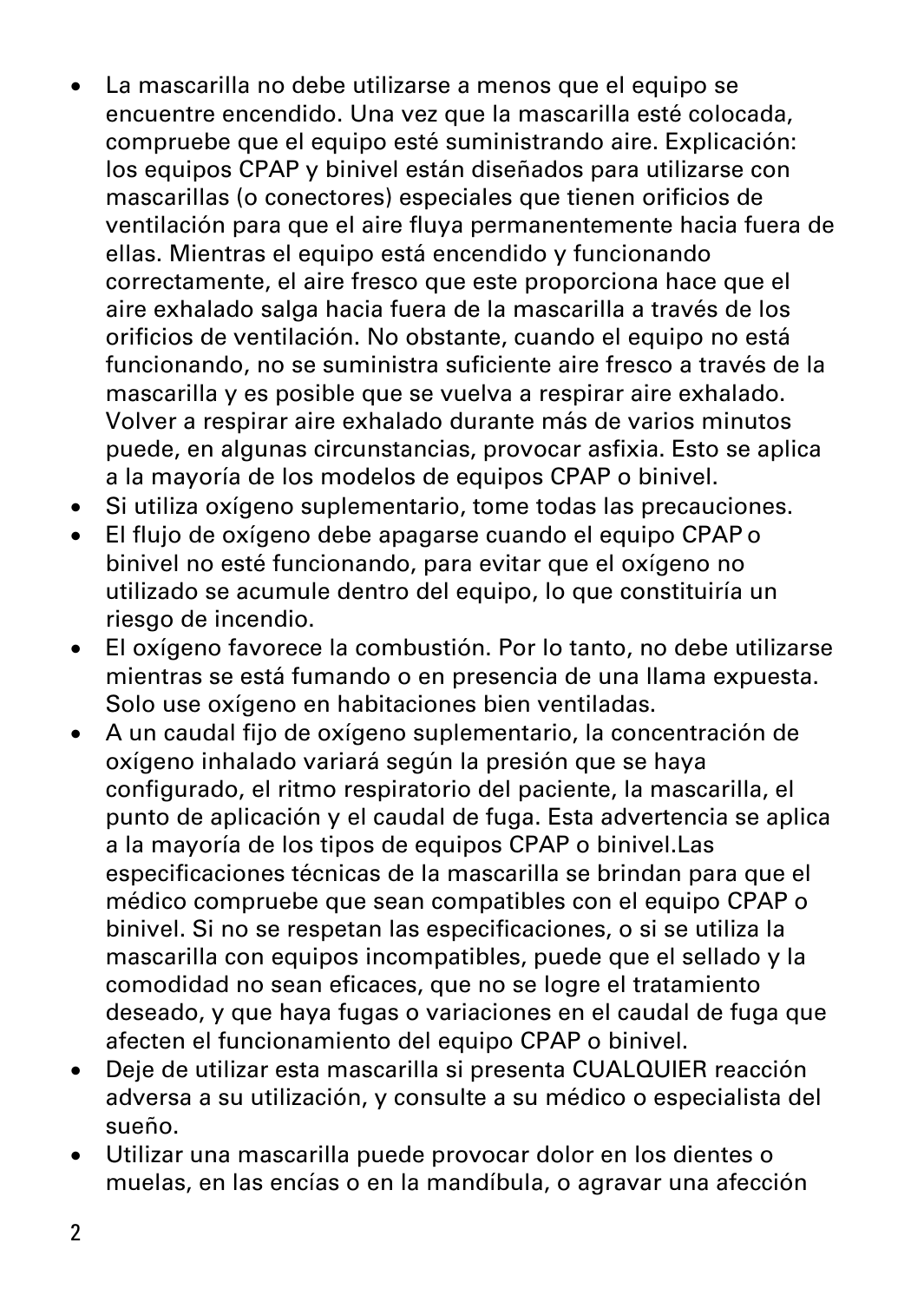dental ya existente. Si se presentan síntomas, consulte al médico o al odontólogo.

- Como ocurre con todas las mascarillas, es posible que se vuelva a respirar parte del aire exhalado cuando la presión CPAP sea baja.
- Consulte el manual del equipo CPAP o binivel para obtener información acerca de la configuración y el funcionamiento.
- Quite todo del embalaje antes de utilizar la mascarilla.

### Utilización de la mascarilla

Cuando utilice la mascarilla con equipos CPAP o binivel de ResMed que tengan opciones de configuración de la mascarilla, consulte la sección Especificaciones técnicas del presente manual del usuario para ver qué opción seleccionar.

Para obtener una lista completa de los equipos compatibles con esta mascarilla, consulte la lista de compatibilidad entre mascarillas y equipos en ResMed.com/downloads/masks.

#### Notas:

- Esta mascarilla no es compatible para ser utilizada con los equipos AutoSet CS™ 2 y VPAP™ Adapt SV de ResMed.
- Es posible que SmartStart no funcione eficazmente al utilizar esta mascarilla con algunos equipos CPAP o binivel que posean esta función.
- Si experimenta sequedad o irritación nasal, se recomienda utilizar un humidificador.

# Colocación

1. Sostenga las almohadillas alejadas de la nariz, asegurándose de que el tamaño de las almohadillas (p. ej. M), con los indicadores de izquierda (L) y derecha (R), estén mirando correctamente hacia usted. Luego inserte las almohadillas nasales en las narinas (la L en la narina izquierda y la R en la narina derecha). Pase el arnés por encima de la cabeza, sosteniendo la banda inferior y estirándola alrededor de la parte trasera de la cabeza. La banda superior debe quedar apoyada con comodidad sobre la parte superior de la cabeza.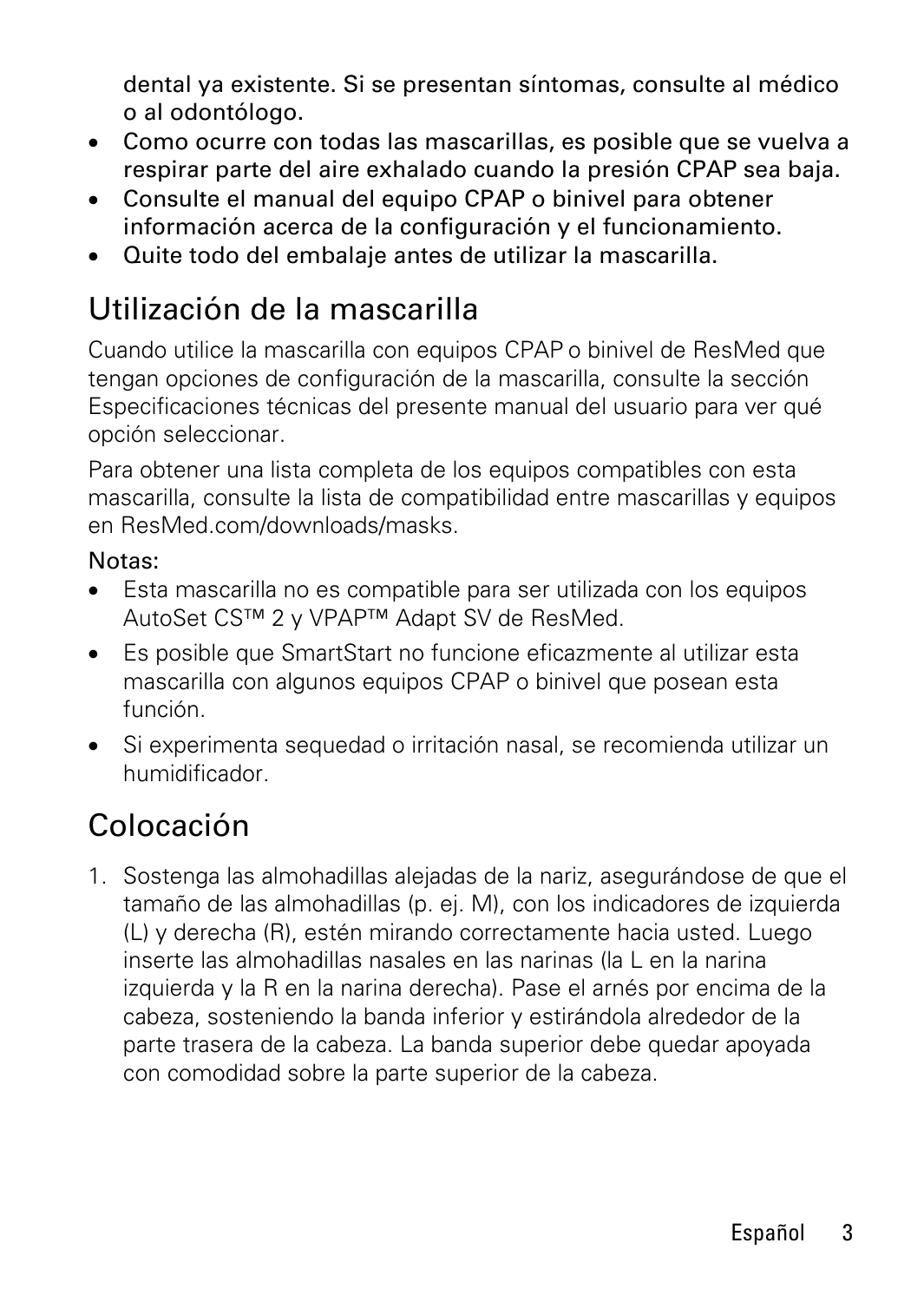¡Sugerencia! Hay logotipos en relieve en la parte superior de la mascarilla, para que usted pueda tocarlos y saber cuál es el lado de arriba al colocarla en la oscuridad.

- 2. Aleje la mascarilla del rostro y luego vuelva a colocarla para obtener un ajuste cómodo. Asegúrese de que las almohadillas nasales queden firmemente colocadas dentro de las narinas, con ambas almohadillas dispuestas en sentido vertical.
- 3. Por último, conecte el extremo del tubo de la mascarilla en el tubo de aire del equipo. La mascarilla ya está colocada y lista para utilizarse. Cuando el equipo está funcionando, se debe sentir una suave brisa a través de la ventilación. Para inspeccionar la ventilación, coloque un dedo cerca del área donde ella se encuentra, pero no cubra la totalidad del área.

## Ajuste

- Para obtener un ajuste cómodo, ajuste las bandas divididas separándolas una de la otra para aflojarlas o acercándolas una a la otra para apretarlas.
- Si el arnés viene con una hebilla, ajústelo pasándolo por la hebilla para corregir las fugas por la mascarilla. Ajústelo lo que sea necesario para obtener un sellado cómodo: no lo apriete demasiado. Es posible que deba ajustar el arnés a medida que se estire con el tiempo.

# Remoción

Para quitarse el sistema de mascarilla, tire de ella y del arnés tomándolos por la banda dividida y pasándola por encima de la cabeza.

# Desmontaje

- 1. Sosteniendo la parte superior del tubo de la mascarilla, apriete y tire de las almohadillas para alejarlas del armazón de la mascarilla.
- 2. Desenganche el arnés del estabilizador tirando del tapón del extremo de modo que el ojal quede descubierto.
- 3. Deslice el arnés de modo de retirarlo por el extremo del estabilizador.

# Montaje

1. Con el lado de color gris mirando hacia afuera, inserte cada extremo de la banda del arnés por los estabilizadores a través de los ojales. Sujételos en su sitio envolviendo cada uno de los extremos de la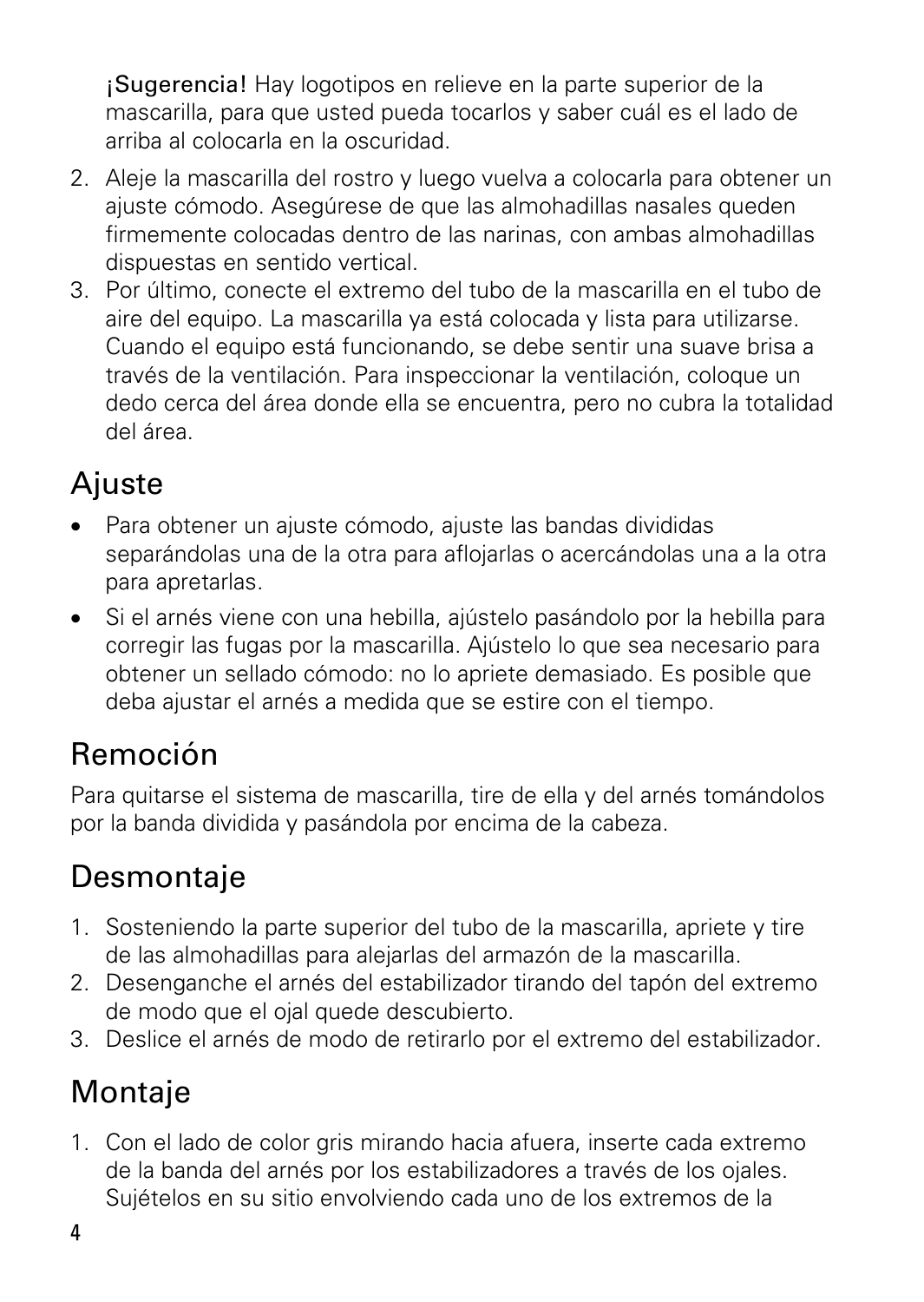banda hacia arriba y alrededor de las salientes. Sosteniendo las bandas divididas, tire del arnés desde el estabilizador para asegurarse de que esté sujetado firmemente alrededor de las salientes. Asegúrese de que la banda del arnés no esté torcida.

- 2. Conecte las almohadillas al armazón de la mascarilla insertando los broches superior e inferior en las ranuras correctas (el broche más corto en la ranura superior y el broche más largo en la ranura inferior) del armazón de la mascarilla. La mascarilla ya está montada.
- 3. Compruebe que las paredes internas de las almohadillas nasales no estén comprimidas ni dobladas. Si lo están, apriete cada una de las almohadillas nasales para que vuelvan a tomar la forma correcta.

## Limpieza de la mascarilla en el domicilio

La mascarilla y el arnés solo pueden lavarse a mano y con suavidad. La ventilación de la mascarilla se puede desteñir con el tiempo debido al polvo. Siga las instrucciones de limpieza del presente manual para mantener el rendimiento y la seguridad de la mascarilla.

# A ADVERTENCIA

Siga siempre las instrucciones de limpieza y utilice un jabón suave. Algunos productos de limpieza pueden dañar la mascarilla, sus piezas y su funcionamiento, o dejar vapores residuales perjudiciales que podrían inhalarse si no se enjuagan por completo.

# A PRECAUCIÓN

- Si se advierte algún signo de deterioro visible en una pieza del sistema (grietas, rajaduras, roturas, etc.), hay que desechar la pieza y sustituirla por una nueva.
- Evite conectar directamente productos de PVC flexible (p. ej. tubos de PVC) a cualquier pieza de la mascarilla. El PVC flexible contiene elementos que pueden afectar los materiales de la mascarilla, y pueden hacer que las piezas se agrieten o se rompan.
- Si el arnés viene con una hebilla, no lo apriete demasiado al colocar la mascarilla, ya que esto puede provocar enrojecimiento de la piel o llagas alrededor de la almohadilla.
- No planche el arnés, ya que está hecho de un material sensible al calor y se dañará.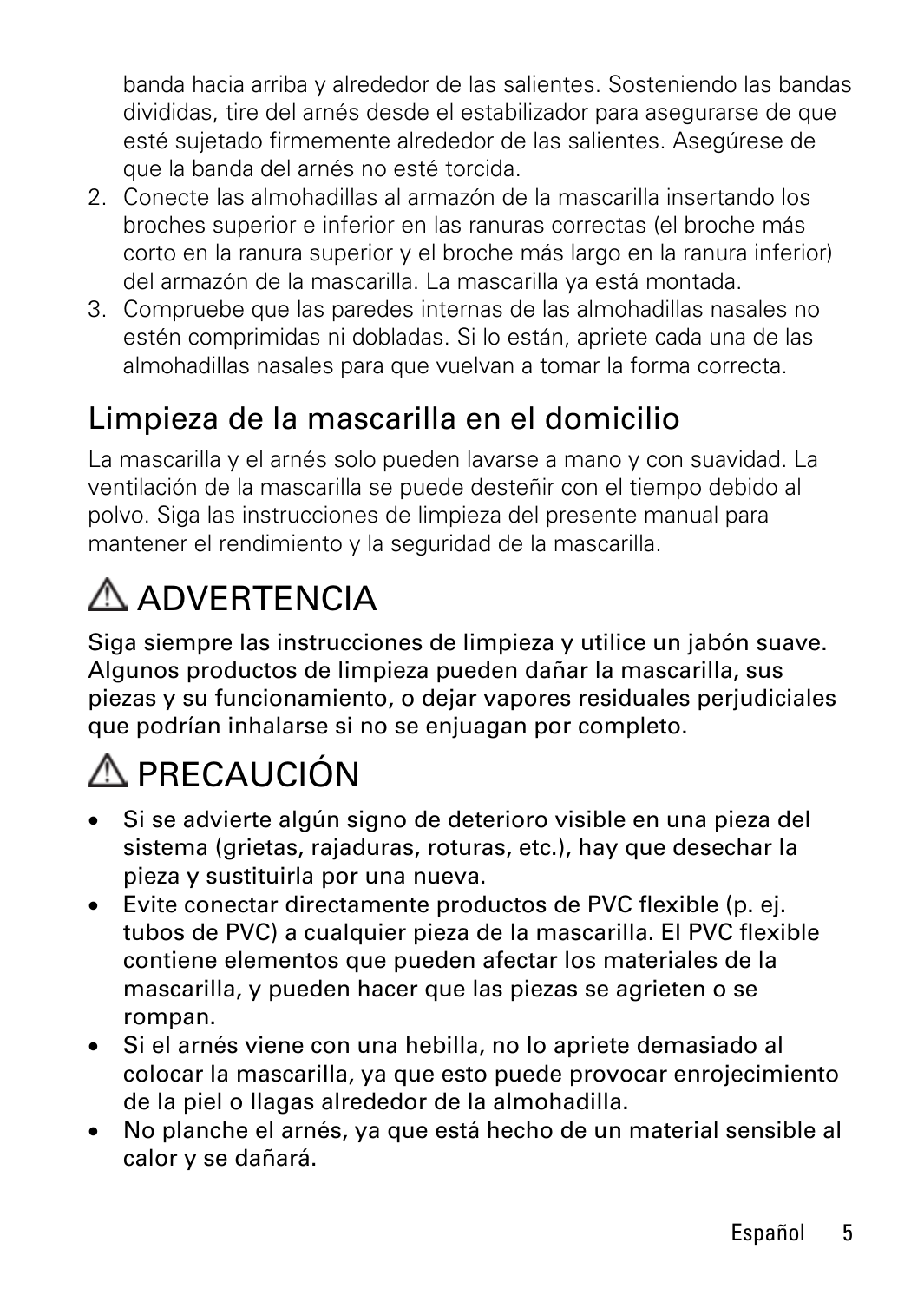### Diariamente/después de cada uso:

- Desmonte las almohadillas del armazón de conformidad con las instrucciones de desmontaje.
- Limpie a fondo las piezas de la mascarilla separadas (excluyendo el arnés), frotándolas suavemente en agua caliente (aproximadamente 30 °C/86 °F), con un jabón suave.
- Para optimizar el sellado de la mascarilla, hay que eliminar la grasa facial de las almohadillas luego de utilizarlas.
- Utilice un cepillo de cerdas suaves para limpiar la ventilación.
- Revise cada pieza y, de ser necesario, vuelva a lavarlas hasta que se vean limpias.
- Enjuague bien todas las piezas con agua potable y déjelas secar al aire, sin exponerlas a la luz solar directa.
- Cuando todas las piezas estén secas, incluida la ventilación, vuelva a montar la mascarilla de acuerdo con las instrucciones de montaje.

### Semanal:

- Sumerja el arnés en agua tibia con detergente líquido suave.
- Lave el arnés a mano con un cepillo de cerdas suaves.
- Enjuague el arnés por completo bajo agua de grifo.
- Deje secar el arnés al aire, sin exponerlo a la luz solar directa.

### Reprocesamiento de la mascarilla de un paciente a otro

Solo las variantes SLM (para usar en laboratorios del sueño) del sistema de la mascarilla están diseñadas para utilizarse en más de un paciente. Cuando se vaya a cambiar de paciente, estas mascarillas se deben reprocesar de conformidad con las instrucciones de limpieza y desinfección disponibles en ResMed.com/downloads/masks.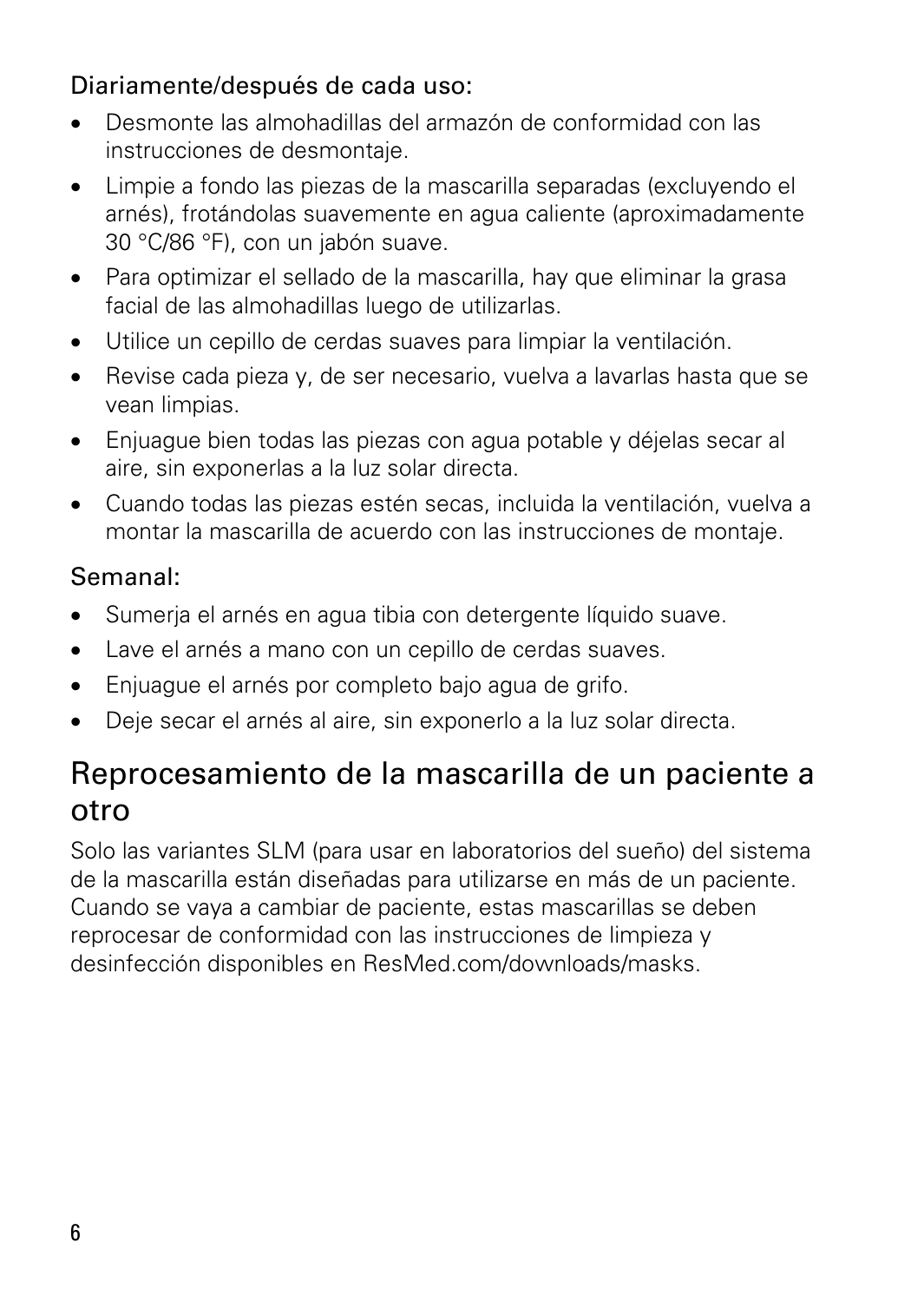# Solución de problemas

| Problema/causa posible                                                                                                                      | Solución                                                                                                                                                                                                                                                                                                                        |
|---------------------------------------------------------------------------------------------------------------------------------------------|---------------------------------------------------------------------------------------------------------------------------------------------------------------------------------------------------------------------------------------------------------------------------------------------------------------------------------|
| Las almohadillas no quedan correctamente selladas, la mascarilla queda                                                                      |                                                                                                                                                                                                                                                                                                                                 |
| incómoda o deja marcas rojas                                                                                                                |                                                                                                                                                                                                                                                                                                                                 |
| Es posible que las almohadillas no se<br>hayan colocado o ajustado<br>correctamente, o que el arnés se haya<br>colocado de modo incorrecto. | Compruebe que las almohadillas nasales con<br>los indicadores de izquierda (L) y derecha (R)<br>estén correctamente insertados (L en la narina<br>izquierda, R en la narina derecha). Siga las<br>instrucciones de colocación con cuidado.<br>Vuelva a ajustar el arnés para asegurarse de<br>que le quede cómodo.              |
| La posición de la pared interna de una o<br>ambas almohadillas no es correcta.                                                              | Apriete la almohadilla de los costados para<br>soltar la pared interna. La posición correcta se<br>muestra en las instrucciones de montaje.                                                                                                                                                                                     |
| Las almohadillas no son del tamaño<br>adecuado.                                                                                             | Comuníqueselo al médico.                                                                                                                                                                                                                                                                                                        |
| Es posible que las almohadillas estén<br>sucias.                                                                                            | Limpie las almohadillas según las<br>instrucciones                                                                                                                                                                                                                                                                              |
| El arnés está muy flojo.                                                                                                                    | Ajuste las bandas divididas del arnés.                                                                                                                                                                                                                                                                                          |
|                                                                                                                                             | Si el arnés no viene con una hebilla, lávelo<br>para contribuir a que vuelva a su forma<br>original. Siga las instrucciones de lavado.                                                                                                                                                                                          |
|                                                                                                                                             | Si el arnés viene con una hebilla, ajústelo<br>pasándolo por la ella. Ajústelo lo que sea<br>necesario para obtener un sellado cómodo: no<br>lo apriete demasiado. Es posible que deba<br>ajustar el arnés a medida que se estire con el<br>tiempo.                                                                             |
| La ventilación está obstruida o<br>sucia/desteñida.                                                                                         | Si es necesario limpiar los orificios de<br>ventilación, utilice un cepillo de cerdas<br>blandas. La ventilación puede desteñirse con el<br>tiempo y esto no constituye un problema de<br>seguridad. Siga las instrucciones de limpieza<br>del presente manual para mantener el<br>rendimiento y la seguridad de la mascarilla. |
| La ventilación está húmeda                                                                                                                  | Asegúrese de que la ventilación esté seca<br>luego de la limpieza y en caso de que haya un<br>exceso de condensación.                                                                                                                                                                                                           |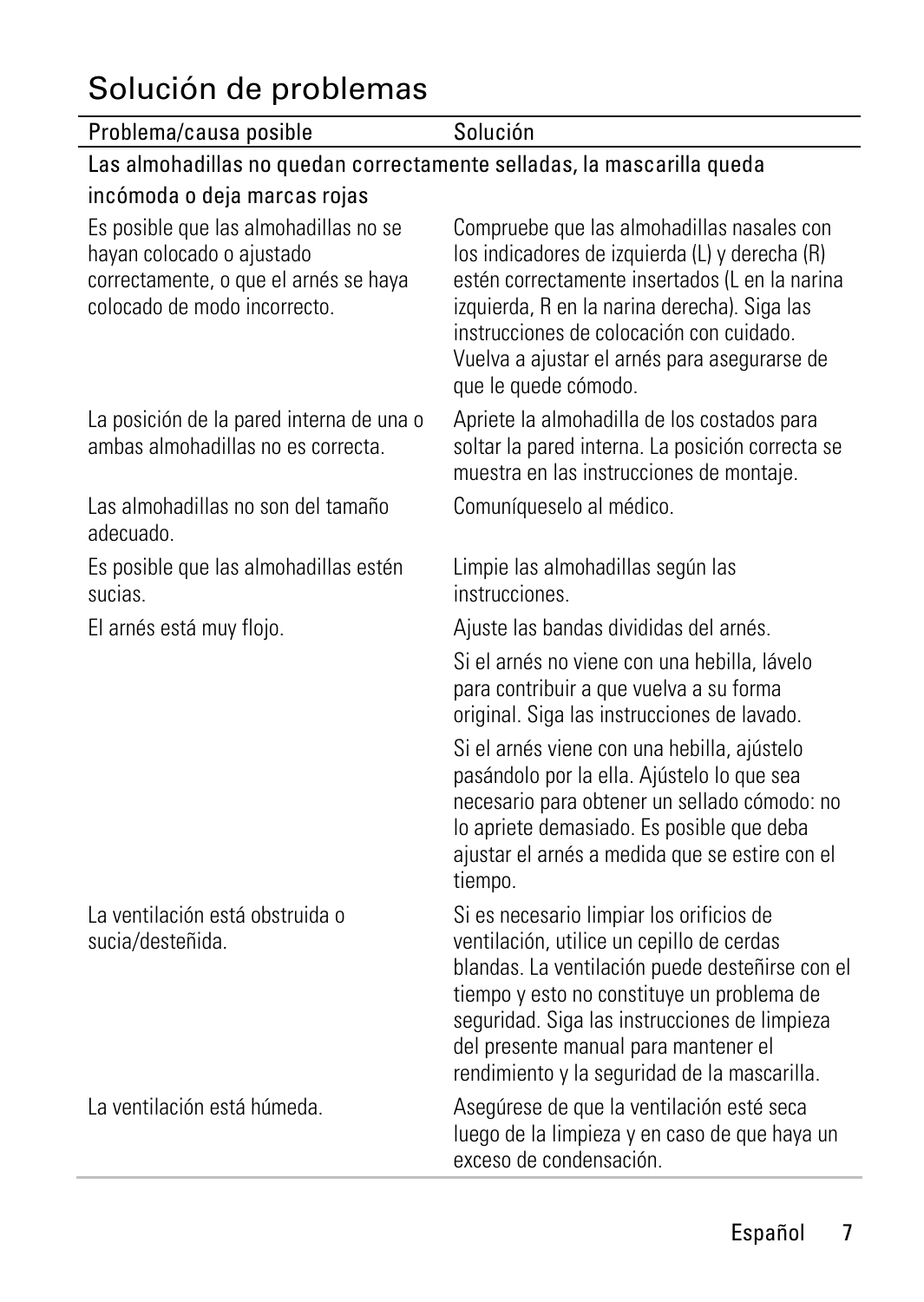| Problema/causa posible                       | Solución                                                                                                                              |
|----------------------------------------------|---------------------------------------------------------------------------------------------------------------------------------------|
| La mascarilla hace mucho ruido               |                                                                                                                                       |
| El sistema no está correctamente<br>montado. | Desmonte la mascarilla y luego vuelva a<br>montarla según las instrucciones.                                                          |
| El sistema presenta fugas de aire.           | Vuelva a colocarse la mascarilla o ajuste su<br>posición. Ajuste el arnés. Compruebe que la<br>mascarilla esté correctamente montada. |

### Especificaciones técnicas

Curva de flujo en función de la presión La mascarilla cuenta con ventilación pasiva a modo de protección contra la reinspiración. Debido a variaciones en la fabricación, la velocidad de flujo de ventilación puede variar.



| Información sobre<br>el espacio muerto | El espacio muerto físico es el volumen vacío de la mascarilla<br>hasta el extremo de la pieza giratoria. Cuando se utilizan las<br>almohadillas grandes, es de 106 ml.                                                                                                                                                                                                   |
|----------------------------------------|--------------------------------------------------------------------------------------------------------------------------------------------------------------------------------------------------------------------------------------------------------------------------------------------------------------------------------------------------------------------------|
| Presión de<br>tratamiento              | De 4 a 20 cm $H_2$ 0                                                                                                                                                                                                                                                                                                                                                     |
| Resistencia                            | Caída de presión medida (nominal)<br>a 50 I/min: 0.4 cm H <sub>2</sub> O<br>a 100 l/min: 1.4 cm H <sub>2</sub> O                                                                                                                                                                                                                                                         |
| Sonido                                 | VALORES DE EMISIÓN SONORA DECLARADOS MEDIANTE DOS<br>CIFRAS según la norma ISO 4871. El nivel de potencia acústica de<br>la mascarilla ponderado según la escala A es de 21 dBA, con una<br>incertidumbre de 3 dBA. El nivel de presión acústica de la<br>mascarilla ponderado según la escala A a una distancia de 1 m es<br>de 13 dBA, con una incertidumbre de 3 dBA. |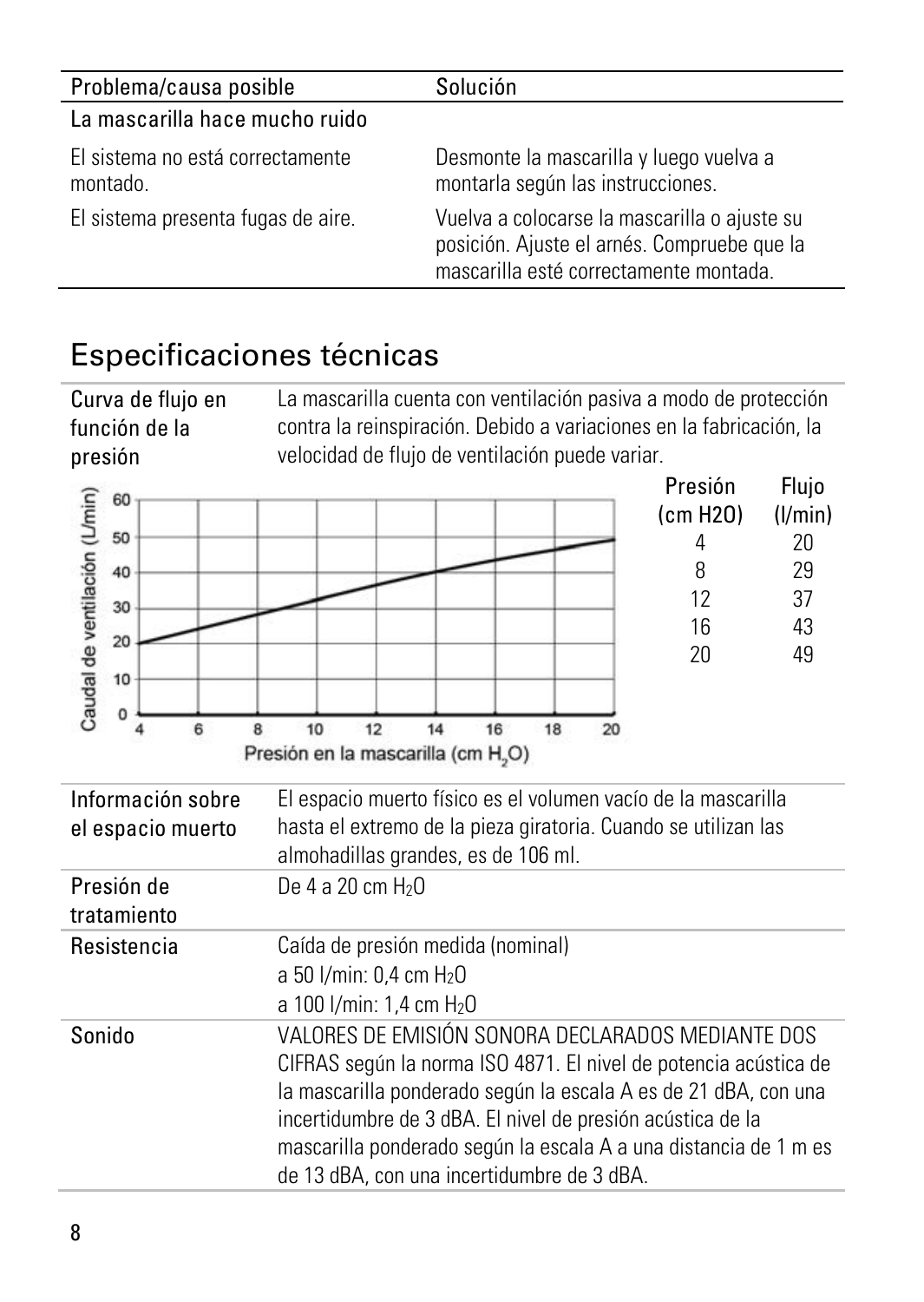| Condiciones<br>ambientales                       | Temperatura de funcionamiento: de +5°C a +40°C (de +41°F a<br>$104^{\circ}$ F)<br>Humedad de funcionamiento: de 15 % a 95 % sin condensación<br>Temperatura de almacenamiento y transporte: de -20°C a +60°C<br>(de -4°F a 140°F)<br>Humedad de almacenamiento y transporte: hasta 95 % de<br>humedad relativa sin condensación. |
|--------------------------------------------------|----------------------------------------------------------------------------------------------------------------------------------------------------------------------------------------------------------------------------------------------------------------------------------------------------------------------------------|
| <b>Dimensiones</b><br>totales                    | Grande:<br>16.34 "(H) x 11.22 "(A) x 1.77 "(P)<br>$(415$ mm $(H)$ x 285 mm $(A)$ x 45 mm $(P)$<br>Mascarilla totalmente montada, con conjunto del tubo corto (sin<br>arnés)                                                                                                                                                      |
| Opciones de<br>configuración de la<br>mascarilla | En los S9: seleccione "Almohadillas".<br>En otros equipos: seleccione "SWIFT" (si existe esta opción) o,<br>de lo contrario, seleccione "MIRAGE" como opción de mascarilla.                                                                                                                                                      |

#### Notas:

- El sistema de mascarilla no contiene PVC, DEHP ni ftalatos.
- Este producto no está hecho de látex de caucho natural.
- El fabricante se reserva el derecho de modificar las presentes especificaciones sin previo aviso.

# Almacenamiento

Asegúrese de que la mascarilla esté completamente limpia y seca antes de guardarla durante cualquier período considerable de tiempo. Guarde la mascarilla en un lugar seco, fuera de la luz solar directa.

# Eliminación

La mascarilla no contiene ninguna sustancia peligrosa y puede eliminarse con los residuos domésticos habituales.

# Símbolos

Los símbolos que figuran a continuación pueden aparecer en el producto o en el envoltorio:

|    | Mascarilla con almohadillas<br>nasales | 05 | Polipropileno reciclable |
|----|----------------------------------------|----|--------------------------|
| XS | Tamaño - extrapequeño                  |    | Tamaño - pequeño         |
|    | Tamaño — mediano                       |    | Tamaño - grande          |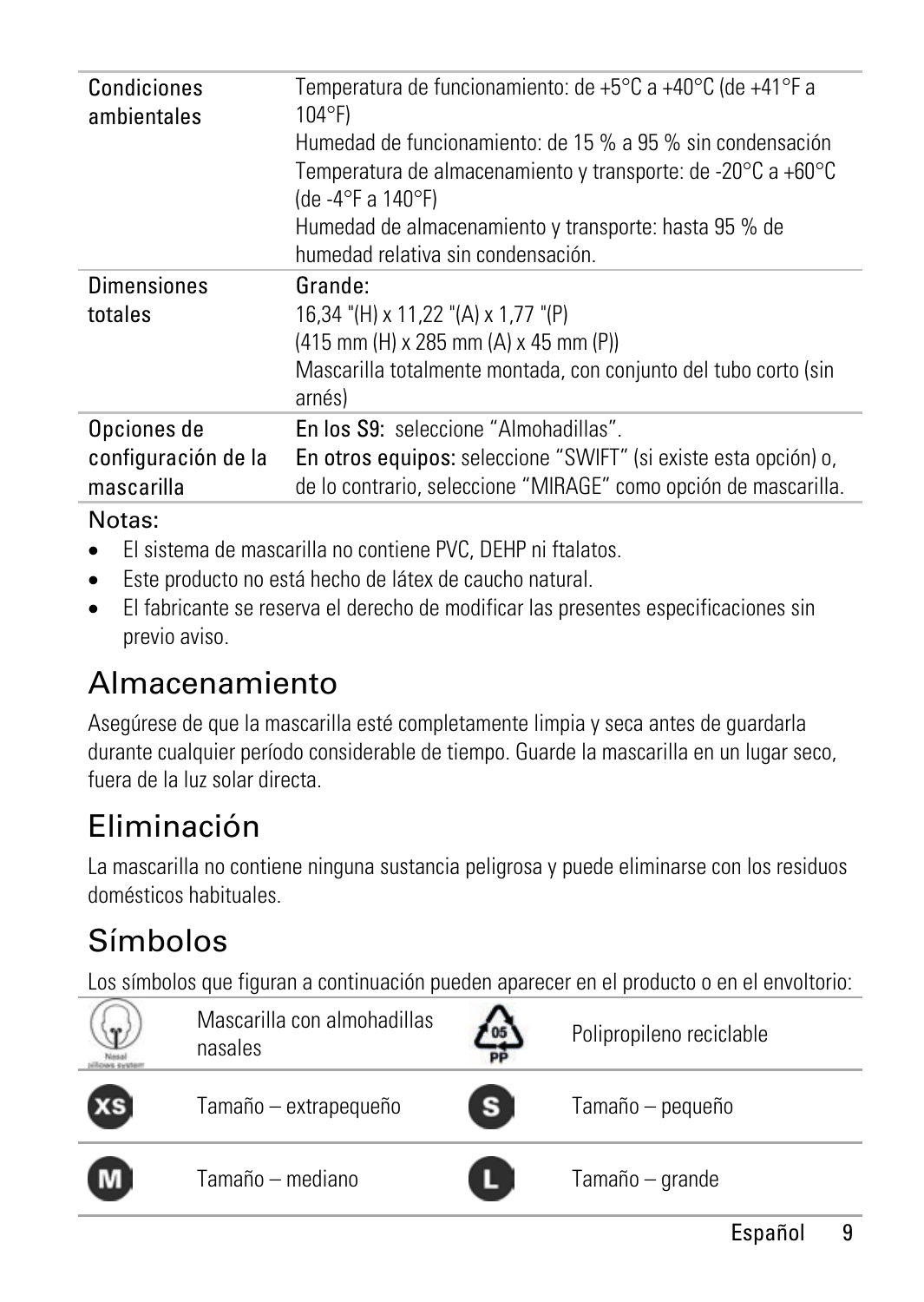

Precaución: consulte los documentos adjuntos.

Solo con receta (en EE. UU., la ley federal exige que estos equipos sean  $R_{\rm 20nV}$ vendidos únicamente por un médico o por su orden)

Consulte el glosario de símbolos en ResMed.com/symbols.

# Garantía limitada

ResMed Pty Ltd (en adelante "ResMed") garantiza que su sistema de mascarilla ResMed (que incluye el armazón, la almohadilla, el arnés y el tubo) estará libre de defectos de material y mano de obra a partir de la fecha de adquisición y durante un período de 90 días o, en el caso de las mascarillas descartables y las piezas de las mascarillas descartables, durante 7 días. Esta garantía solo tiene validez para el consumidor inicial y no es transferible. Durante el plazo de la garantía, si el producto falla en condiciones de utilización normales, ResMed reparará o reemplazará, a opción de ResMed, el producto defectuoso o cualquiera de sus piezas. Esta garantía limitada no cubre: a) ningún daño provocado por la utilización indebida, el abuso, la modificación o la alteración del producto; b) reparaciones llevadas a cabo por una organización dedicada a la reparación que no haya sido expresamente autorizada por ResMed para efectuar dichas reparaciones; c) ningún daño o contaminación provocados por humo de cigarrillo, pipa, cigarro u otras fuentes de humo, ni d) ningún daño provocado por la exposición al ozono, el oxígeno activado u otros gases. La garantía queda anulada si el producto se vende o revende fuera de la región de compra original.

Las reclamaciones de garantía con respecto a productos defectuosos deben ser realizadas por el consumidor original en el punto de compra.

Esta garantía reemplaza cualquier otra garantía expresa o implícita, incluida cualquier garantía implícita de comerciabilidad o idoneidad para un propósito en particular. Algunas regiones o estados no permiten limitaciones respecto de la duración de una garantía implícita, por lo que es posible que la limitación estipulada anteriormente no sea aplicable en su caso particular.

ResMed no se responsabilizará de ningún daño incidental ni emergente que se diga que ocurrió a consecuencia de la venta, la instalación o el uso de alguno de los productos de ResMed. Algunas regiones o estados no permiten la exclusión o la limitación de los daños incidentales o emergentes, por lo que es posible que la limitación estipulada anteriormente no sea aplicable en su caso particular. La presente garantía le otorga derechos legales específicos, y es posible que usted tenga otros derechos que pueden variar de una región a otra. Para obtener más información acerca de los derechos de garantía, póngase en contacto con el distribuidor de ResMed o la sucursal de ResMed de su zona.

Visite ResMed.com para obtener la información más reciente sobre la garantía limitada de ResMed.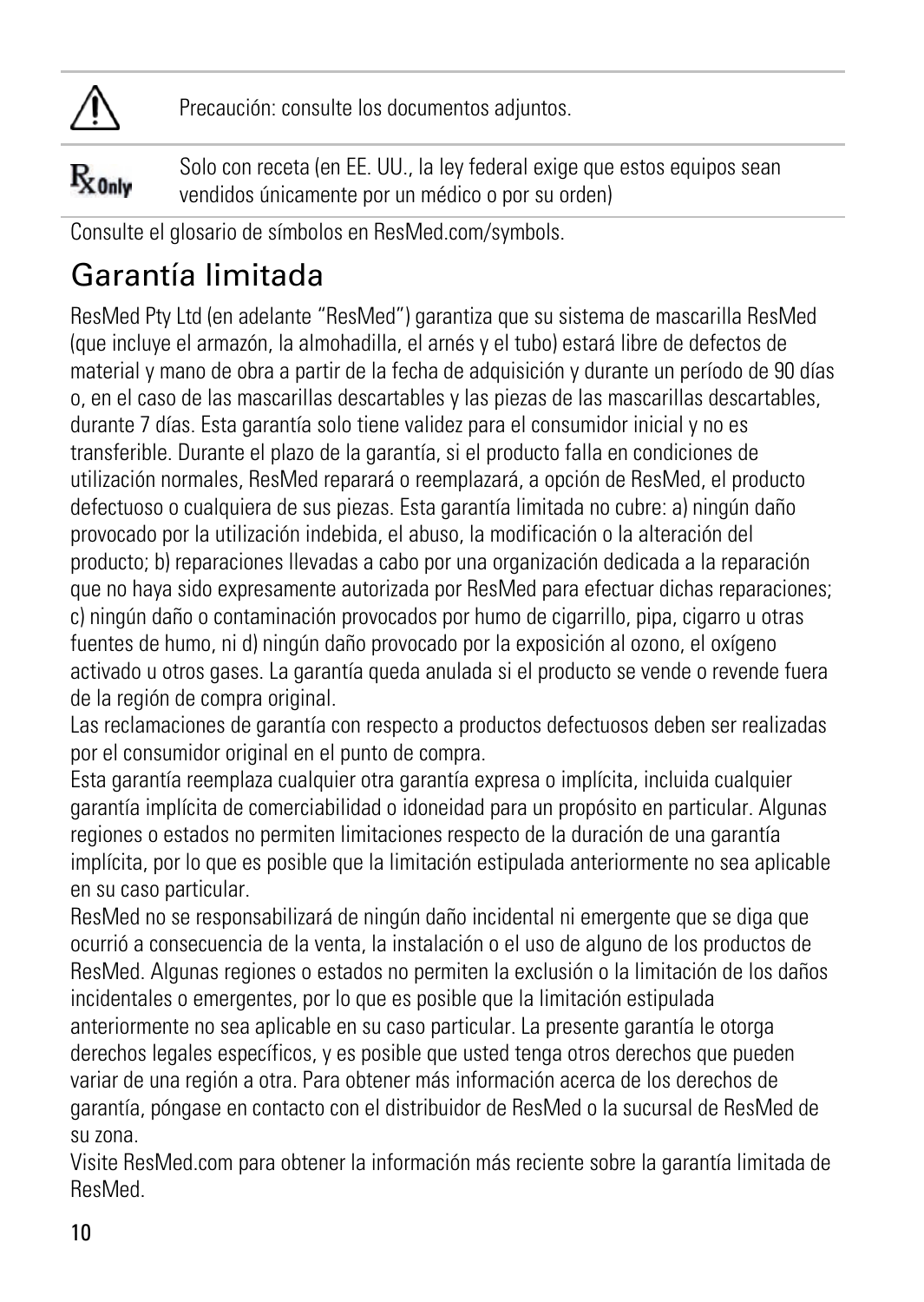### PORTUGUÊS

### AirFit™ P10

Sistema De Almofadas Nasais

Obrigado por escolher a AirFit P10. Este documento fornece ao usuário instruções sobre as máscaras AirFit P10 e AirFit P10 for Her, coletivamente denominadas de AirFit P10 neste manual. A AirFit P10 tem arnês azul e a AirFit P10 for Her tem arnês cor-de-rosa. Observe que o arnês pode ser fornecido com ou sem fivela.

### Utilização deste manual

Leia todo o manual antes de utilizar este produto. Quando seguir as instruções, consulte as imagens na parte da frente e na parte de trás do manual.

## Uso previsto

A AirFit P10 canaliza o fluxo de ar de forma não invasiva para o paciente a partir de um dispositivo PAP (pressão positiva das vias respiratórias) como, por exemplo, um sistema CPAP (pressão positiva contínua das vias respiratórias) ou um dispositivo de dois níveis de pressão.

A AirFit P10:

- deve ser usada por pacientes (>30 kg (66 lb)) que tenham recebido prescrição de pressão positiva nas vias respiratórias
- foi projetada para ser reutilizada por um único paciente em ambiente doméstico e por vários pacientes em ambiente hospitalar/institucional.

# A AVISOS GERAIS

- Usuários que não consigam remover a máscara sozinhos devem usar a máscara sob a supervisão de pessoas qualificadas. A máscara pode não ser adequada para pessoas predispostas a aspiração.
- O respiradouro deve permanecer desobstruído.
- A máscara só deve ser usada com dispositivos CPAP ou de dois níveis recomendados por um médico ou especialista em doenças respiratórias.
- A máscara só deve ser usada se o dispositivo estiver ligado. Depois que a máscara for ajustada, certifique-se de que o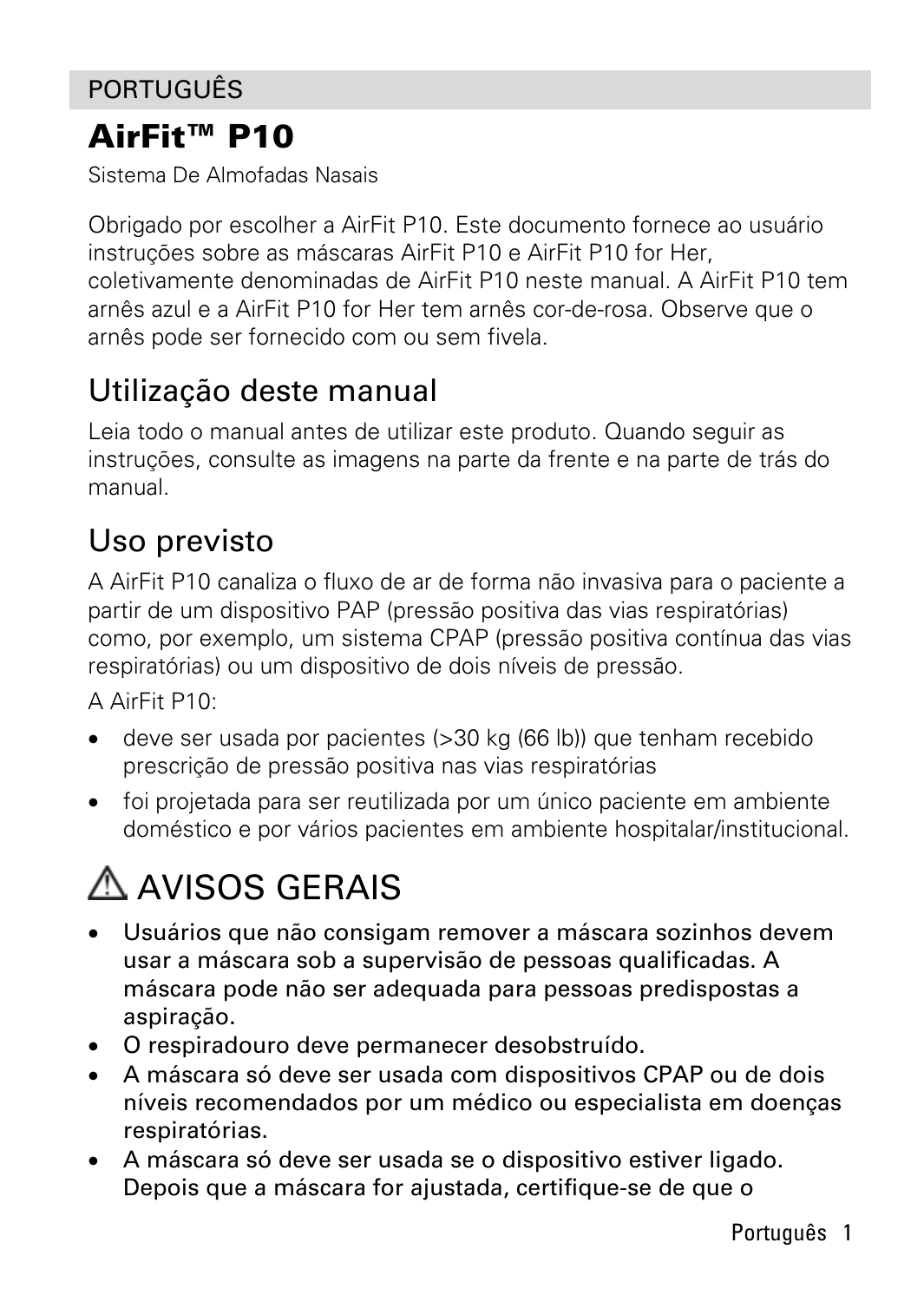dispositivo esteja soprando ar. Explicação: os dispositivos CPAP e de dois níveis devem ser utilizados com máscaras (ou conectores) especiais que tenham respiradouros, permitindo a saída contínua de fluxo de ar da máscara. Quando o dispositivo estiver ligado e funcionando corretamente, o ar renovado do dispositivo elimina o ar expirado na máscara através dos orifícios do respiradouro. Contudo, quando o dispositivo não está em funcionamento, não é fornecido ar fresco suficiente através da máscara, e o ar expirado pode ser reinalado. A reinalação do ar expirado por um tempo superior a alguns minutos pode, em certas circunstâncias, provocar asfixia. Isso se aplica à maioria dos modelos de dispositivos CPAP ou de dois níveis.

- Siga todas as precauções ao usar oxigênio suplementar.
- O fluxo de oxigênio deve ser desligado quando o dispositivo CPAP ou de dois níveis não estiver funcionando, para que o oxigênio não utilizado não se acumule no gabinete do dispositivo, gerando risco de incêndio.
- O oxigênio favorece a combustão. O oxigênio não deve ser utilizado na presença de pessoas que estejam fumando ou de uma chama ativa. Só utilize oxigênio em locais bem ventilados.
- A um fluxo de oxigênio suplementar constante, a concentração do oxigênio inalado sofre variações dependendo dos ajustes de pressão, do padrão respiratório do paciente, da máscara, do ponto de aplicação e do índice de fuga. Este aviso se aplica à maioria dos tipos de dispositivos CPAP ou de dois níveis.As especificações técnicas da máscara são fornecidas ao médico para verificação de compatibilidade com o dispositivo CPAP ou de dois níveis. Se utilizados fora da especificação ou com dispositivos incompatíveis, a vedação e o conforto da máscara poderão ser ineficazes, a terapia ideal poderá não ser obtida e a função do dispositivo CPAP ou de dois níveis poderá ser afetada por fugas ou variações no índice de fuga.
- Interrompa o uso da máscara se tiver QUALQUER reação adversa ao seu uso, e consulte seu médico ou especialista em perturbações do sono.
- O uso da máscara pode deixar os dentes, a gengiva ou a mandíbula doloridos, ou agravar algum problema odontológico existente. Se aparecerem sintomas, consulte seu médico ou dentista.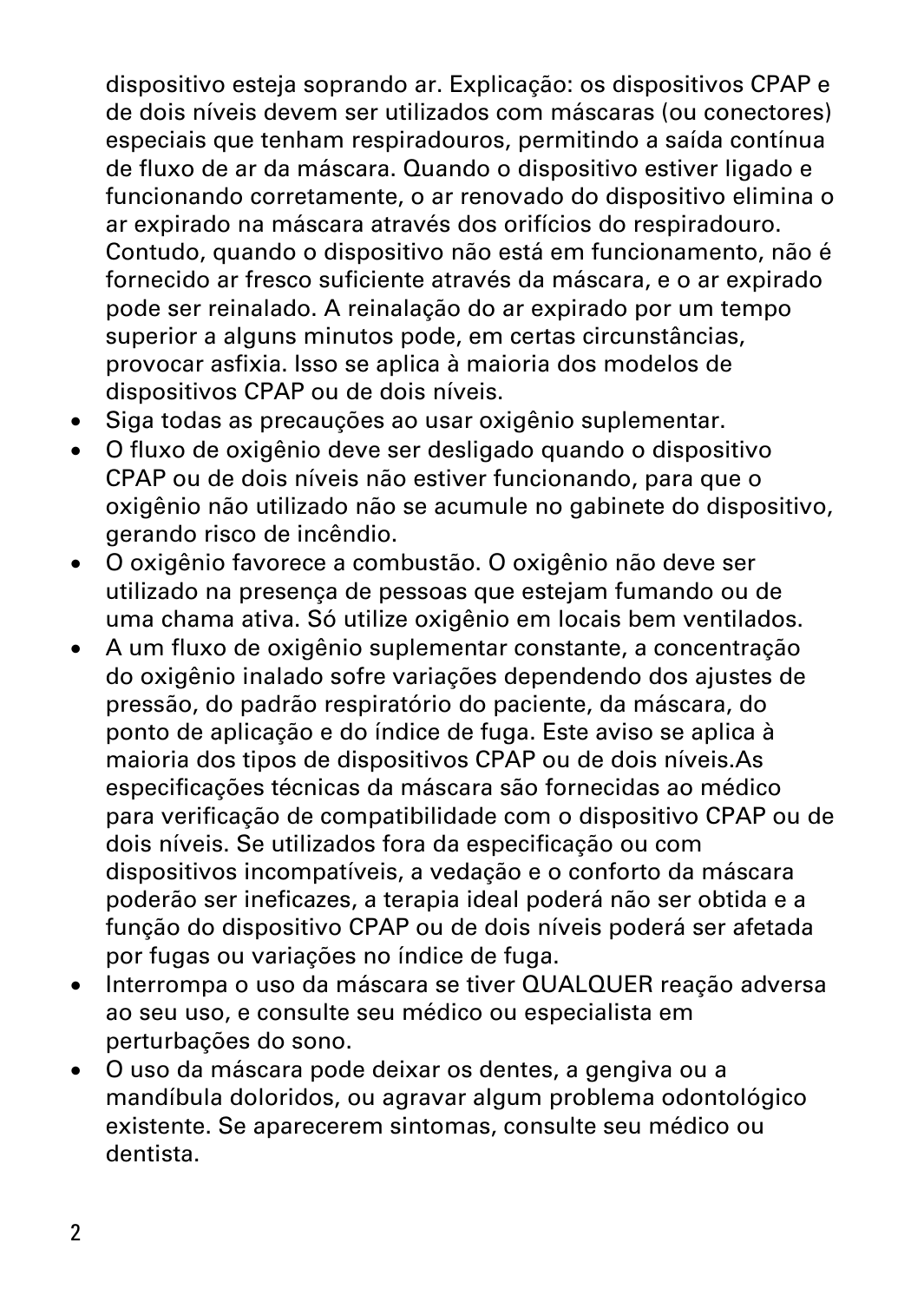- Como em todas as máscaras, poderá ocorrer alguma reinalação em pressões CPAP baixas.
- Consulte o manual do dispositivo CPAP ou de dois níveis para obter detalhes de ajustes e informações operacionais.
- Remova todo o material de embalagem antes de usar a máscara.

### Utilização da máscara

Ao utilizar sua máscara com dispositivos ResMed CPAP ou de dois níveis com opções de configuração de máscara, consulte a seção de especificações técnicas neste manual do usuário para conhecer as opções de seleção de máscara.

Para obter uma lista completa de dispositivos compatíveis com esta máscara, consulte a Lista de Compatibilidade entre Máscara/Dispositivo em ResMed.com/downloads/masks.

#### Observações:

- Esta máscara não pode ser usada em conjunto com os dispositivos ResMed AutoSet CS™ 2 e VPAP™ Adapt SV.
- O SmartStart poderá não funcionar efetivamente quando esta máscara for usada com certos dispositivos CPAP ou de dois níveis de pressão que possuam esse recurso.
- Em caso de ressecamento ou irritação nasal, é recomendável o uso de um umidificador.

### Colocação

1. Afaste as almofadas do nariz, garantindo que o indicador de tamanho da almofada (p.ex., M) e os indicadores de esquerda (L) e direita (R) estejam voltados corretamente para você. Em seguida, coloque as almofadas nasais dentro das narinas (L na narina esquerda e R na narina direita). Puxe o arnês por cima da sua cabeça segurando a faixa inferior e passando-a ao redor da parte posterior da cabeça. A faixa superior deve se apoiar confortavelmente na parte superior da sua cabeça.

Dica Há logotipos em relevo na parte superior da armação para que você saiba, pelo toque, que parte deve ficar para cima ao colocar a máscara no escuro.

2. Afaste a máscara do rosto e coloque-a novamente para obter um encaixe confortável. Certifique-se de que as almofadas nasais estejam bem inseridas nas narinas, na posição vertical.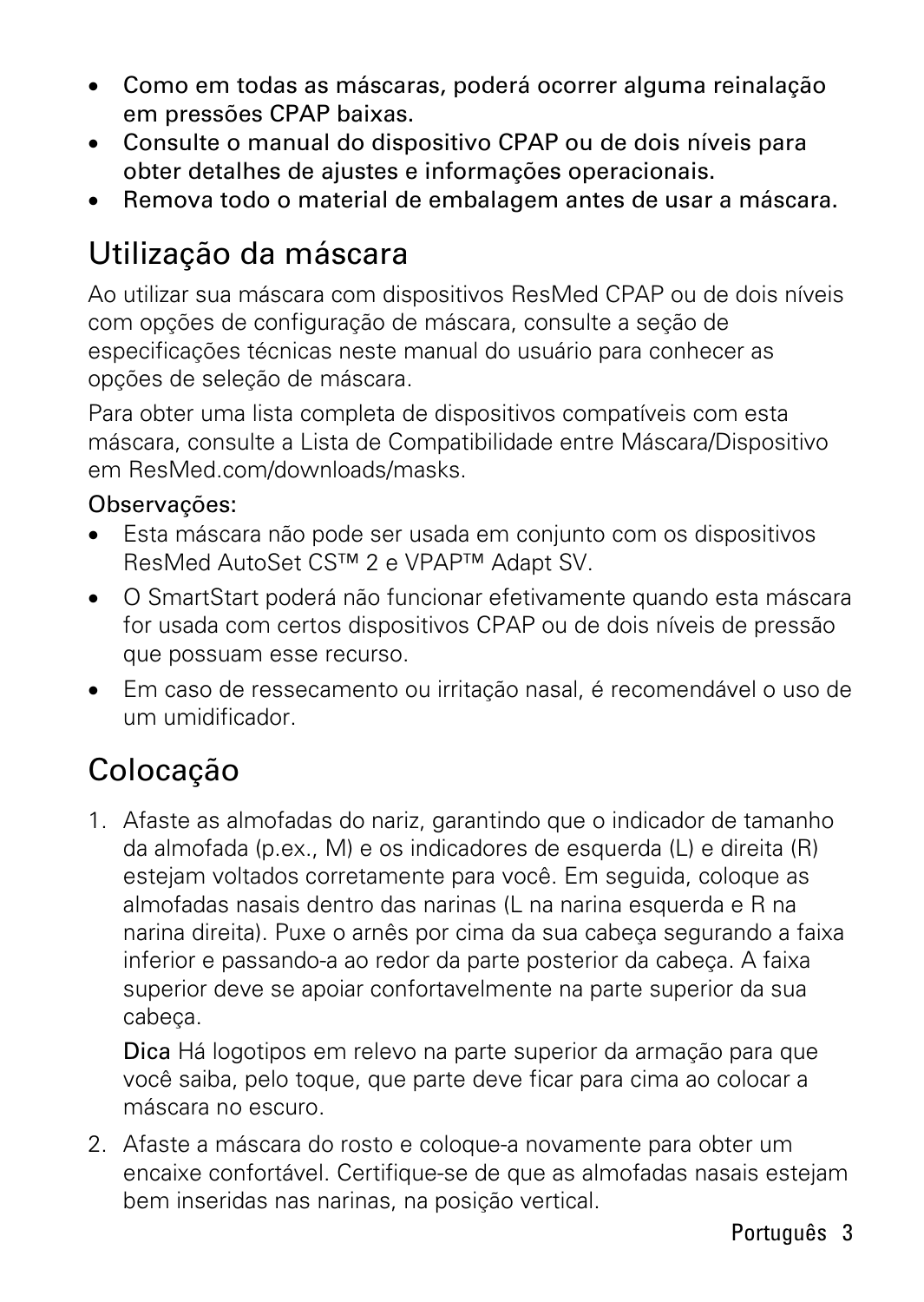3. Finalmente, conecte a extremidade do tubo da máscara no tubo de ar do dispositivo. Sua máscara está ajustada e pronta para uso. Quando o dispositivo estiver ligado, você sentirá uma leve brisa através do respiradouro. Para fazer a verificação, aproxime o dedo da área do respiradouro sem tampá-lo.

# **A**iuste

- Para obter um encaixe confortável, ajuste as bandas divididas separando-as para soltá-las ou aproximando-as para apertá-las.
- Se o seu arnês tiver uma fivela, ajuste-o puxando o arnês pela fivela para corrigir fugas de ar da máscara. Ajuste apenas o suficiente para uma vedação confortável e não aperte demais. Pode ser necessário ajustar o arnês à medida que ele estenda ao longo do tempo.

# Remoção

Para remover o sistema da máscara, puxe a máscara e o arnês pela banda dividida para cima e por cima da cabeça.

### Desmontagem

- 1. Segurando a parte superior do tubo da máscara, aperte e afaste as almofadas da armação.
- 2. Solte o arnês do estabilizador puxando a tampa da extremidade para revelar o orifício.
- 3. Deslize o arnês para fora da extremidade do estabilizador.

### Remontagem

- 1. Com o lado cinza para fora, mova cada extremidade da faixa do arnês por cima dos estabilizadores e insira os estabilizadores através dos orifícios. Fixe-as enrolando a extremidade de cada faixa para cima e ao redor das junções. Segurando as faixas divididas, tire o arnês do estabilizador para garantir que esteja bem firme nas junções. Verifique se a faixa do arnês não está torcida.
- 2. Prenda as almofadas na armação da máscara inserindo os clipes superior e inferior nas fendas adequadas (clipe mais curto na fenda superior e clipe mais longo na fenda inferior) da armação da máscara. Sua máscara está montada.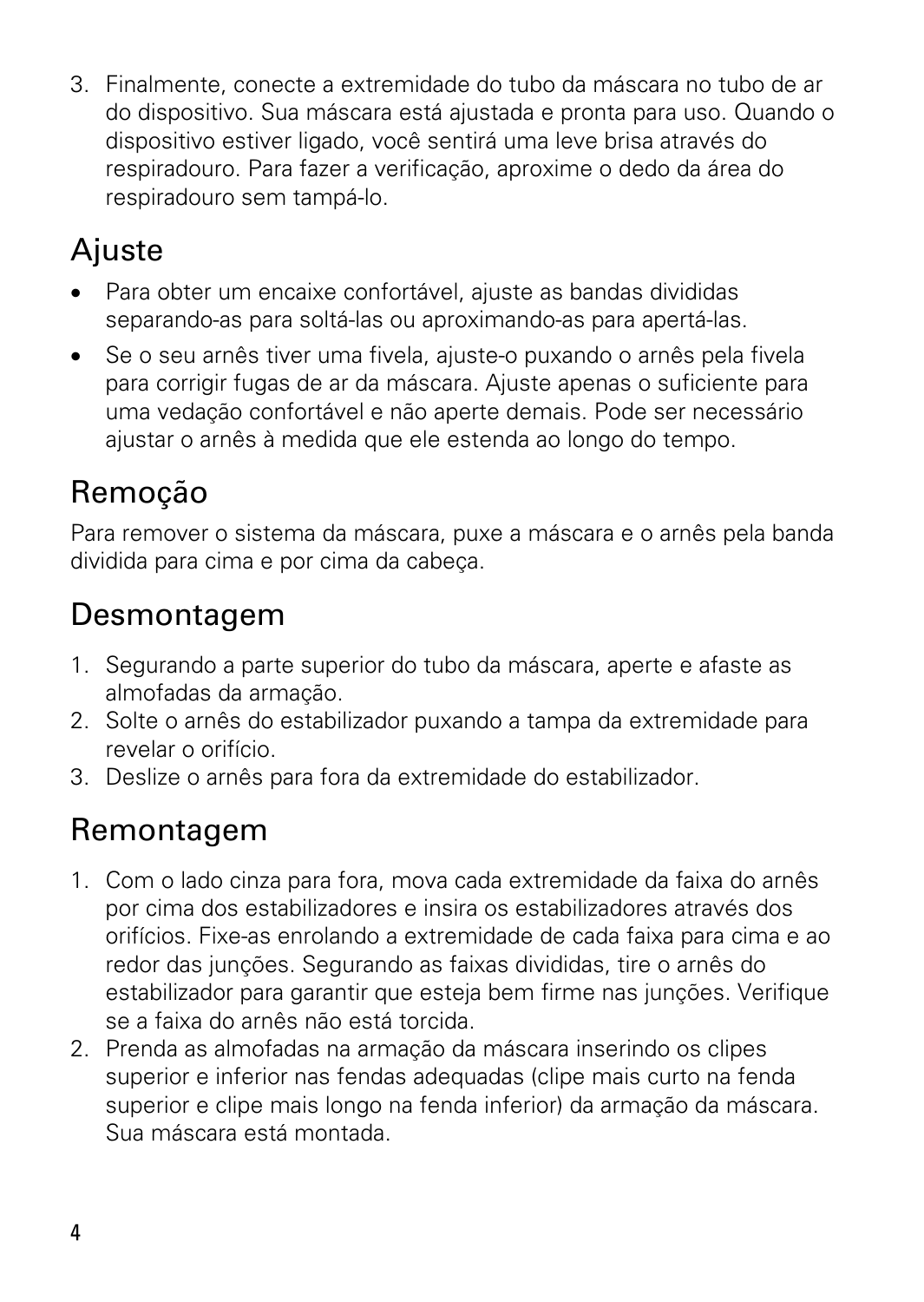3. Verifique se as paredes internas das almofadas nasais não estão comprimidas nem caídas. Se estiverem, aperte as almofadas nasais para que voltem à forma correta.

### Limpeza da máscara em casa

A máscara e o arnês só devem ser lavados a mão, delicadamente. Devido ao acúmulo de poeira, o respiradouro da máscara poderá se descolorir com o passar do tempo. Para manter o desempenho e a segurança da máscara, siga as instruções de limpeza neste manual.

# $\triangle$  AVISO

Siga sempre as instruções para limpeza e use sabão neutro. Alguns produtos de limpeza podem danificar a máscara, suas peças e funções, ou deixar vapores residuais prejudiciais que poderão ser inalados se não forem enxaguados completamente.

# A ATENÇÃO

- Se for observado que algum componente se encontra deteriorado (quebrado, rachado, rompido etc.), tal componente deverá ser descartado e substituído.
- Evite conectar produtos flexíveis de PVC (por exemplo, tubos) diretamente a qualquer parte da máscara. O PVC flexível contém elementos que podem ser prejudiciais aos materiais da máscara, provocando fissuras ou rupturas nos componentes.
- Se o seu arnês tiver uma fivela, não aperte demais o arnês ao colocar a máscara, pois isso pode causar vermelhidão ou feridas na pele ao redor da almofada da máscara.
- Não passe a faixa de fixação a ferro, pois o material é sensível ao calor e será danificado.

#### Diariamente/Após cada utilização:

- Tire as almofadas da armação segundo as instruções de desmontagem.
- Limpe inteiramente os componentes separados da máscara (exceto o arnês) esfregando-os delicadamente em água morna (aproximadamente 30 °C/86 °F) e usando sabão neutro.
- Para otimizar a vedação da máscara, remova a oleosidade facial das almofadas após o uso.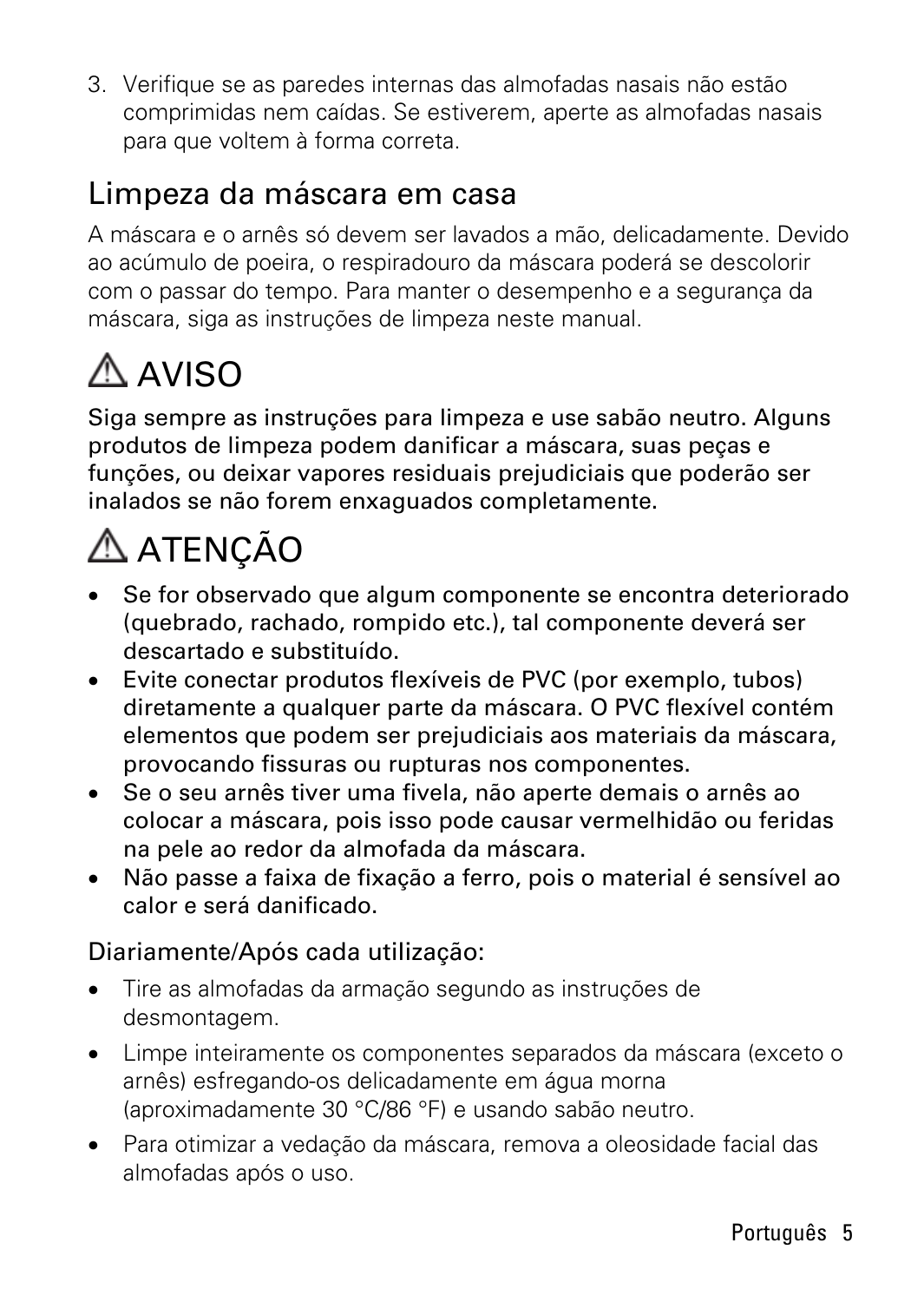- Use uma escova de cerdas macias para limpar o respiradouro.
- Examine cada componente e, se necessário, repita a lavagem até que estejam visualmente limpos.
- Enxágue bem todos os componentes com água potável e deixe-os secar afastados de luz solar direta.
- Depois que todos os componentes, incluindo o respiradouro, estiverem secos, remonte de acordo com as instruções de remontagem.

### Semanalmente:

- Mergulhe o arnês em água morna com um detergente líquido suave.
- Lave manualmente o arnês com uma escova de cerdas macias.
- Enxágue completamente o arnês com água corrente.
- Deixe o arnês secar naturalmente sem contato com luz solar direta.

### Reprocessamento da máscara entre pacientes

Somente as variantes SLM (Sleep Lab Mask) do sistema de máscara foram projetadas para reutilização por vários pacientes. Em caso de uso com outros pacientes, estas máscaras têm de ser reprocessadas de acordo com as instruções de limpeza e desinfecção disponíveis em ResMed.com/downloads/masks.

# Resolução de problemas

| Problema/causa possível                                                                                                  | Solução                                                                                                                                                                                                                                                                                      |  |
|--------------------------------------------------------------------------------------------------------------------------|----------------------------------------------------------------------------------------------------------------------------------------------------------------------------------------------------------------------------------------------------------------------------------------------|--|
| As almofadas não vedam corretamente, a máscara é desconfortável ou deixa                                                 |                                                                                                                                                                                                                                                                                              |  |
| marcas vermelhas                                                                                                         |                                                                                                                                                                                                                                                                                              |  |
| As almofadas foram encaixadas<br>incorretamente, ajustadas<br>incorretamente ou o arnês foi encaixado<br>incorretamente. | Verifique se as almofadas nasais com os<br>indicadores de esquerda (L) e direita (R) estão<br>inseridas corretamente (L na narina esquerda e<br>R na narina direita). Siga cuidadosamente as<br>instruções de colocação. Reajuste o arnês para<br>garantir que esteja ajustado com conforto. |  |
| A posição da parede interna de uma das<br>almofadas ou de ambas está incorreta.<br>O tamanho das almofadas está errado.  | Aperte as laterais das almofadas para soltar a<br>parede interna. A posição correta é mostrada<br>nas instruções de remontagem.<br>Fale com seu médico.                                                                                                                                      |  |
|                                                                                                                          |                                                                                                                                                                                                                                                                                              |  |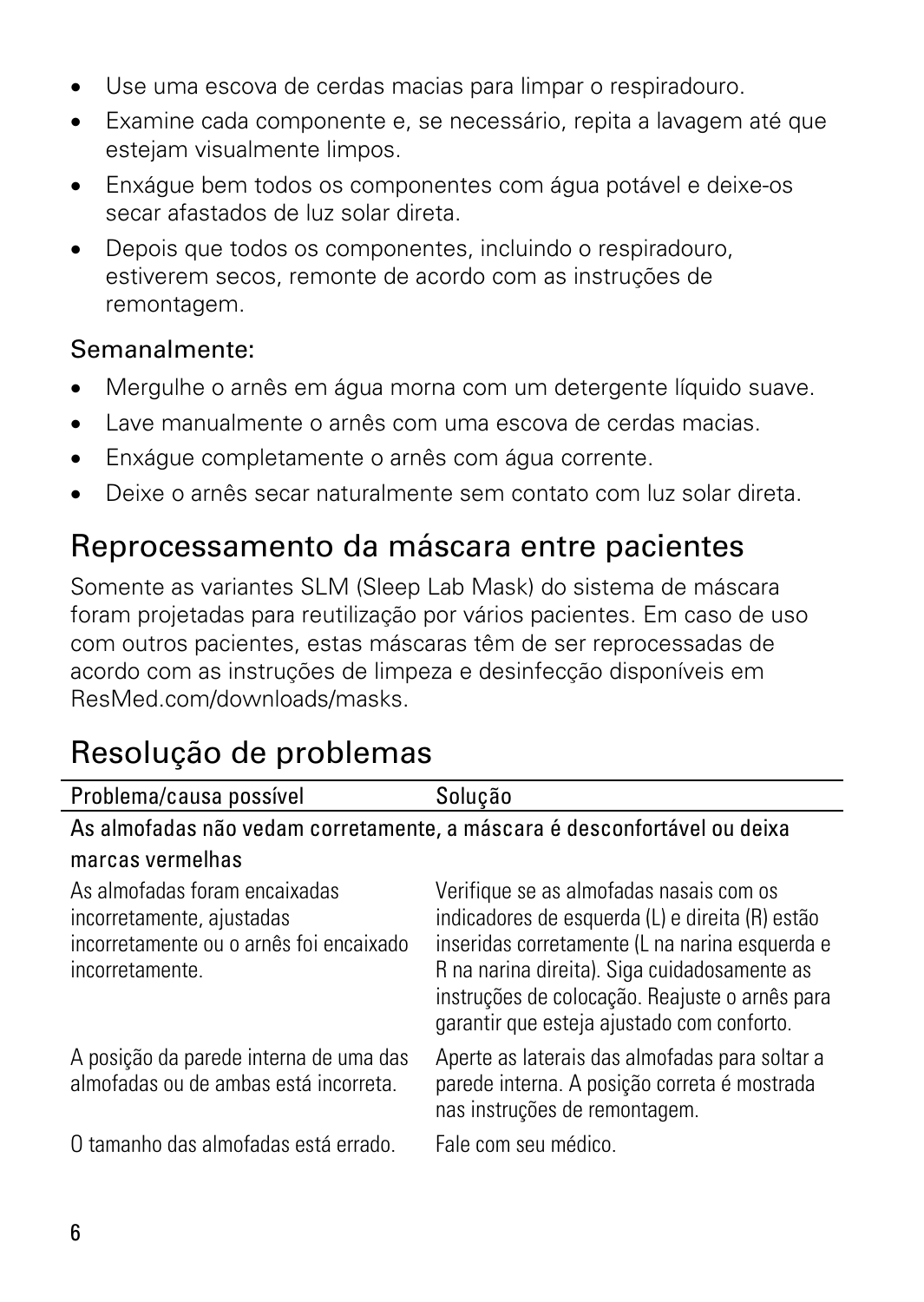| Problema/causa possível                               | Solução                                                                                                                                                                                                                                                                                |
|-------------------------------------------------------|----------------------------------------------------------------------------------------------------------------------------------------------------------------------------------------------------------------------------------------------------------------------------------------|
| As almofadas podem estar sujas.                       | Limpe as almofadas de acordo com as<br>instruções.                                                                                                                                                                                                                                     |
| O arnês está muito solto.                             | Ajuste as faixas divididas do arnês.                                                                                                                                                                                                                                                   |
|                                                       | Se o seu arnês não vier com uma fivela, lave o<br>arnês para ajudá-lo a retornar à sua forma<br>original. Siga as instruções de lavagem.                                                                                                                                               |
|                                                       | Se o seu arnês tiver uma fivela, ajuste-o<br>puxando o arnês pela fivela. Ajuste apenas o<br>suficiente para uma vedação confortável e não<br>aperte demais. Pode ser necessário ajustar o<br>arnês a medida que ele estenda ao longo do<br>tempo.                                     |
| O respiradouro está obstruído ou<br>sujo/descolorido. | Se o respiradouro precisar de limpeza, use uma<br>escova de cerdas macias. O respiradouro<br>poderá se descolorir com o tempo, o que não<br>constitui um problema de segurança. Para<br>manter o desempenho e a segurança da<br>máscara, siga as instruções de limpeza neste<br>manual |
| O respiradouro está molhado.                          | Certifique-se de que o respiradouro está seco<br>após a limpeza e em caso de condensação<br>excessiva                                                                                                                                                                                  |
| Máscara faz muito ruído                               |                                                                                                                                                                                                                                                                                        |
| O sistema foi montado incorretamente.                 | Desmonte a máscara e depois remonte de<br>acordo com as instruções.                                                                                                                                                                                                                    |
| Há fuga de ar no sistema.                             | Recoloque ou reposicione a máscara. Ajuste o<br>arnês. Verifique se a máscara está montada<br>corretamente.                                                                                                                                                                            |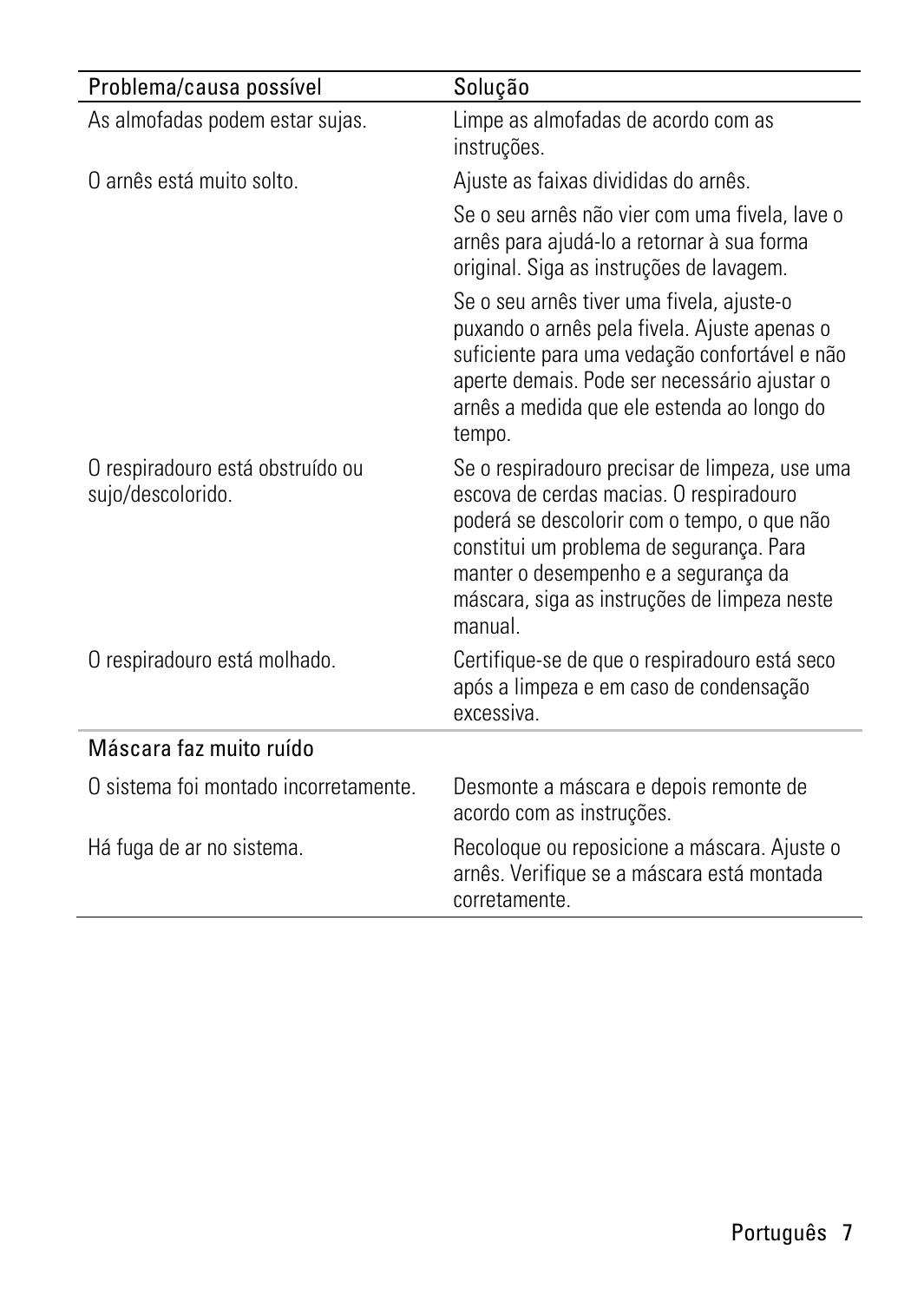## Especificações técnicas

Curva de fluxo/pressão A máscara dispõe de ventilação passiva para proteção contra reinalação. Em decorrência de variações na fabricação, a taxa de fluxo do respiradouro pode variar.

| Fluxo do respiradouro (L/min)<br>60<br>50<br>40<br>30<br>20<br>10<br>$\Omega$<br>$\overline{6}$<br>8<br>4 | 10<br>12<br>14<br>16<br>18<br>20<br>Pressão na máscara (cm H <sub>2</sub> O)                                            | Pressão<br>(cm H20)<br>4<br>8<br>12<br>16<br>20 | Fluxo<br>(1/min)<br>20<br>29<br>37<br>43<br>49 |  |
|-----------------------------------------------------------------------------------------------------------|-------------------------------------------------------------------------------------------------------------------------|-------------------------------------------------|------------------------------------------------|--|
| Informações sobre o                                                                                       | O espaço morto físico é o volume vazio da máscara até a                                                                 |                                                 |                                                |  |
| espaço morto                                                                                              | extremidade da peça giratória. Com o uso de almofadas                                                                   |                                                 |                                                |  |
|                                                                                                           | grandes, isso significa 106 ml.                                                                                         |                                                 |                                                |  |
| Pressão terapêutica                                                                                       | 4 a 20 cm H <sub>2</sub> O                                                                                              |                                                 |                                                |  |
| Resistência                                                                                               | Medição da queda de pressão (nominal)                                                                                   |                                                 |                                                |  |
|                                                                                                           | a 50 l/min: 0,4 cm H <sub>2</sub> O                                                                                     |                                                 |                                                |  |
|                                                                                                           | a 100 l/min: 1,4 cm H <sub>2</sub> O                                                                                    |                                                 |                                                |  |
| Som                                                                                                       | VALORES DE EMISSÃO DE RUÍDO DE DOIS DÍGITOS                                                                             |                                                 |                                                |  |
|                                                                                                           | DECLARADOS em conformidade com ISO 4871. O nível de                                                                     |                                                 |                                                |  |
|                                                                                                           | pressão sonora ponderado em A para a máscara é de                                                                       |                                                 |                                                |  |
|                                                                                                           | 21 dBA, com imprecisão de 3 dBA. O nível de pressão sonora<br>ponderado em A para a máscara a uma distância de 1 m é de |                                                 |                                                |  |
|                                                                                                           | 13 dBA, com imprecisão de 3 dBA.                                                                                        |                                                 |                                                |  |
| Condições ambientais                                                                                      | Temperatura operacional: +5 °C a +40 °C (+41 °F a 104 °F)                                                               |                                                 |                                                |  |
|                                                                                                           | Umidade operacional: 15% a 95% sem condensação                                                                          |                                                 |                                                |  |
|                                                                                                           | Temperatura de armazenamento e transporte: -20 °C a +60                                                                 |                                                 |                                                |  |
|                                                                                                           | °C (-4 °F a 140 °F)                                                                                                     |                                                 |                                                |  |
|                                                                                                           | Umidade de armazenamento e transporte: até 95% de                                                                       |                                                 |                                                |  |
|                                                                                                           | umidade relativa sem condensação                                                                                        |                                                 |                                                |  |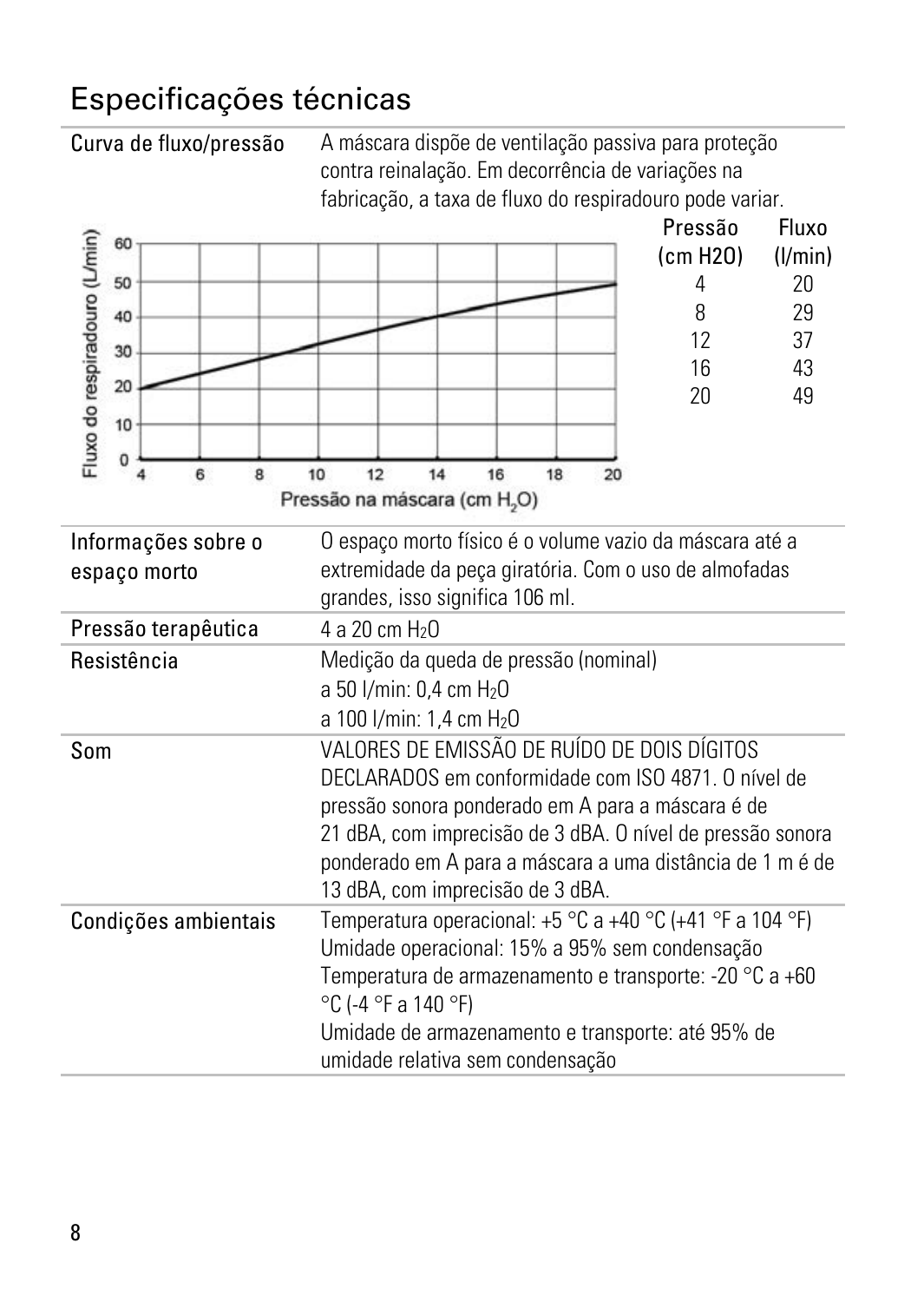| Dimensões brutas       | Grande:<br>16,34 pol. (A) x 11,22 pol. (L) x 1,77 pol. (P) |
|------------------------|------------------------------------------------------------|
|                        |                                                            |
|                        | $(415$ mm $(A)$ x 285 mm $(L)$ x 45 mm $(P)$               |
|                        | Máscara totalmente montada com conjunto de tubo curto      |
|                        | (sem arnês)                                                |
| Opções de configuração | Para S9: Selecione "Almofadas"                             |
| da máscara             | Para outros dispositivos: Selecione "SWIFT" (se            |
|                        | disponível). Caso não esteja disponível, use "MIRAGE".     |

#### Observações:

- O sistema de máscara não contém PVC, DEHP nem ftalatos.
- Este produto não é feito com látex de borracha natural.
- O fabricante reserva-se o direito de alterar estas especificações sem aviso prévio.

### Armazenamento

Certifique-se de que a máscara esteja totalmente limpa e seca antes de guardá-la por qualquer período de tempo. Guarde a máscara em local seco, ao abrigo da luz solar direta.

# Eliminação

Esta máscara não contém qualquer substância perigosa e pode ser eliminada com o lixo doméstico.

# Símbolos

Os símbolos a seguir podem aparecer no seu produto ou na embalagem:



Somente com prescrição (nos EUA, a lei federal limita a venda destes  $R_{\rm 20nlv}$ dispositivos a médicos ou por prescrição médica)

Consulte o glossário de símbolos no endereço ResMed.com/symbols.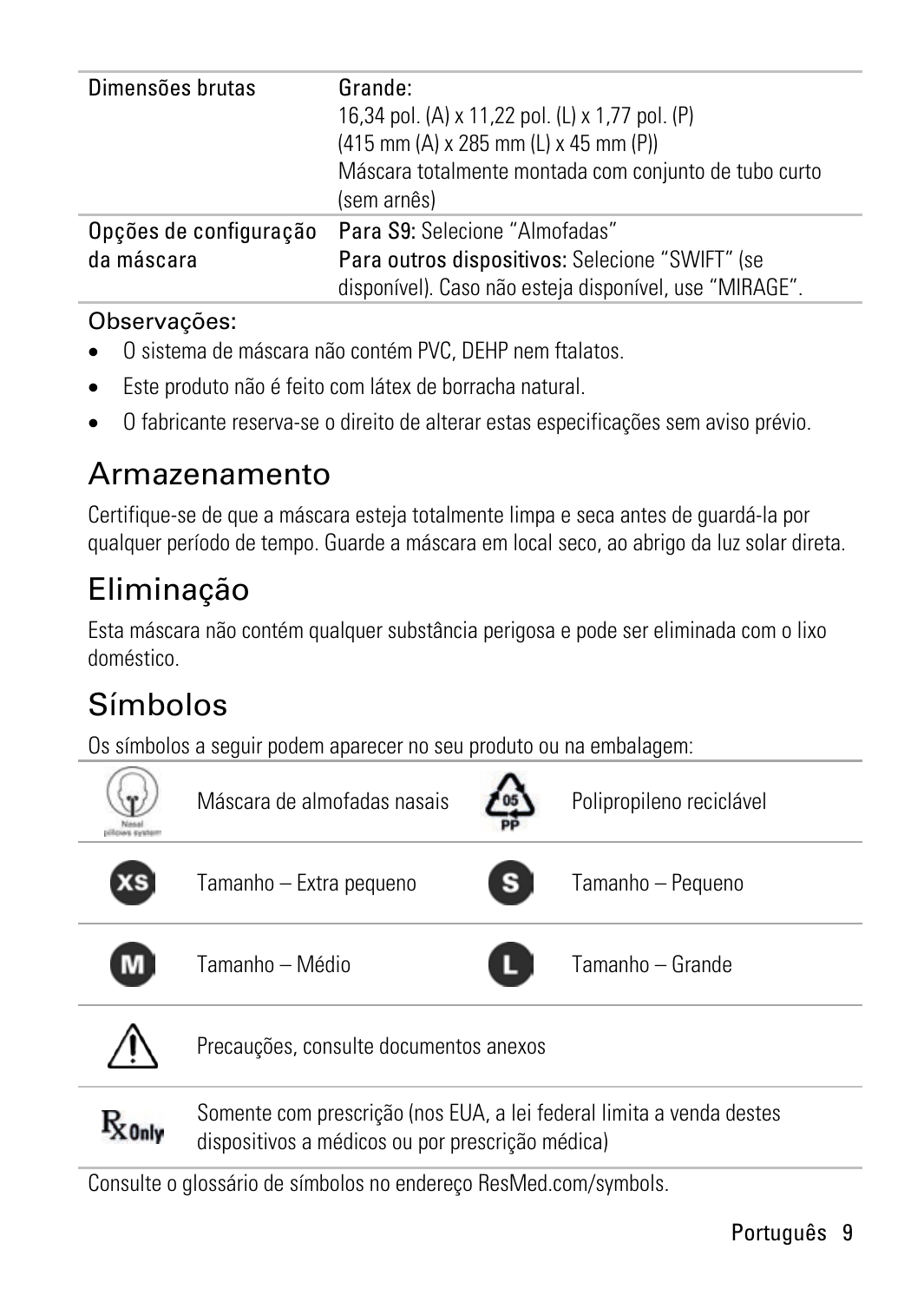# Garantia limitada

A ResMed Pty Ltd (daqui por diante "ResMed") garante que seu sistema de máscara ResMed (incluindo a armação da máscara, a almofada, o arnês e os tubos) está livre de defeitos de material e mão de obra por um período de 90 dias a partir da data de compra ou, no caso de máscaras descartáveis ou de componentes descartáveis, pelo período de 7 dias. Esta garantia só está disponível para o consumidor inicial. Não é transferível. Durante o período da garantia, se o produto apresentar defeito em condições normais de utilização, a ResMed efetuará, por opção própria, o reparo ou a substituição do produto defeituoso ou de qualquer um de seus componentes. Esta garantia limitada não cobre: a) qualquer dano resultante de utilização inadequada, abuso, modificação ou alteração do produto; b) reparações efetuadas por qualquer empresa de assistência técnica que não tenha sido expressamente autorizada pela ResMed para esse tipo de reparos; c) qualquer dano ou contaminação causado por fumaça de cigarros, cachimbos, charutos ou outros; e d) qualquer dano provocado pela exposição a ozônio, oxigênio ativado ou outros gases. A garantia deixa de ser válida se o produto for vendido, ou revendido, fora da região de compra original.

Os pedidos de reparo ou substituição de um produto defeituoso no âmbito da garantia devem ser feitos pelo consumidor original no local de compra.

Esta garantia substitui todas as outras, explícitas ou implícitas, incluindo qualquer garantia implícita de comerciabilidade ou de adequabilidade para determinado fim. Algumas regiões ou estados não permitem limitações de tempo sobre a duração de uma garantia implícita, pelo que a limitação acima pode não se aplicar ao seu caso.

A ResMed não será responsabilizada por quaisquer danos incidentais ou consequentes reivindicados como decorrentes da venda, instalação ou uso de qualquer produto ResMed. Algumas regiões ou estados não permitem a exclusão ou limitação de danos incidentais ou consequentes; assim, a limitação acima pode não se aplicar ao seu caso. Esta garantia confere-lhe direitos legais específicos, e você pode ter outros direitos que variam de região para região. Para obter mais informações sobre seus direitos de garantia, entre em contato com o revendedor ou escritório local da ResMed.

Acesse ResMed.com para obter as últimas informações sobre a garantia limitada da ResMed.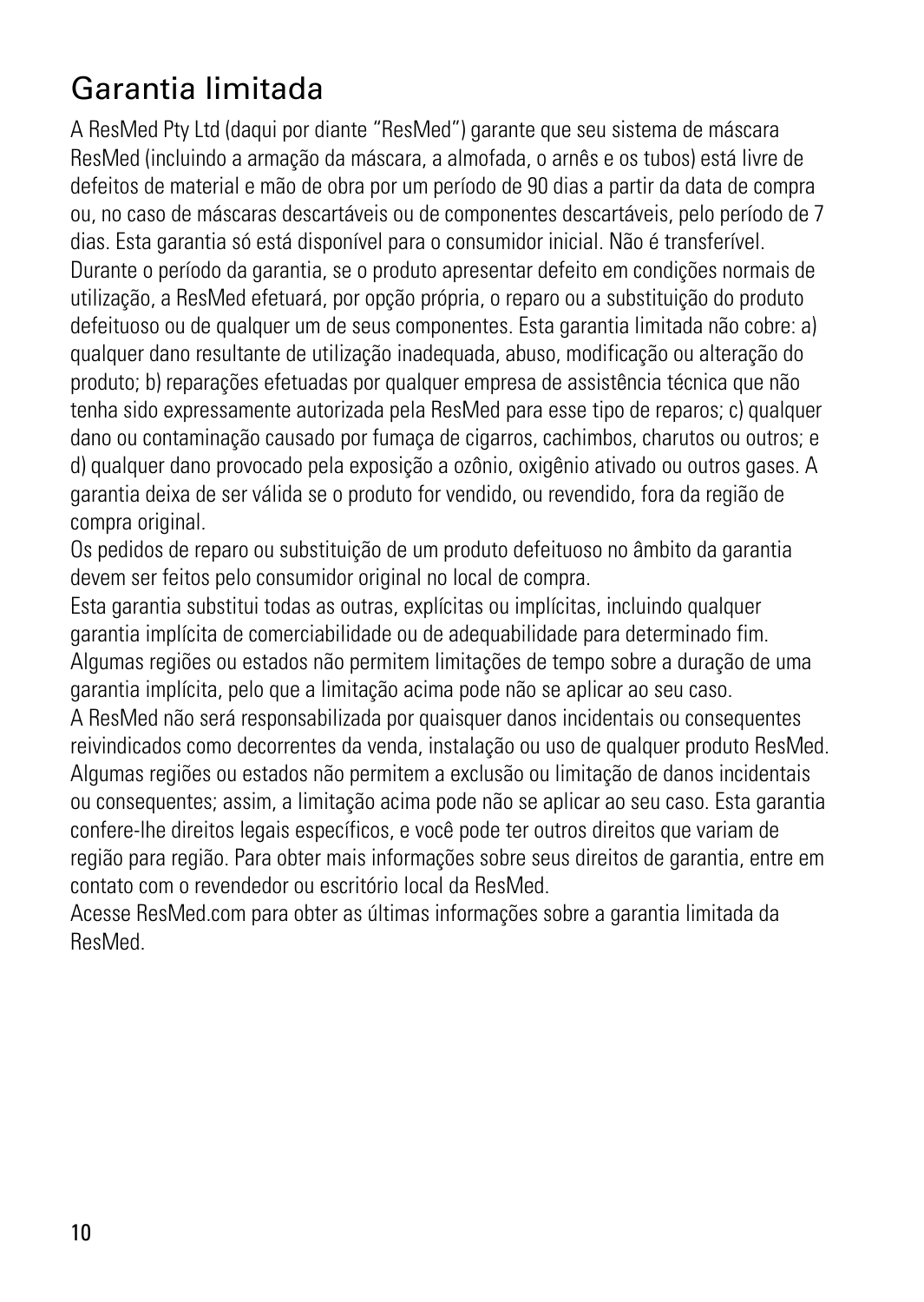

### Mask components / Composants du masque / Piezas de la mascarilla / Componentes da máscara

| A | Headgear / Harnais / Arnés / Arnês                                                                                                        |
|---|-------------------------------------------------------------------------------------------------------------------------------------------|
|   | Split-band headgear / Harnais avec bande à lanière double / Arnés con banda<br>dividida / Faixa de fixação na cabeça com correia dividida |
| 2 | Buckle / Boucle / Hebilla / Fivela                                                                                                        |
| 3 | Buttonhole / Boutonnière / Ojal / Botoeira                                                                                                |
| 4 | End cap / Capuchon / Tapa del extremo / Limitador                                                                                         |
| В | Pillows / Coussins / Almohadillas / Almofadas                                                                                             |
| 5 | Nasal pillows / Masque narinaire / Almohadillas nasales /<br>Almofadas nasais                                                             |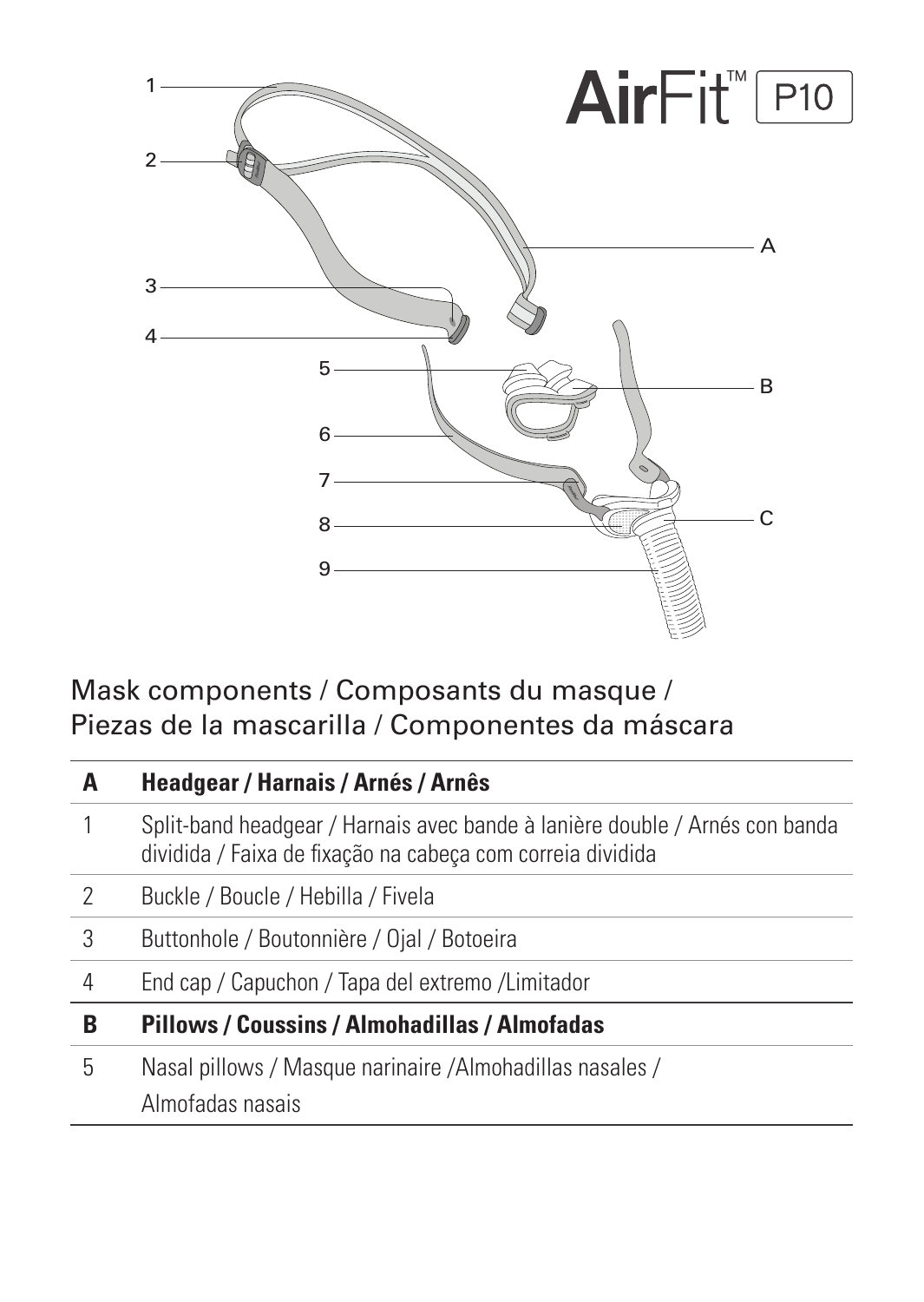| c | Frame / Entourage rigide / Armazón / Armação                              |
|---|---------------------------------------------------------------------------|
| 6 | Stabilizer / Stabilisateur / Estabilizador / Estabilizador                |
|   | Node / Noeud / Saliente / Ressalto                                        |
| 8 | Vent / Orifice de ventilation / Ventilación / Respiradouro                |
| 9 | Mask tubing / Circuit du masque / Tubo de la mascarilla / Tubo da máscara |
|   |                                                                           |